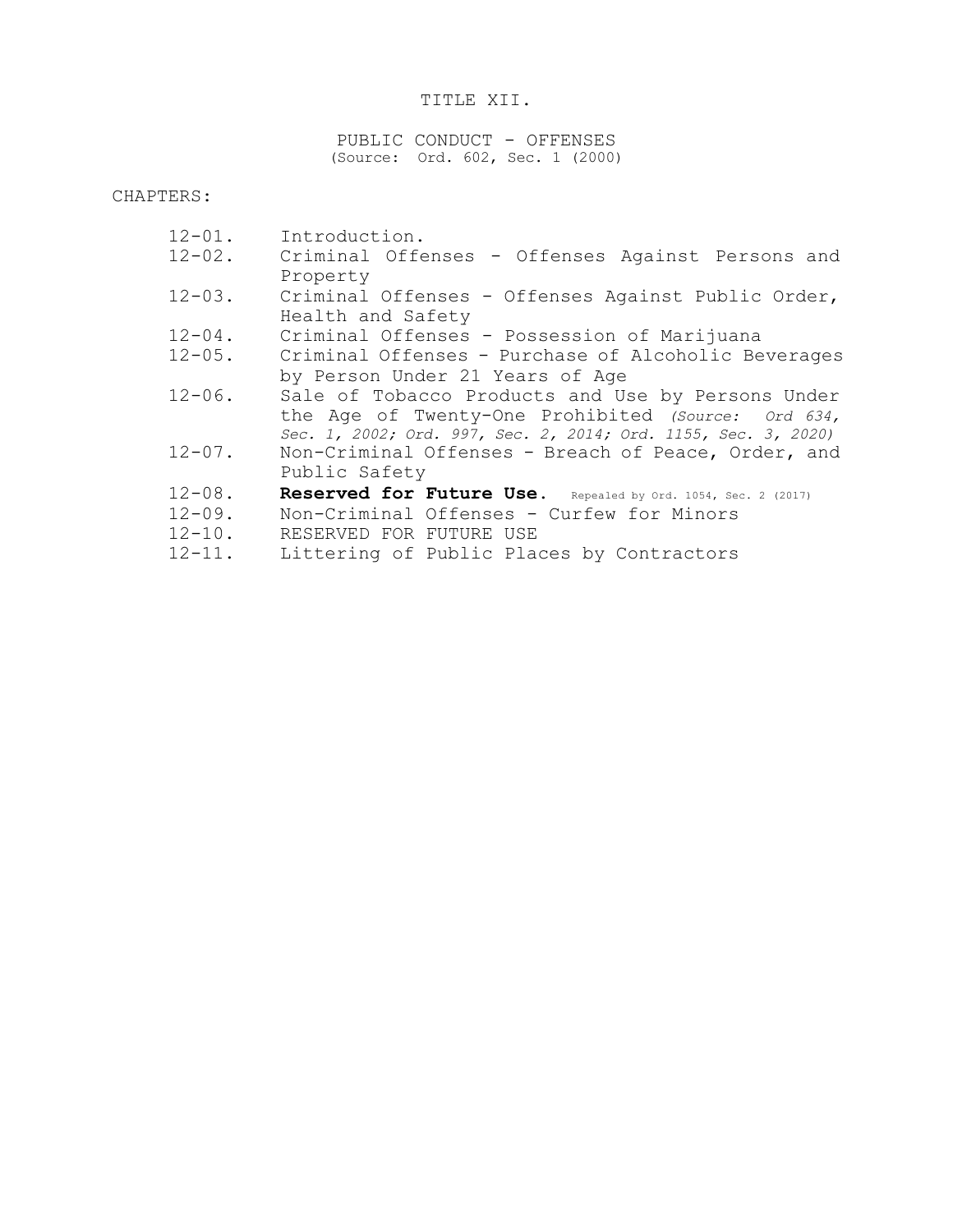#### CHAPTER 12-01

#### INTRODUCTION

SECTIONS:

|               | 12-0101. Introduction.                       |
|---------------|----------------------------------------------|
|               | 12-0102. Criminal Attempt.                   |
|               | 12-0103. Criminal Conspiracy.                |
| $12 - 0104$ . | Aiding Consummation of a Crime.              |
| $12 - 0105$ . | Public Servants Permitting Escape.           |
| $12 - 0106$ . | Criminal Contempt.                           |
| $12 - 0107$ . | Hindering Proceedings by Disorderly Conduct. |
| $12 - 0108$ . | Impersonating Officials.                     |
| $12 - 0109$ . | False Reports to Law Enforcement Officers.   |
| $12 - 0110$ . | Fleeing a Peace Officer.                     |
|               | 12-0111. Interference with Officers.         |
|               |                                              |
|               |                                              |

12-0101. INTRODUCTION. Violations of any of the offenses set forth in this Chapter shall be considered criminal in nature, classified as misdemeanors, and subject to the imposition of penalties under Section 1-0211.

Source: Ord. 829, Sec. 1 (2008) 12-0102. CRIMINAL ATTEMPT.

- 1. A person is guilty of a criminal attempt if, acting with the kind of culpability otherwise required for commission of an offense, he intentionally engages in conduct which, in fact, constitutes a substantial step toward commission of the offense. A "substantial step" is any conduct which is strongly corroborative of the firmness of the actor's intent to complete the commission of the offense. Factual or legal impossibility of committing the offense is not a defense, if it could have been committed had the attendant circumstances been as the actor believed them to be.
- 2. A person who engages in conduct intending to aid another to commit an offense is guilty of criminal attempt if the conduct would establish his complicity as an accomplice under North Dakota Cent. Code Section 12.1-03-01 were the offense committed by the other person, even if the other is not guilty of committing or attempting the offense, for example, because he has a defense of justification or entrapment.
- 3. Criminal attempt is an offense if the crime attempted is an offense, except that whenever it is established by a preponderance of the evidence at sentencing that the conduct constituting the attempt did not come dangerously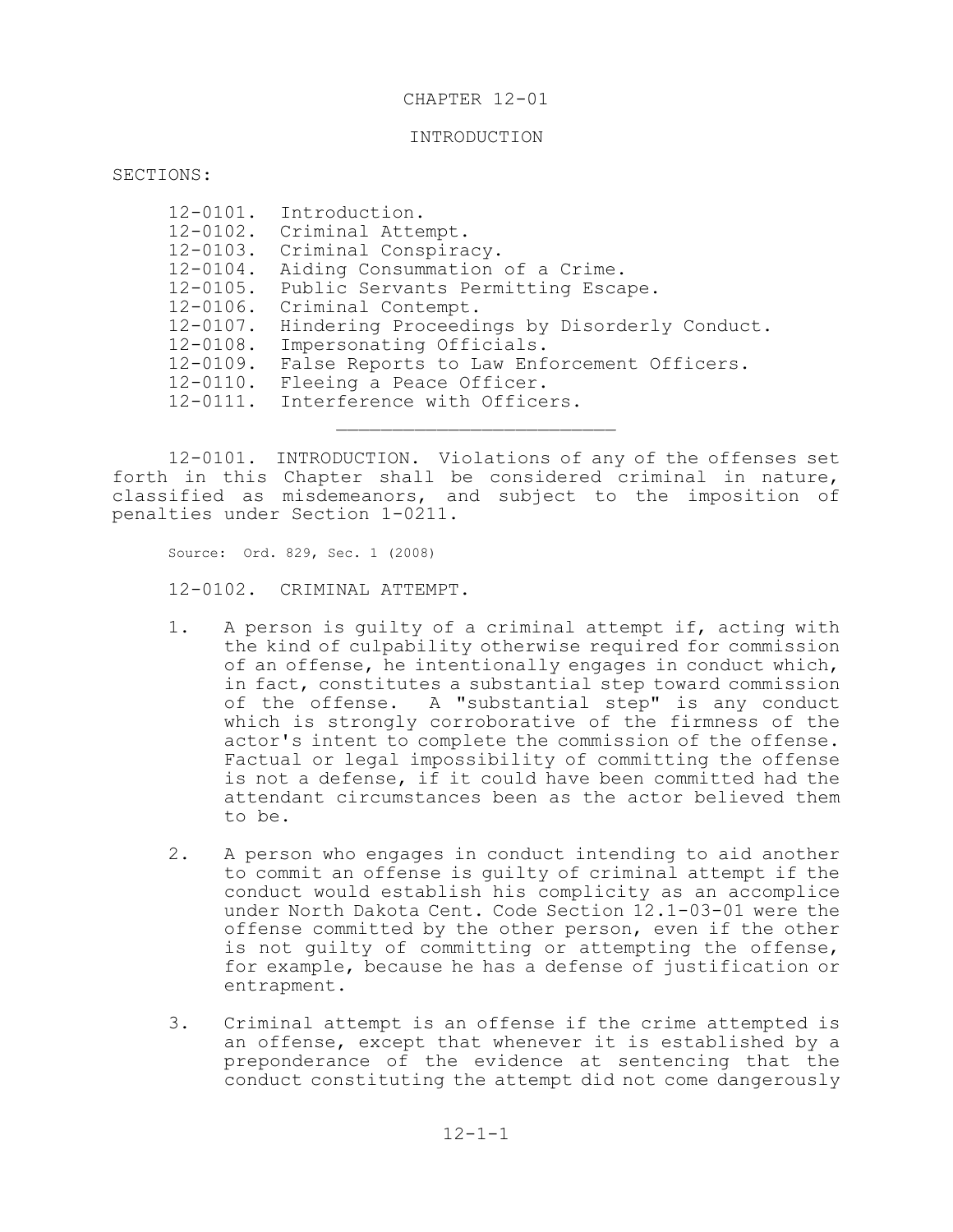close to commission of the offense, an attempt to commit an offense shall be punished as an infraction. Criminal attempt to commit an infraction is an infraction.

12-0103. CRIMINAL CONSPIRACY.

- 1. A person commits conspiracy if he agrees with one or more persons to engage in or cause conduct which, in fact, constitutes an offense or offenses prescribed by the ordinances of this city, and any one or more of such persons does an overt act to effect an objective of the conspiracy. The agreement or the overt act must occur within the city. The agreement need not be explicit, but may be implicit in the fact of collaboration or existence of other circumstances.
- 2. If a person knows or could expect that one with whom he agrees has agreed or will agree with another to effect the same objective, he shall be deemed to have agreed with the other, whether or not he knows the other's identity.
- 3. A conspiracy shall be deemed to continue until its objectives are accomplished. frustrated, or abandoned. "Objectives" includes escape from the scene of the crime, distribution of booty, and measures, other than silence, for concealing the crime or obstructing justice in relation to it. A conspiracy shall be deemed abandoned if no overt act to effect its objectives has been committed by any conspirator during the applicable period of limitations.
- 4. It is no defense to a prosecution under this section that the person with whom such person is alleged to have conspired has been acquitted, has not been prosecuted or convicted, has been convicted of a different offense, is immune from prosecution, or is otherwise not subject to justice.
- 5. Accomplice liability for offenses committed in furtherance of the conspiracy is to be determined as provided in North Dakota Century Code Section 12.1-03-01.
- 6. Conspiracy shall be subject to the same penalty as that provided for the offense or offenses constituting the objective of the conspiracy.

12-0104. AIDING CONSUMMATION OF A CRIME. A person is guilty of the offense of aiding consummation of an offense against the ordinances of this city if he intentionally aids another to secrete, disguise, or convert the proceeds of the offense against the ordinances or otherwise profits from the offense.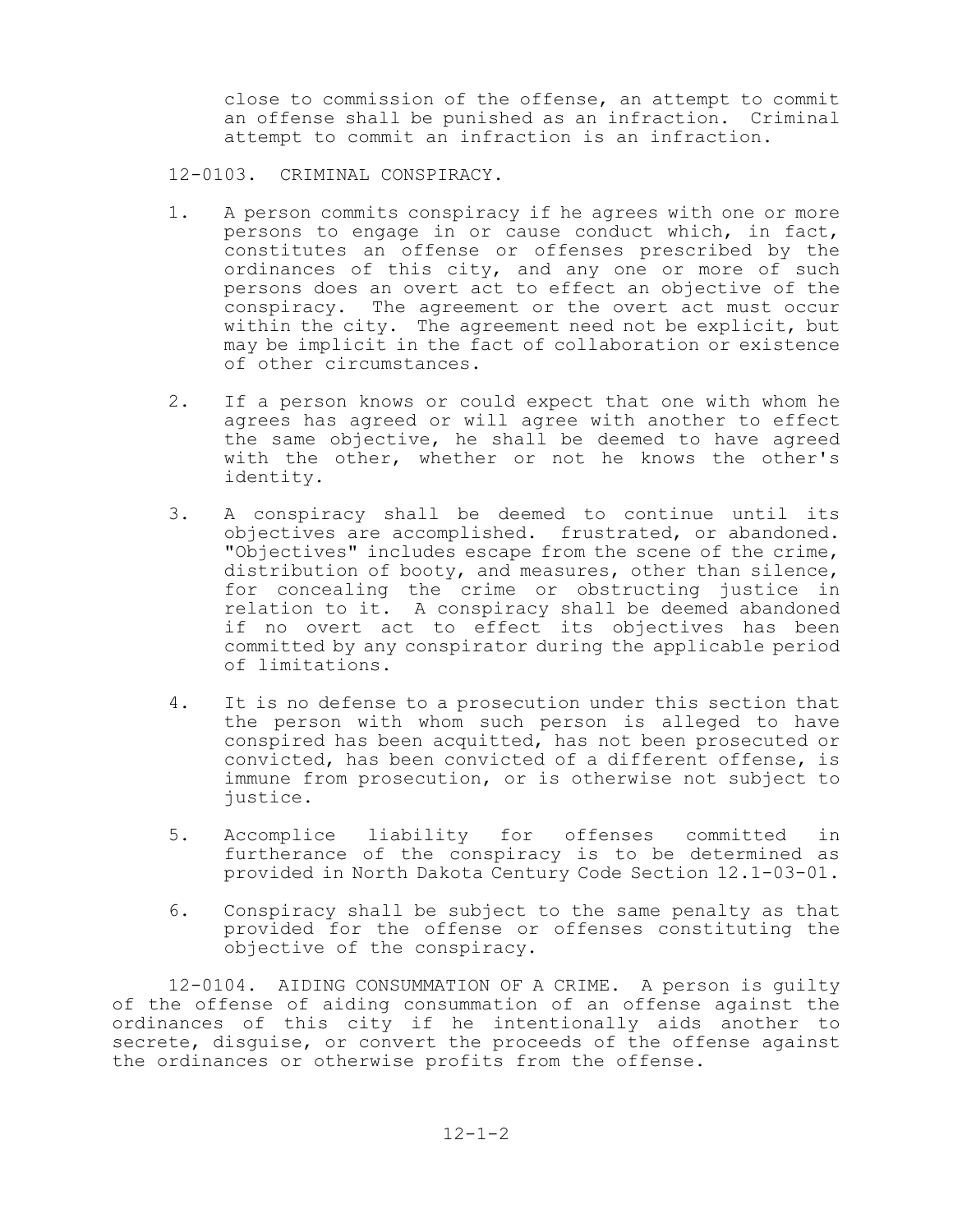12-0105. PUBLIC SERVANTS PERMITTING ESCAPE. A public servant concerned in official detention, as defined by North Dakota Cent. Code Section 12.1-08-06(3), pursuant to process issued by a court, judge, or magistrate is guilty of an offense against the ordinances of this city if he negligently permits an escape.

12-0106. CRIMINAL CONTEMPT.

- 1. The Municipal Court has power to punish for contempt of its authority only for the following offenses:
	- a. Misbehavior of any person in its presence or so near thereto as to obstruct the administration of justice;
	- b. Misbehavior of any of its officers in their official transactions;
	- c. Disobedience or resistance to its lawful writ, process, order, rule, decree, or command.
- 2. Except as otherwise provided, a criminal contempt proceeding under this section shall be deemed a prosecution for an offense for the purposes of North Dakota Cent. Code Chapters 12.1-01 through 12.1-05, North Dakota Cent. Code Chapter 12.1-32, and Article V of this chapter.
- 3. A criminal contempt proceeding under this section is not a bar to subsequent prosecution for a specific offense if the court certifies in the judgment of conviction of criminal contempt, or the order terminating the proceeding without acquittal or dismissal, that a summary criminal contempt proceeding was necessary to prevent repetition of misbehavior disruptive of an ongoing proceeding and that subsequent prosecution as a specific offense is warranted. In a subsequent prosecution, the defendant shall receive credit for all time spent in custody and any fine paid by him pursuant to the criminal contempt proceeding.
- 4. This section shall not be construed to deprive a court of its power, by civil contempt proceedings, to compel compliance with its lawful writ, process, order, rule, decree, or command or to compensate a complainant for losses sustained by reason of disobedience or resistance thereto, in accordance with the prevailing usages of law and equity, including the power of detention.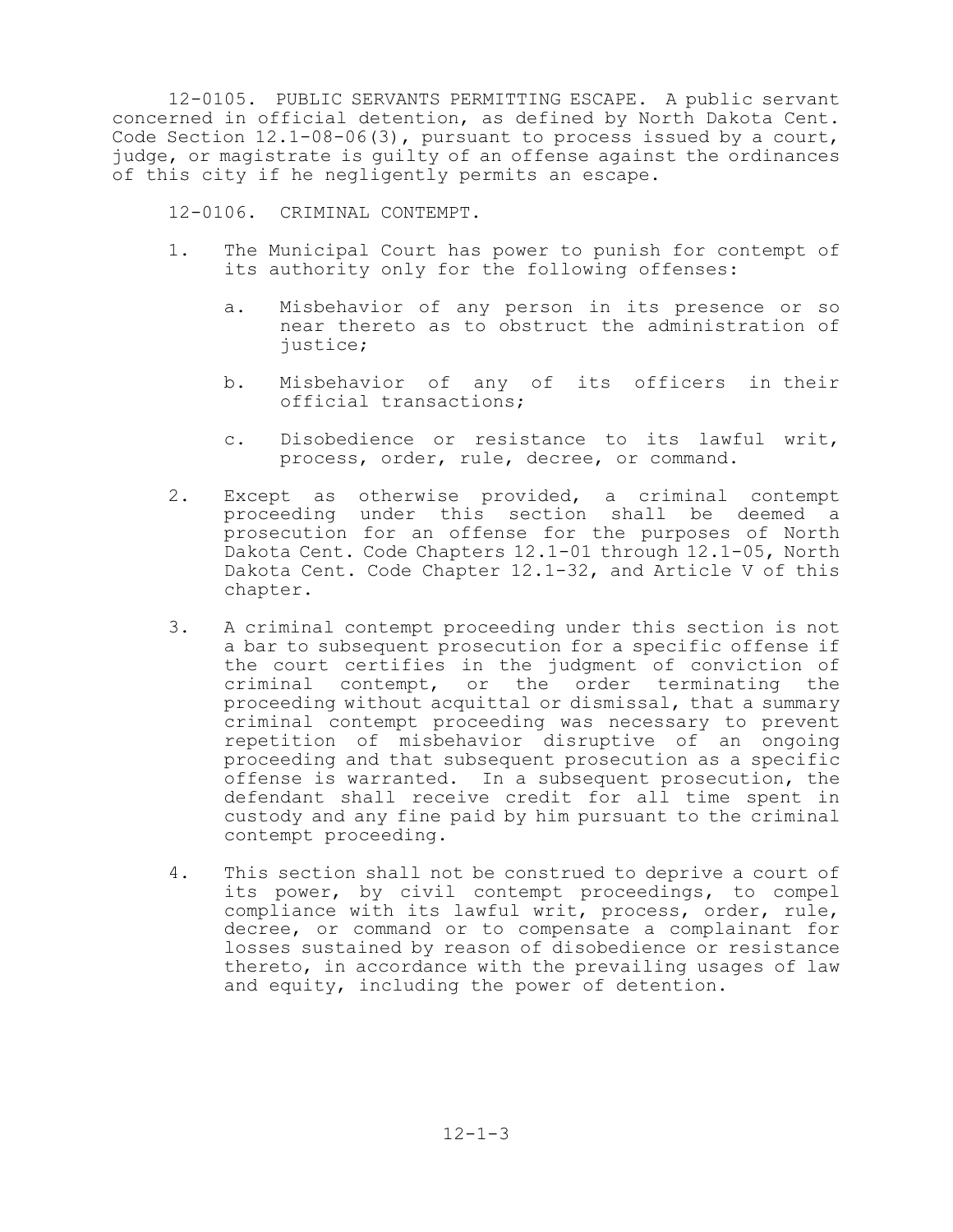#### 12-0107. HINDERING PROCEEDINGS BY DISORDERLY CONDUCT.

- 1. A person is guilty of a class A misdemeanor if the person intentionally hinders an official proceeding by noise or violent or tumultuous behavior or disturbance.
- 2. A person is guilty of a class B misdemeanor if the person recklessly hinders an official proceeding by noise or violent or tumultuous behavior or disturbance.

12-0108. IMPERSONATING OFFICIALS.

- 1. A person is guilty of an offense if that person falsely pretends to be:
	- a. A public servant, other than a law enforcement officer, and acts as if to exercise the authority of such public servant.
	- a. A public servant or a former public servant and thereby obtains a thing of value.
	- a. A law enforcement officer.
- 2. It is no defense to prosecution under this section that the pretended capacity did not exist or the pretended authority could not legally or otherwise have been exercised or conferred.
- 3. An offense under subdivision b or c of subsection 1 is a class A misdemeanor. An offense under subdivision a of subsection 1 is a class B misdemeanor.

12-0109. FALSE REPORTS TO LAW ENFORCEMENT OFFICERS. A person is guilty of an offense if he intentionally or knowingly provides or gives a false report or false information to a law enforcement officer, unless such false statement is given with the intent to falsely implicate another, or involves a false report of a crime calling for an emergency response in which case, such false report would be a Class A Misdemeanor.

12-0110. FLEEING A PEACE OFFICER. Any person, other than the driver of a motor vehicle under Section 39-10-71, North Dakota Cent. Code, who willfully fails or refuses to stop or who otherwise flees or attempts to elude, in any manner, a pursuing peace officer, when given a visual or audible signal to stop, is guilty of a class B misdemeanor for a first or second offense and a class A misdemeanor for a subsequent offense. A signal to stop complies with this section if the signal is perceptible to the person and:

1. If given from a vehicle, the signal is given by hand, voice, emergency light, or siren, and the vehicle is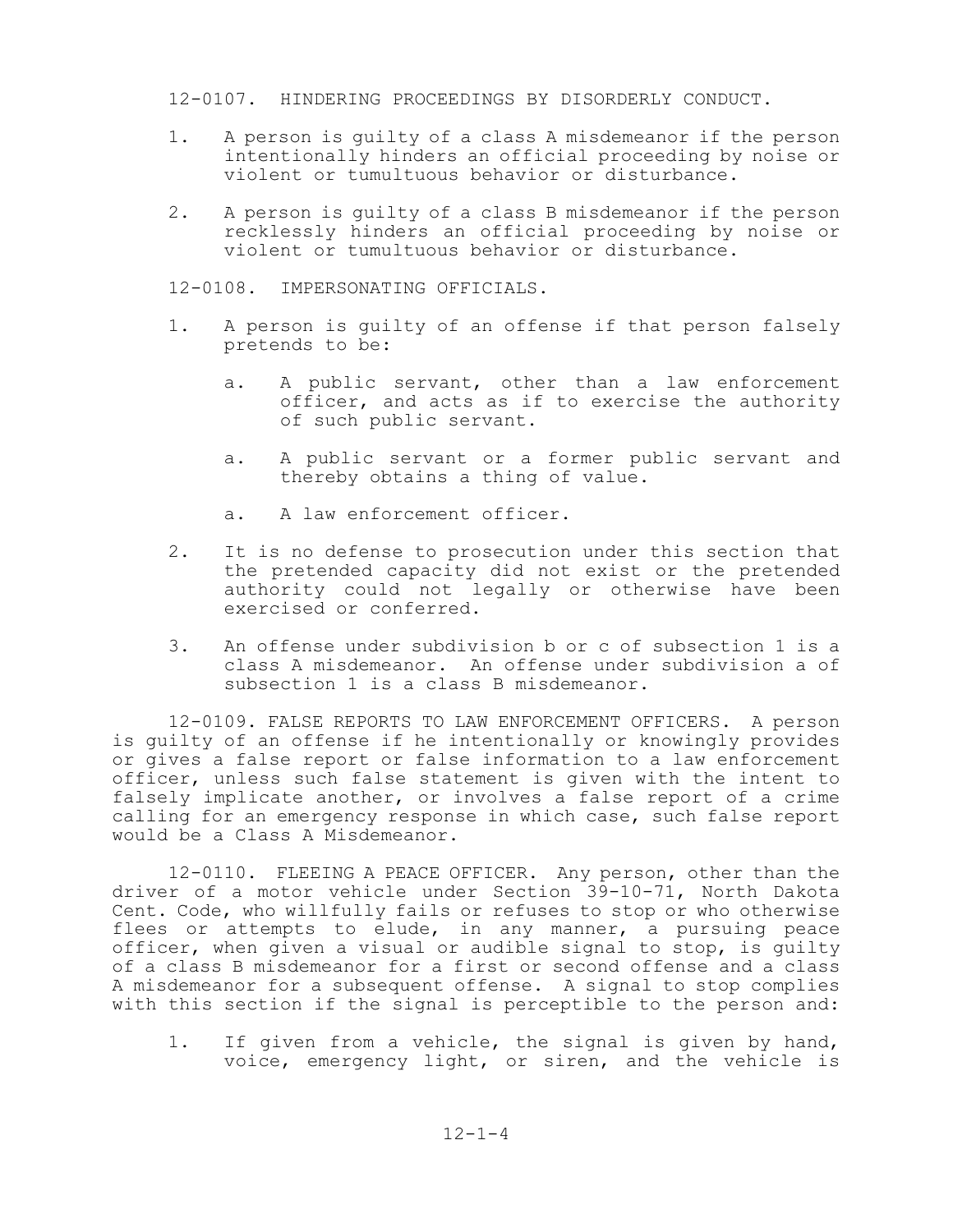appropriately marked showing it to be an official law enforcement vehicle; or

2. If not given from a vehicle, the signal is given by hand, voice, emergency light, or siren, and the officer is in uniform and prominently displays the officer's badge of office.

12-0111. INTERFERENCE WITH OFFICERS. No person in the City shall resist any police or fire officer, any member of the police or fire departments, or any person duly empowered with police or fire authority, while in the discharge or apparent discharge of duty, or in any way interfere with or hinder in the discharge of duty.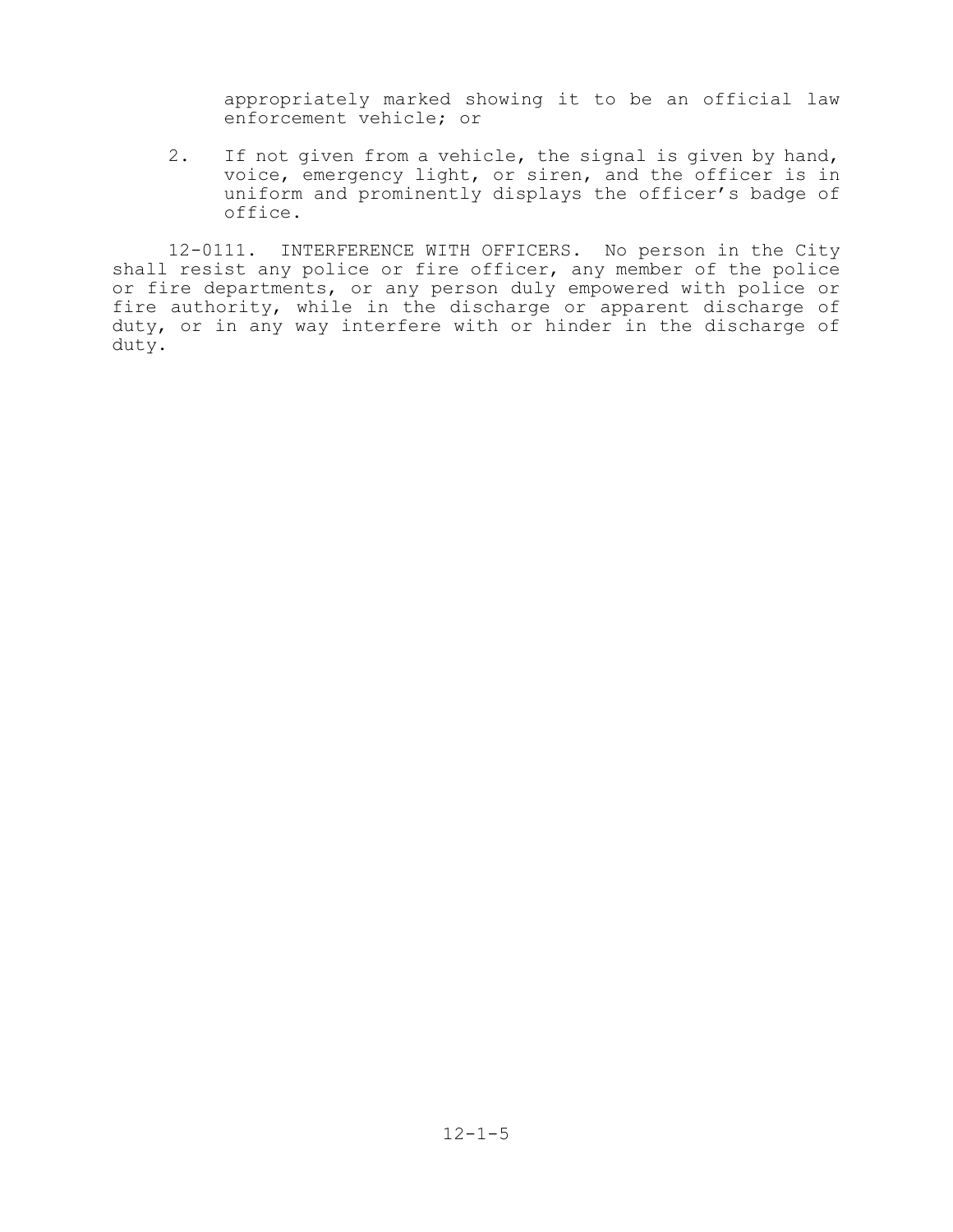#### CHAPTER 12-02

#### CRIMINAL OFFENSES - OFFENSES AGAINST PERSONS AND PROPERTY

SECTIONS:

| $12 - 0201$ .<br>$12 - 0202$ . | Simple Assault.<br>Harassment.<br>12-0203. Definitions. |  |  |  |  |
|--------------------------------|---------------------------------------------------------|--|--|--|--|
|                                | 12-0204. Consolidated Theft Offenses.                   |  |  |  |  |
|                                | 12-0205. Theft of Property.                             |  |  |  |  |
|                                | 12-0205.1. Shoplifting                                  |  |  |  |  |
| $12 - 0206$ .                  | Theft of Services.                                      |  |  |  |  |
| $12 - 0207$ .                  | Theft of Property Lost, Mislaid, or Delivered by        |  |  |  |  |
|                                | Mistake.                                                |  |  |  |  |
|                                | 12-0208. Thefts Punishable Under City Ordinance.        |  |  |  |  |
|                                | 12-0209. Defenses and Proof As To Theft and Related     |  |  |  |  |
|                                | Offenses.                                               |  |  |  |  |
| $12 - 0210$ .                  | Theft of Cable Television Services.                     |  |  |  |  |
| $12 - 0211$ .                  | Making or Uttering Slugs.                               |  |  |  |  |
|                                | 12-0212. Criminal Mischief.                             |  |  |  |  |
|                                | 12-0213. Criminal Trespass.                             |  |  |  |  |
| $12 - 0214$ .                  | Aiding and Abetting Sexual Abuse - Penalty.             |  |  |  |  |
|                                | Source: Ord. 1142, Sec. 18 (2019)                       |  |  |  |  |
|                                |                                                         |  |  |  |  |

12-0201. SIMPLE ASSAULT.

- 1. It is unlawful for any person to:
	- a. Willfully causes bodily injury to another human being; or
	- b. Negligently causes bodily injury to another human being by means of a firearm, destructive device, or other weapon, the use of which against a human being is likely to cause death or serious bodily injury.
- 2. Consent to the conduct causing bodily injury to all persons injured by the conduct is a defense if:
	- a. The conduct and the injury are reasonably foreseeable hazards of joint participation in a lawful athletic contest or competitive sport; or
	- b. The conduct and the injury are reasonably foreseeable hazards of an occupation or profession or of medical or scientific experimentation conducted by recognized methods, and the persons subjected to such conduct or injury, having been made aware of the risks involved, consent to the performance of the conduct or the infliction of the injury.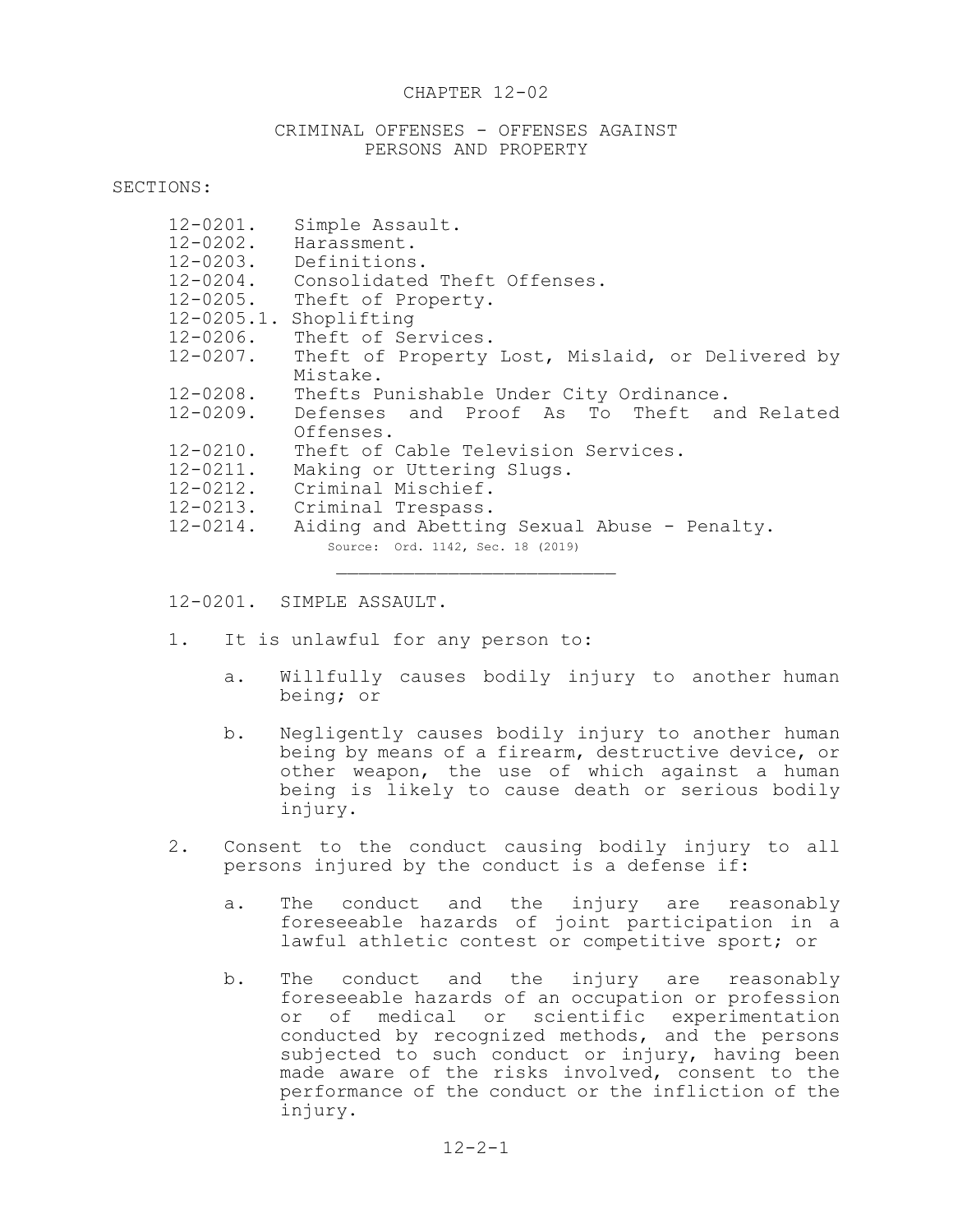- 3. Assent does not constitute consent, within the meaning of this ordinance if:
	- a. It is given by a person who is legally incompetent to authorize the conduct charged to constitute the offense and such incompetence is manifest or known to the actor;
	- b. It is given by a person who by reason of youth, mental disease or defect, or intoxication, is manifestly unable or known by the actor to be unable to make a reasonable judgment as to the nature or harmfulness of the conduct charged to constitute the offense; or
	- c. It is induced by force, duress, or deception.
- 12-0202. HARASSMENT. (Source: Ord. 1026, Sec. 1 (2015))
- 1. A person is guilty of an offense if, with intent to frighten or harass another, the person:
	- a. Communicates in writing or by telephone a threat to inflict injury on any person, to any person's reputation, or to any property;
	- b. Makes a telephone call anonymously or in offensively coarse language;
	- c. Makes or causes to be transmitted repeated telephone calls, text messages, email communications, or other forms of electronic communication, whether or not a conversation ensues, with no purpose of legitimate communication; or
	- d. Communicates a falsehood in writing or by telephone and causes mental anguish.
- 2. The offense is a class A misdemeanor if it is under subdivision a of subsection 1 or subsection 4. Otherwise it is a class B misdemeanor.
- 3. Any offense defined herein and committed by use of a telephone may be deemed to have been committed at either the place at which the telephone call or calls, text message or messages, electronic mail or other forms of electronic communication were made or at the place where the telephone call or calls, text message or messages, electronic mail or other forms of electronic communication were received.
- 4. A person who telephones a 911 emergency line with the intent to annoy or harass another person or who makes a false 911 report is guilty of a class A misdemeanor.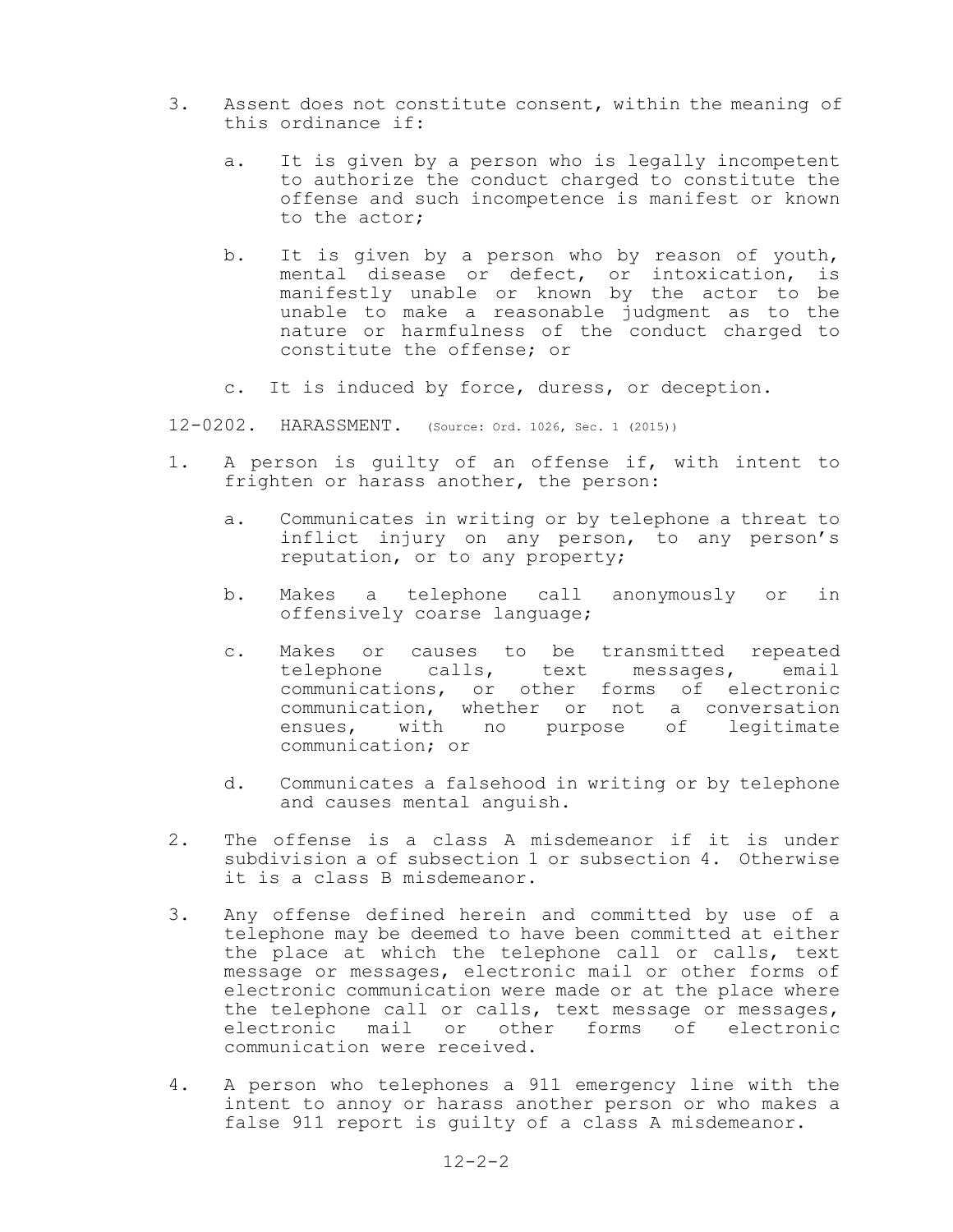- a. Intent to annoy or harass is established by proof of one or more calls with no legitimate 911 purpose.
- b. Upon conviction of a violation of this subsection, a person is also liable for all costs incurred by any unnecessary emergency response.
- 5. Any offense defined herein is deemed communicated in writing if it is transmitted electronically, by electronic mail, facsimile, text message, or other similar means.

12-0203. DEFINITIONS. Applicable to Section 12-0204 to 12-0209.

- 1. "Deception" means:
	- a. Creating or reinforcing a false impression, including false impressions as to fact, law, status, value, intention or other state of mind; but deception as to a person's intention to perform a promise shall not be inferred from the fact alone that he did not substantially perform the promise unless it is part of a continuing scheme to defraud; or
	- b. Preventing another from acquiring information which would affect his judgment of a transaction; or
	- c. Failing to correct a false impression which the actor previously created or reinforced, or which he knows to be influencing another to whom he stands in a fiduciary or confidential relationship; or
	- d. Failing to correct an impression which the actor previously created or reinforced and which the actor knows to have become false due to subsequent events; or
	- e. Failing to disclose a lien, adverse claim, or other impediment to the enjoyment of property which he transfers or encumbers in consideration for the property obtained or in order to continue to deprive another of his property, whether such impediment is or is not valid, or is or is not a matter of official record; or
	- f. Using a credit card, charge plate, or any other instrument which purports to evidence an undertaking to pay for property or services delivered or rendered to or upon the order of a designated person or bearer (1) where such instrument has been stolen, forged, revoked, or canceled, or where for any other reason its use by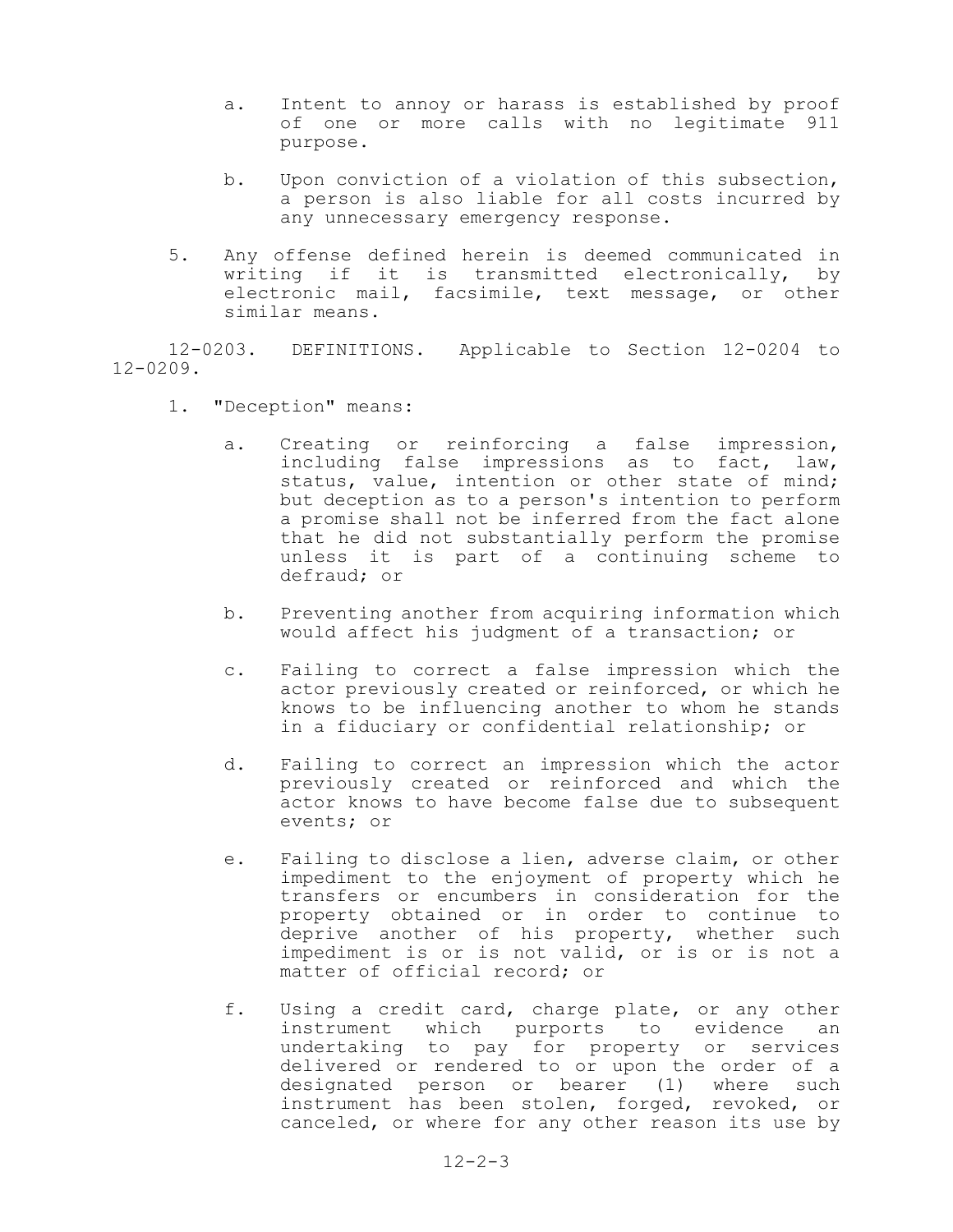the actor is unauthorized, and (2) where the actor does not have the intention and ability to meet all obligations to the issuer arising out of his use of the instrument; or

- g. Any other scheme to defraud. The term "deception" does not, however, include falsifications as to matters having no pecuniary significance, or puffing by statements unlikely to deceive ordinary persons in the group addressed. "Puffing" means an exaggerated commendation of wares in communications addressed to the public or to a class or group.
- 2. "Deprive" means:
	- a. To withhold property or to cause it to be withheld either permanently or under such circumstances that a major portion of its economic value, or its use and benefit, has, in fact, been appropriated; or
	- b. To withhold property or to cause it to be withheld with the intent to restore it only upon the payment of a reward or other compensation; or
	- c. To dispose of property or use it or transfer any interest in it under circumstances that make its restoration, in fact, unlikely.
- 3. "Fiduciary" means a trustee, guardian, executor, administrator, receiver, or any other person acting in a fiduciary capacity, or any person carrying on fiduciary functions on behalf of a corporation or other organization which is a fiduciary.
- 4. "Financial institution" means a bank, insurance company, credit union, safety deposit company, savings and loan association, investment trust, or other organization held out to the public as a place of deposit of funds or medium of savings or collective investment.
- 5. "Obtain" means:
	- a. In relation to property, to bring about a transfer or purported transfer of an interest in the property, whether to the actor or another; or
	- b. In relation to services, to secure performance thereof.
- 6. "Property" means any money, tangible or intangible personal property, property (whether real or personal) the location of which can be changed (including things growing on, affixed to, or found in land and documents although the rights represented thereby have no physical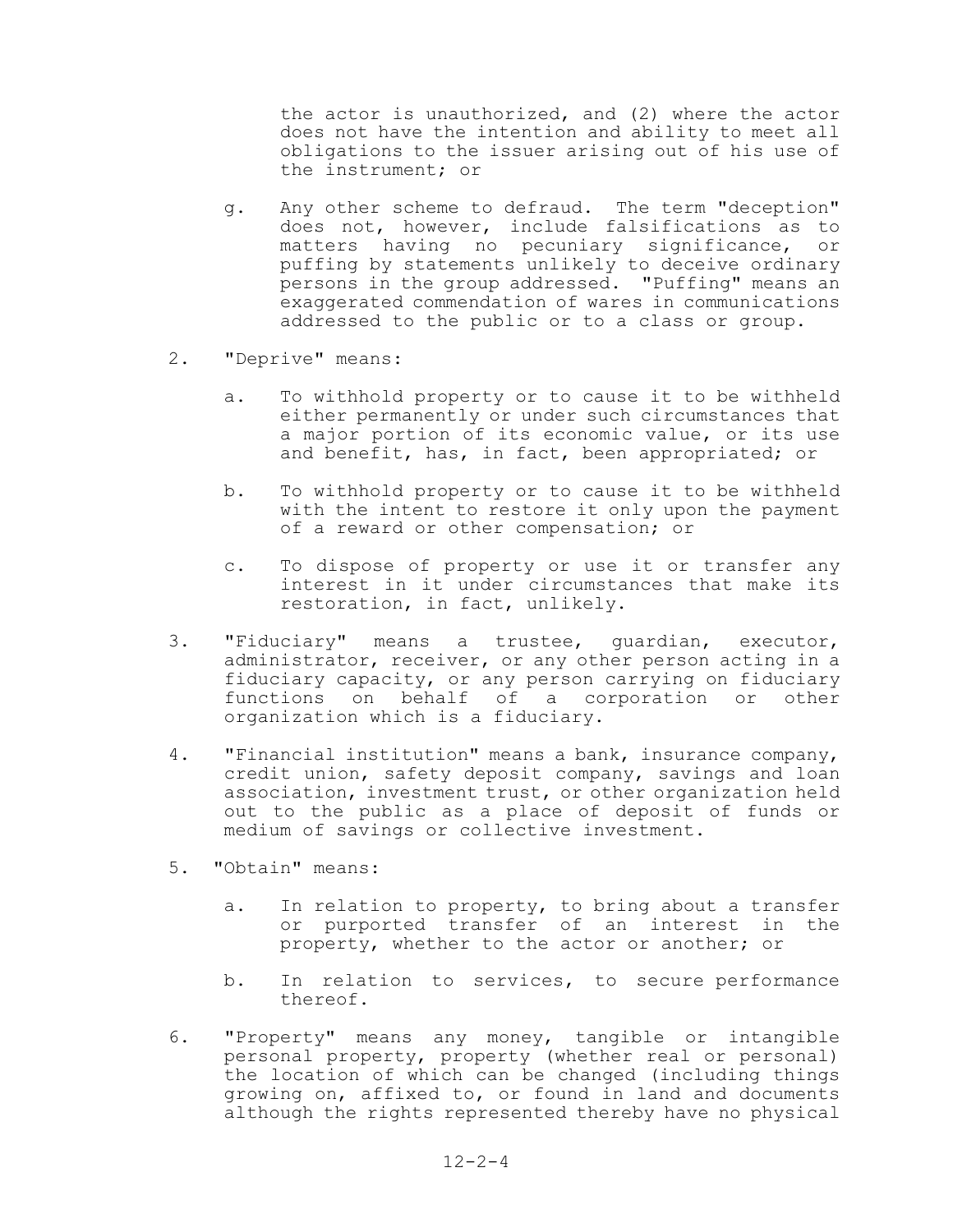location), contract right, chose-in-action, interest in or claim to wealth, credit, or any other article or thing<br>of value of any kind. "Property" also means real "Property" also means real property the location of which cannot be moved if the offense involves transfer or attempted transfer of an interest in the property.

- 7. "Property of another" means property in which a person other than the actor or in which a government has an interest which the actor is not privileged to infringe without consent, regardless of the fact that the actor also has an interest in the property and regardless of the fact that the other person or government might be precluded from civil recovery because the property was used in an unlawful transaction or was subject to forfeiture as contraband. Property in possession of the actor shall not be deemed property of another who has a security interest therein, even if legal title is in the creditor pursuant to a conditional sales contract or other security agreement. "Owner" means any person or a government with an interest in property such that it is "property of another" as far as the actor is concerned.
- 8. "Receiving" means acquiring possession, control, or title, or lending on the security of the property.
- 9. "Services" means labor, professional service, transportation, telephone, mail or other public service, gas, electricity and other public utility services, accommodations in hotels, restaurants, or elsewhere, admission to exhibitions, and use of vehicles or other property.
- 10. "Shoplifting" means to willfully take possession of any merchandise owned, held, offered, or displayed for sale, by a merchant, store, or other mercantile establishment, with the intent to deprive the owner of the merchandise. The term includes:
	- a. Removing merchandise from a store or other mercantile establishment without paying for the merchandise;
	- b. Concealing a nonpurchased good or merchandise;
	- c. Altering, transferring, or removing a price marking on a good or merchandise;
	- d. Transferring a good from one container to another; and
	- e. Causing the amount paid for a good or merchandise to be less than the stated retail price.

Source: Ord. 1195, Sec. 3 (2021)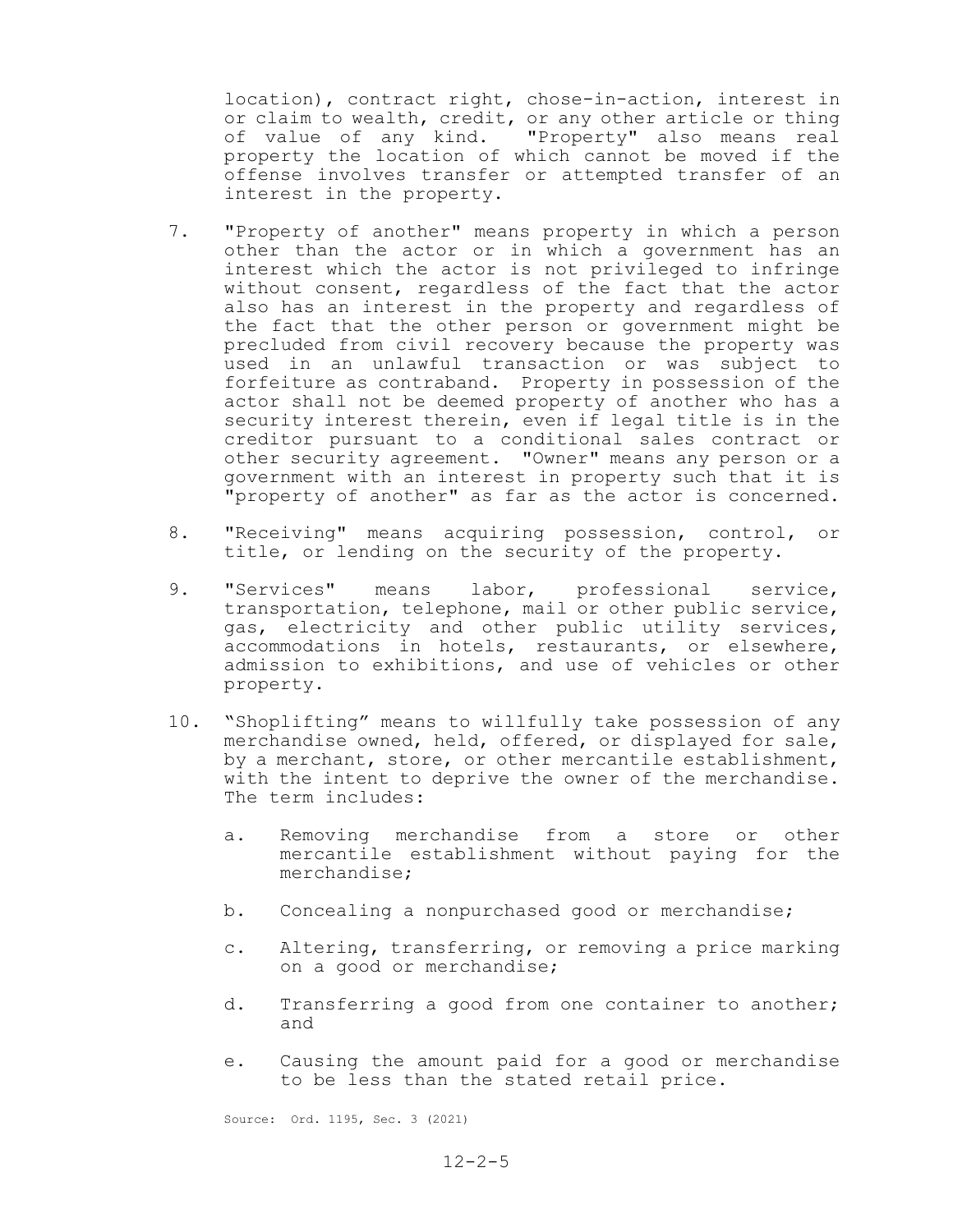- 11. "Stolen" means property which has been the subject of theft or robbery or a vehicle which is received from a person who is then in violation of North Dakota Cent. Code Section 12.1-23-06.
- 12. "Threat" means an expressed purpose, however communicated, to:
	- a. Cause bodily injury in the future to the person threatened or to any other person; or
	- b. Cause damage to property; or
	- c. Subject the person threatened or any other person to physical confinement or restraint; or
	- d. Engage in other conduct constituting a crime; or
	- e. Accuse anyone of a crime; or
	- f. Expose a secret or publicize an asserted fact, whether true or false, tending to subject a person living or deceased, to hatred, contempt, or ridicule or to impair another's credit or business repute; or
	- g. Reveal any information sought to be concealed by the person threatened; or
	- h. Testify or provide information or withhold testimony of information with respect to another's legal claim or defense; or
	- i. Take or withhold official action as a public servant, or cause a public servant to take or withhold official action; or
	- j. Bring about or continue a strike, boycott, or other similar collective action to obtain property or deprive another of his property which is not demanded or received for the benefit of the group which the actor purports to represent; or
	- k. Cause anyone to be dismissed from his employment, unless the property is demanded or obtained for lawful union purposes; or
	- l. Do any other act which would not in itself substantially benefit the actor or a group he represents but which is calculated to harm another person in a substantial manner with respect to his health, safety, business, employment, calling, career, financial condition, reputation, or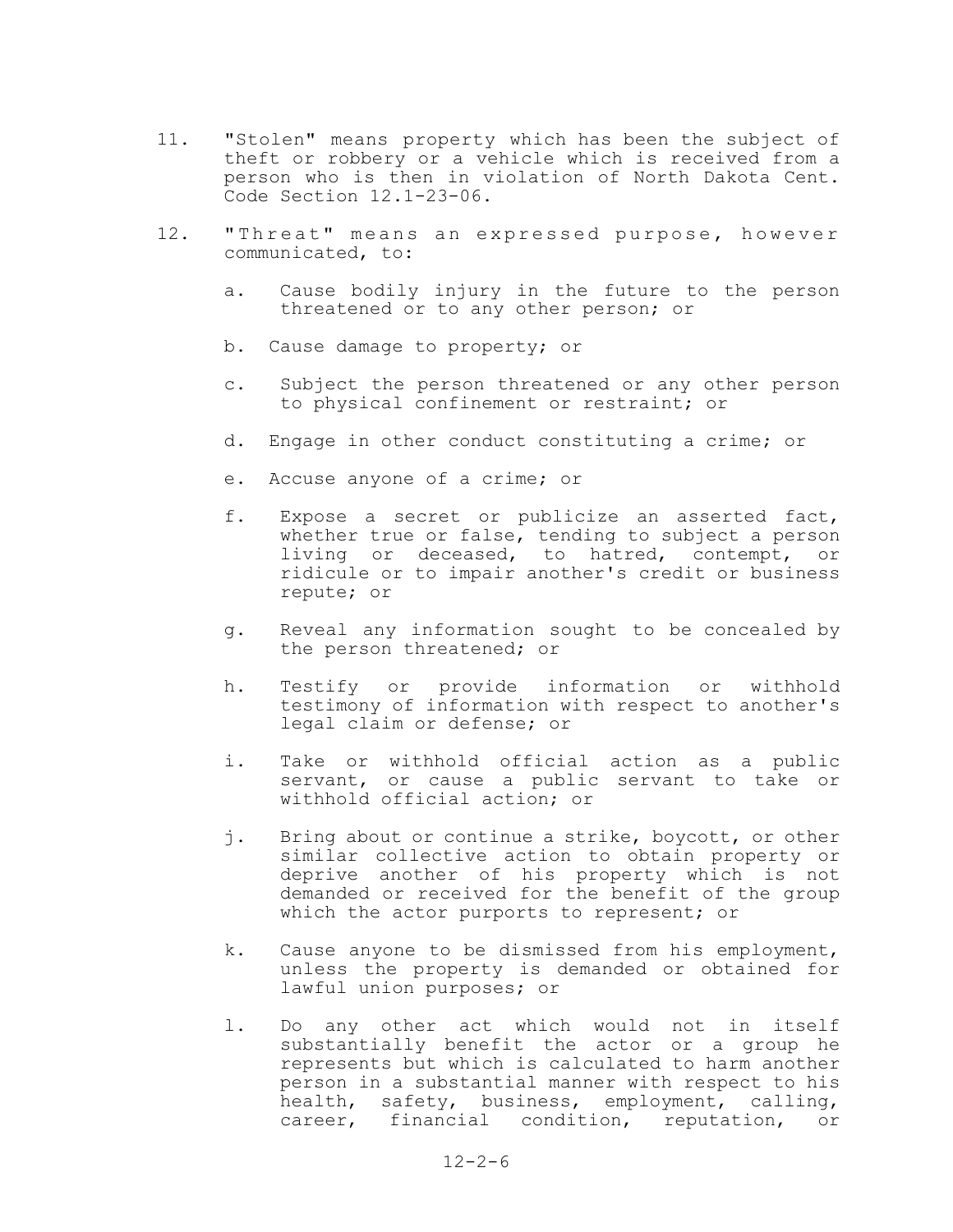personal relationship. Upon a charge of theft, the receipt of property in consideration for taking or withholding official action shall be deemed to be theft by threat regardless of whether the owner voluntarily parted with his property or himself initiated the scheme.

- 12-0204. CONSOLIDATED THEFT OFFENSES.
- 1. Conduct denominated theft in Sections 12-0205 to 12-0207 constitutes a single offense designed to include the separate offenses heretofore known as larceny, stealing, purloining, embezzling, obtaining money or property by false pretense, extorting, blackmailing, fraudulently converting, receiving stolen property, misappropriating public funds, swindling, and the like.
- 2. A charge of theft under Sections 12-0205 to 12-0207 which fairly apprises the defendant of the nature of the charges against him shall not be deemed insufficient because it fails to specify a particular category of theft. The defendant may be found guilty of theft under such charge if his conduct falls under Section 12-0205 to 12-0207, so long as the conduct proved is sufficiently related to the conduct charged that the accused is not unfairly surprised by the case he must meet. Any person violating any provision of Sections 12-0205 to 12-0207 shall be guilty of a class B misdemeanor and subject to the imposition of penalties under Section 1-0211 of the Revised Ordinances of 1990 of the City of West Fargo.

SOURCE: Ord. 829, Sec. 2 (2008)

12-0205. THEFT OF PROPERTY. It is unlawful for any person to:

- 1. Knowingly take or exercise unauthorized control over, or make an unauthorized transfer of an interest in, the property of another with intent to deprive the owner thereof;
- 2. Knowingly obtain the property of another by deception with intent to deprive the owner thereof, or intentionally deprive another of his property by deception; or
- 3. Knowingly receive, retain, or dispose of property of another which has been stolen, with intent to deprive the owner thereof.

Source: Ord. 1195, Sec. 4 (2021); Ord. 1197, Sec. 1 (2021)

12-0205.1. - SHOPLIFTING. It is unlawful for any person to commit shoplifting or retail theft as referred to in chapter 51-21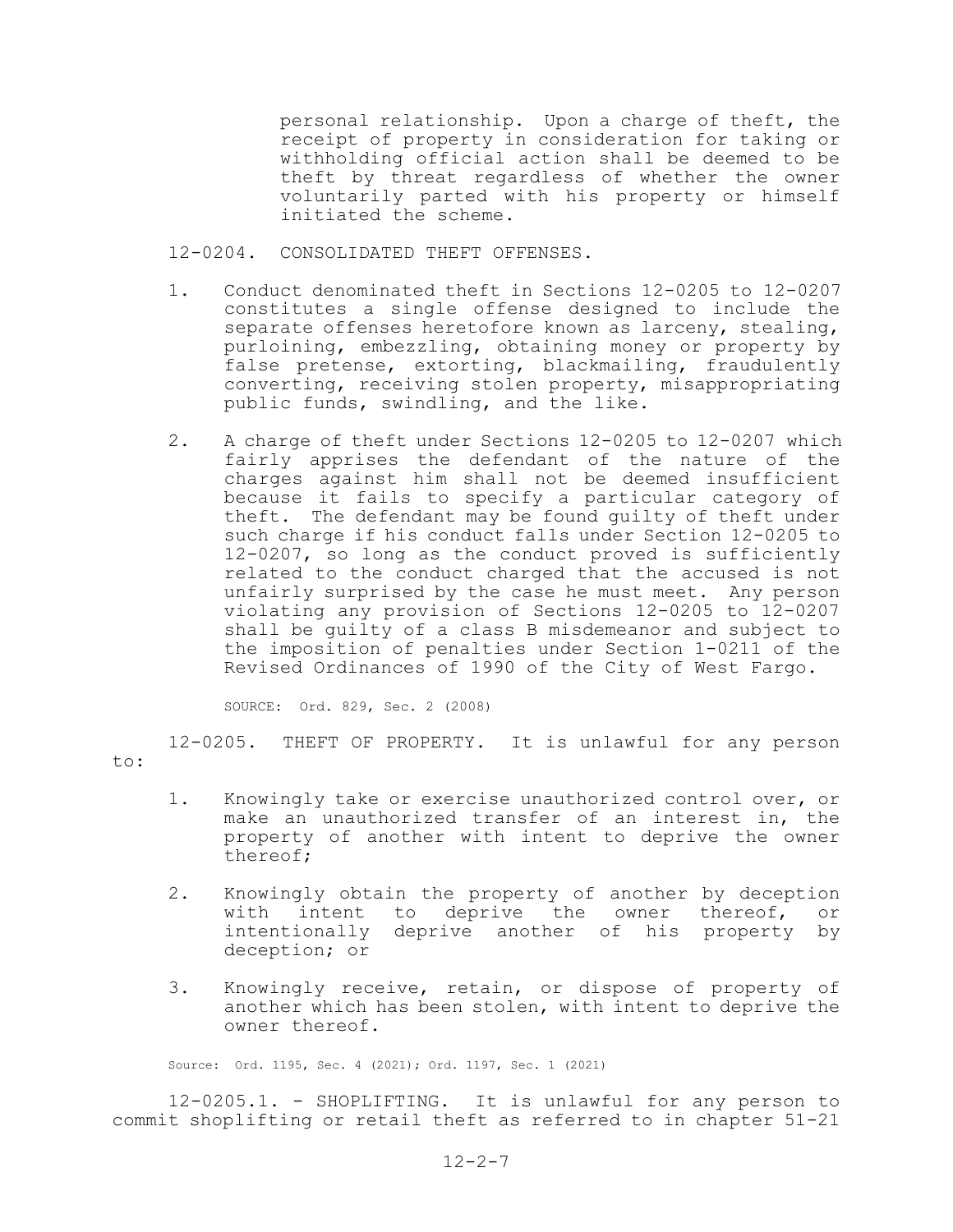of the North Dakota Century Code within the jurisdiction of the City of West Fargo. Shoplifting or retail theft shall be subject to the following:

- 1. Presumption. Any person concealing upon his person or among his belongings, or causing to be concealed upon the person or among the belongings of another, unpurchased merchandise displayed, held, offered, or stored for sale in a retail mercantile establishment and removing it to a point beyond the last station for receiving payments in that retail mercantile establishment shall be prima facie presumed to have so concealed such merchandise with the intention of permanently depriving the merchant of possession of the full retail value of such merchandise, all as provided in § 51-21-02 of the North Dakota Century Code.
- 2. Definitions. For purposes of this chapter, in addition to the definitions contained in this chapter, all of the definitions contained in § 51-21-01 of the North Dakota Century Code are hereby adopted by reference.
- 3. Detention of Suspect Procedure Immunity. The provisions of §§ 51-21-03 and 51-21-04 of the North Dakota Century Code are hereby adopted by reference.

Source: Ord. 1197, Sec. 4 (2021)

12-0206. THEFT OF SERVICES. It is unlawful for any person to:

- 1. Intentionally obtain services, known to be available only for compensation, by deception, false token, or other means to avoid payment for services; or
- 2. Have control over the disposition of services of another to which the person is not entitled, knowingly divert those services to the person's own benefit or to the benefit of another not entitled thereto.

Where compensation for services is ordinarily paid immediately upon their rendition, as in the case of hotels, restaurants, and comparable establishments, absconding without payment or making provision to pay is prima facie evidence that the services were obtained by deception.

12-0207. THEFT OF PROPERTY LOST, MISLAID, OR DELIVERED BY MISTAKE. It is unlawful for any person to:

1. Retain or dispose of property of another knowing it has been lost or mislaid; or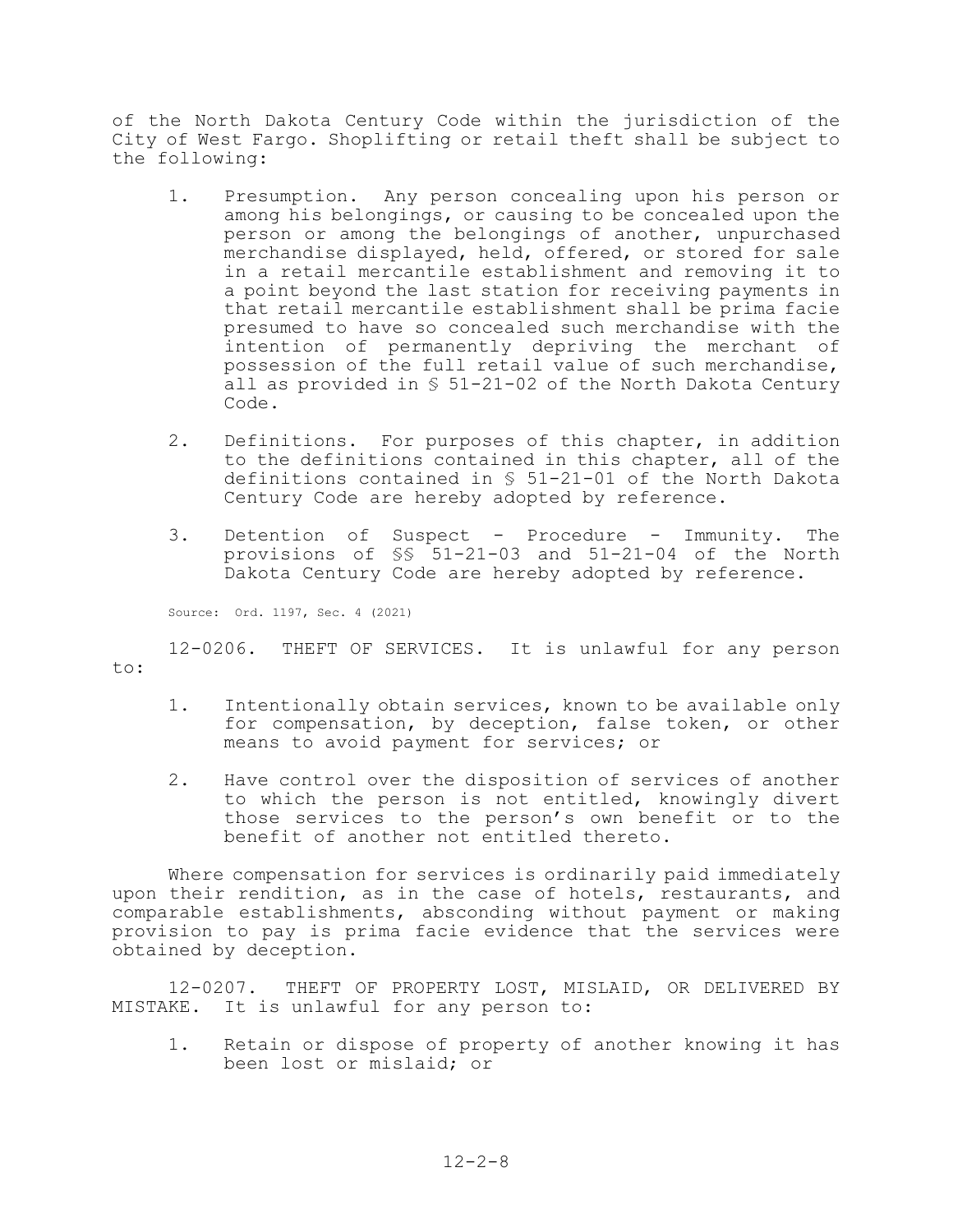2. Retain or dispose of property of another knowing it has been delivered under a mistake as to the identity of the recipient or as to the nature or amount of the property.

and with intent to deprive the owner of it, the person fails to take readily available and reasonable measures to restore the property to a person entitled to have it.

12-0208. THEFTS PUNISHABLE UNDER CITY ORDINANCE. Theft under Sections 12-0205 to 12-0207 may be punished as an offense against the city ordinances if the highest value by any reasonable standard, regardless of the actor's knowledge of such value, of the property or services which were stolen by the actor, or which the actor believed that he was stealing, or which the actor could reasonably have anticipated to have been the property or services involved, does not exceed \$500, is a first offense within 3 years, and if:

- 1. The theft was committed by shoplifting;
- 2. The theft was not committed by threat;
- 3. The theft was not committed by deception by one who stood in a confidential or fiduciary relationship to the victim of the theft;
- 4. The defendant was not a public servant or an officer or employee of a financial institution who committed a theft in the course of his official duties;
- 5. The property stolen is not a firearm, ammunition, explosive or destructive device, or an automobile, aircraft, or other motor-propelled vehicle;
- 6. The property does not consist of any government file, record, document, or other government paper stolen from any government office or from any public servant;
- 7. The defendant is not in the business of buying or selling stolen property and he does not receive, retain, or dispose of the property in the course of that business;
- 8. The property stolen does not consist of any implement, paper, or other thing uniquely associated with the preparation of any money, stamp, bond, or other document, instrument, or obligation of the State of North Dakota;
- 9. The property stolen does not consist of livestock taken from the premises of the owner;
- 10. The property stolen does not consist of a key or other implement uniquely suited to provide access to property the theft of which would be a felony and was not stolen to gain such access;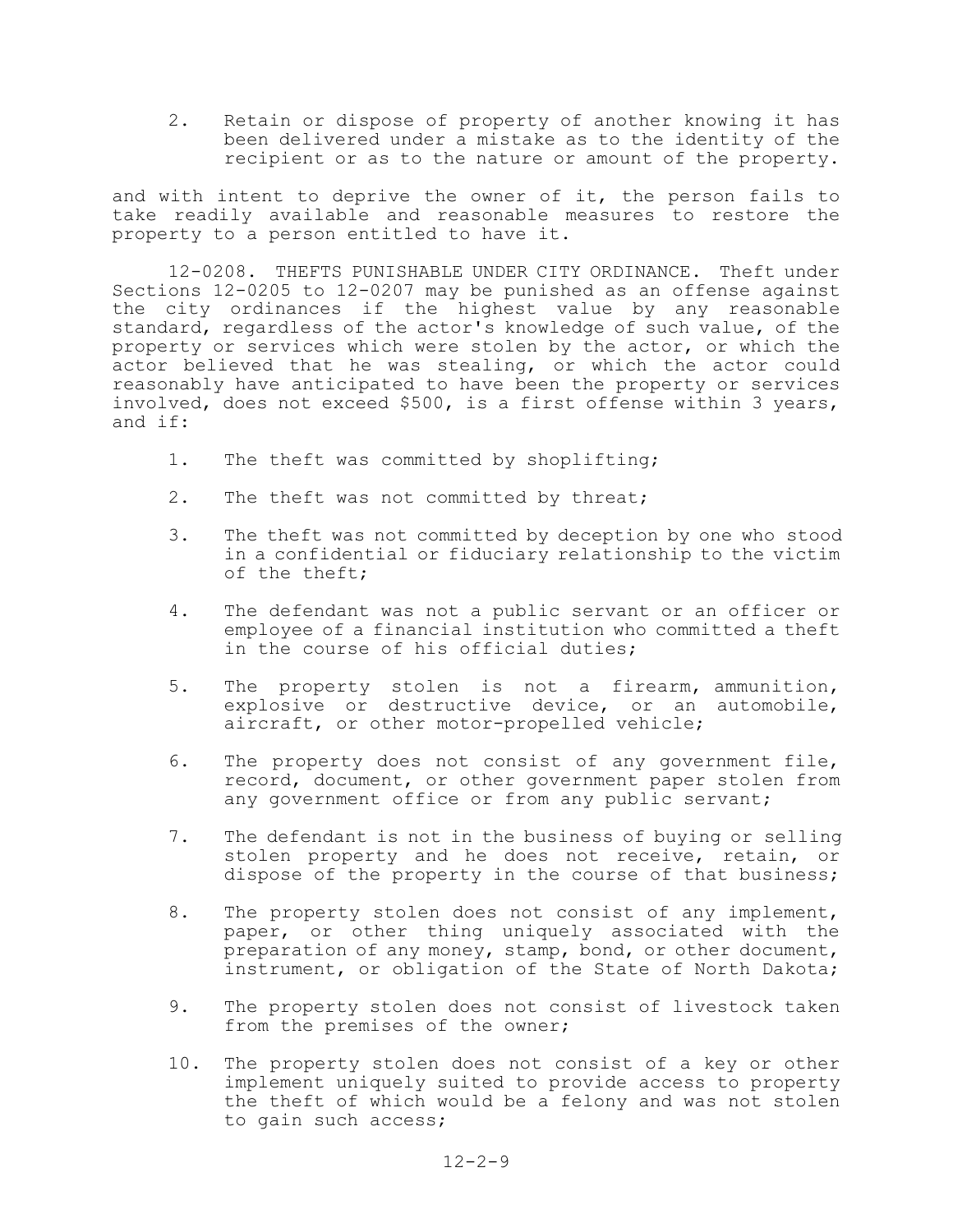- 11. The property stolen is not a card, plate, or other credit device existing for the purpose of obtaining money, property, labor, or services on credit, or is not a debit card, electronic fund transfer card, code, or other means of access to an account for the purposes of initiating electronic fund transfers; or
- 12. The property stolen is not a prescription drug as defined in Section 43-15.3-01, NDCC.

The provisions of Section 12-0208 shall be amended automatically to conform with any subsequent amendments to Section 12-23-05, North Dakota Cent. Code, dealing with the grading of theft offenses so that Section 12-0208 shall give the City jurisdiction of all class B misdemeanor theft offenses.

A second or third offense under this section occurring within three years is a class A misdemeanor. A fourth or subsequent violation under this section occurring within four years is a class C felony. A sentence imposed under this section must be accompanied by a written statement by the court providing notice of any offense under this section with provides an enhanced penalty, including the penalty for a subsequent offense.

(NDCC 12.1-23-05)

Source: Ord. 906, Sec. 2 (2011); Ord. 961, Sec. 4 (2013); Ord. 1195, Sec. 5 (2021)

12-0209. DEFENSES AND PROOF AS TO THEFT AND RELATED OFFENSES.

- 1. It is a defense to a prosecution under Sections 12-0204 to 12-0209 that:
	- a. The actor honestly believed that he had a claim to the property or services involved which he was entitled to assert in the manner which forms the basis for the charge against him; or
	- b. The victim is the actor's spouse, but only when the property involved constitutes household or personal effects or other property normally accessible to both spouses and the parties involved are living<br>together. The term "spouse", as used in this The term "spouse", as used in this section, includes persons living together as husband and wife.
- 2. a. It shall be a prima facie case of theft under this chapter if it is shown that a public servant or an officer, director, agent, or employee of, or a person connected in any capacity with a financial institution has failed to pay or account upon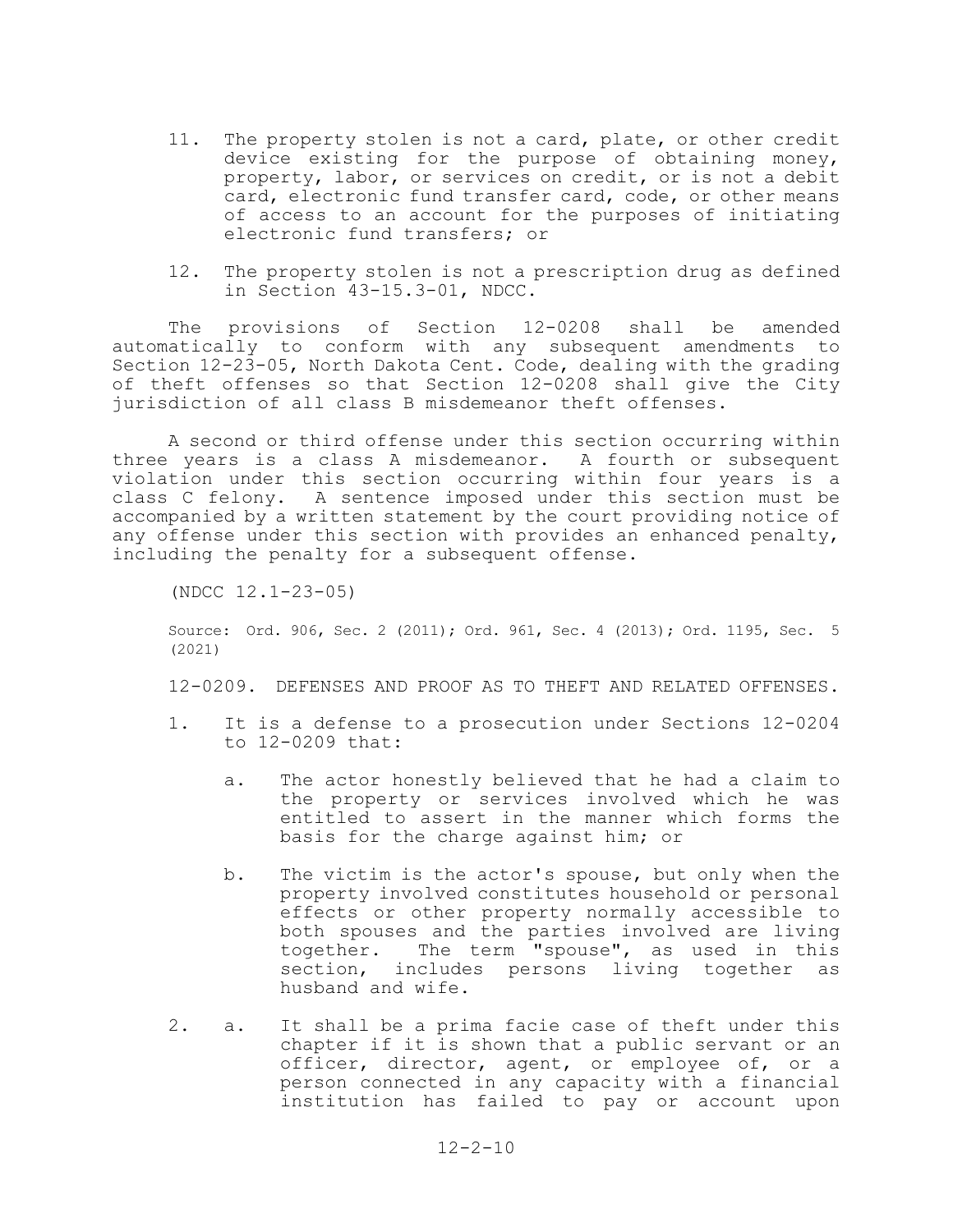lawful demand for money or property entrusted to him as part of his official duties or if an audit reveals a shortage or falsification of his accounts.

b. It shall be prima facie evidence that the actor knows that property has been stolen if it is shown that, being a dealer, he acquired it for a consideration which he knew to be far below its reasonable value. "Dealer" means a person, whether licensed or not, who has repeatedly engaged in transactions in the type of property involved.

12-0210. THEFT OF CABLE TELEVISION SERVICES -- PENALTY. A person is guilty of a class B misdemeanor if the person:

- 1. Knowingly obtains or attempts to obtain cable television service from another by any means, artifice, trick, deception, or device without the payment to the cable television operator of all lawful compensation for each type of service obtained;
- 2. Knowingly assists or instructs any other person in obtaining or attempting to obtain any cable television service without the payment to the cable television operator of all lawful compensation for each type of service obtained or attempted to be obtained;
- 3. Knowingly tampers, diverts from, or connects to by any means, whether mechanical, electrical, acoustical or other means, any cables, wires, or other devices used for the distribution of cable television without authority from the cable television operator; or
- 4. Knowingly manufactures, imports into this state, distributes, sells, offers for sale or rental, possesses for sale, or advertises for sale, any device, plan or kit for a device, or printed circuit, designed to unlock, decode, descramble, or otherwise make intelligible any locked, encoded, scrambled, or other nonstandard signal carried by the cable television system, thereby facilitating the doing of any acts specified in subsections 1, 2, and 3.

12-0211. MAKING OR UTTERING SLUGS.

1. It is unlawful for any person to make or utter a slug or slugs which do not exceed fifty dollars in value with intent to deprive a supplier of property or service sold or offered by means of a coin machine or with knowledge of facilitating such a deprivation by another person.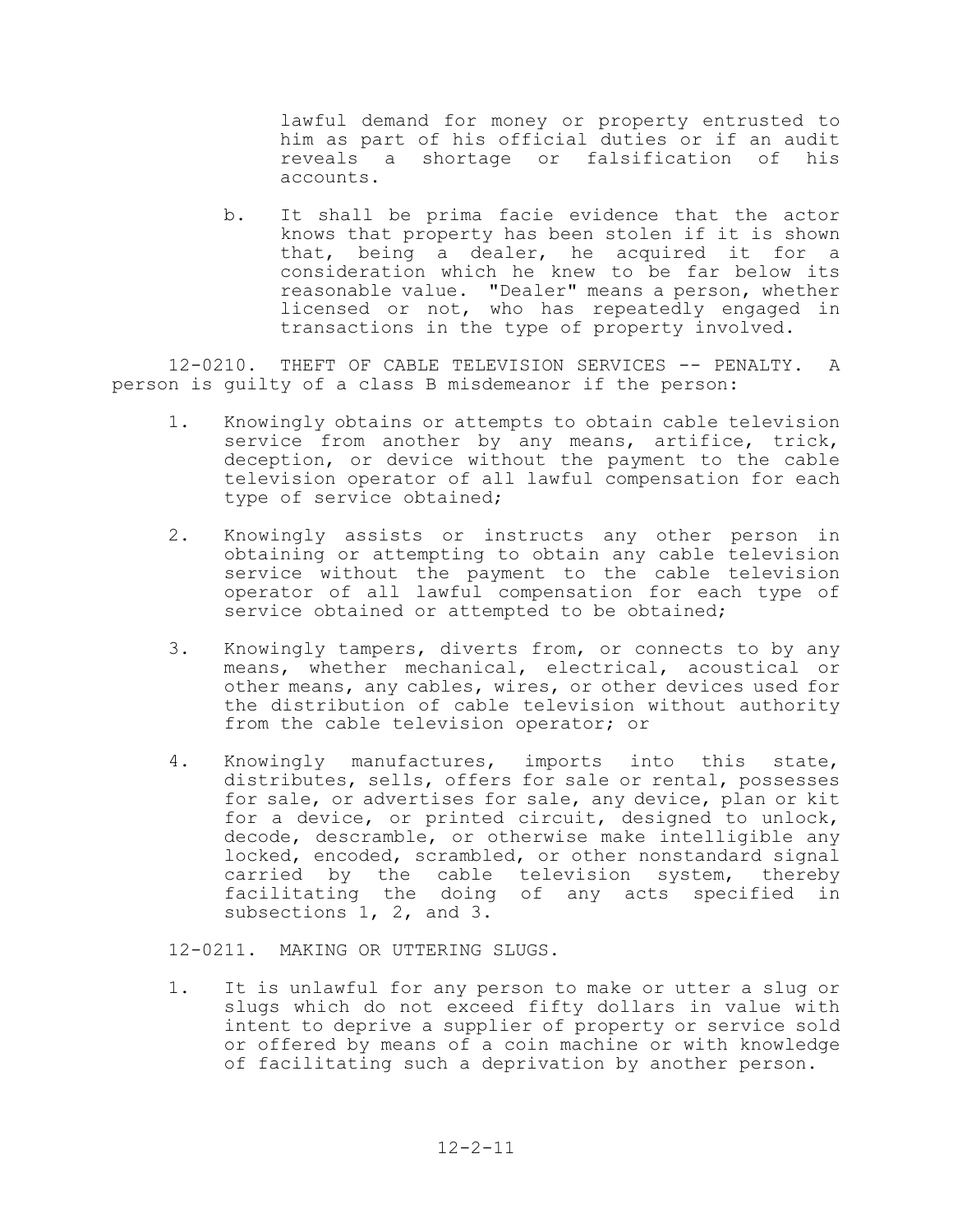- 2. In this section:
	- a. "Slug" means a metal, paper, or other object which by virtue of its size, shape, or any other quality is capable of being inserted, deposited or otherwise used in a coin machine as an improper but effective substitute for a genuine coin, bill, or token;
	- b. "Coin machine" means a coin box, turnstile, vending machine, or other mechanical or electronic device or receptacle designed (1) to receive a coin or bill of a certain denomination or a token made for the purpose; and (2) in return for the insertion or deposit thereof, automatically to offer, provide, assist in providing, or permit the acquisition of property or a public or private service.
	- c. "Value" of the slugs means the value of the coins, bills, or tokens for which they are capable of being substituted.

12-0212. CRIMINAL MISCHIEF. It is unlawful for any person to:

- 1. Willfully tamper with tangible property of another so as to endanger person or property; or
- 2. Willfully damage tangible property of another.

Conduct is punishable as criminal mischief under this ordinance when any pecuniary loss if intentionally caused is not in excess of one hundred dollars; if recklessly caused is not in excess of two thousand dollars; and if the damage to tangible property of another are not by means of an explosive or a destructive devise.

12-0213. CRIMINAL TRESPASS. It is unlawful for any person to:

- 1. Knowing that the person is not licensed or privileged to do so, enter or remain in any place as to which notice against trespass is given by actual communication to the actor by the person in charge of the premises or other authorized person or by posting in a manner reasonably likely to come to the attention of intruders; but the name of the person posting the premises must appear on each sign in legible characters; or
- 2. Remain upon the property of another after being requested to leave the property by a duly authorized person; but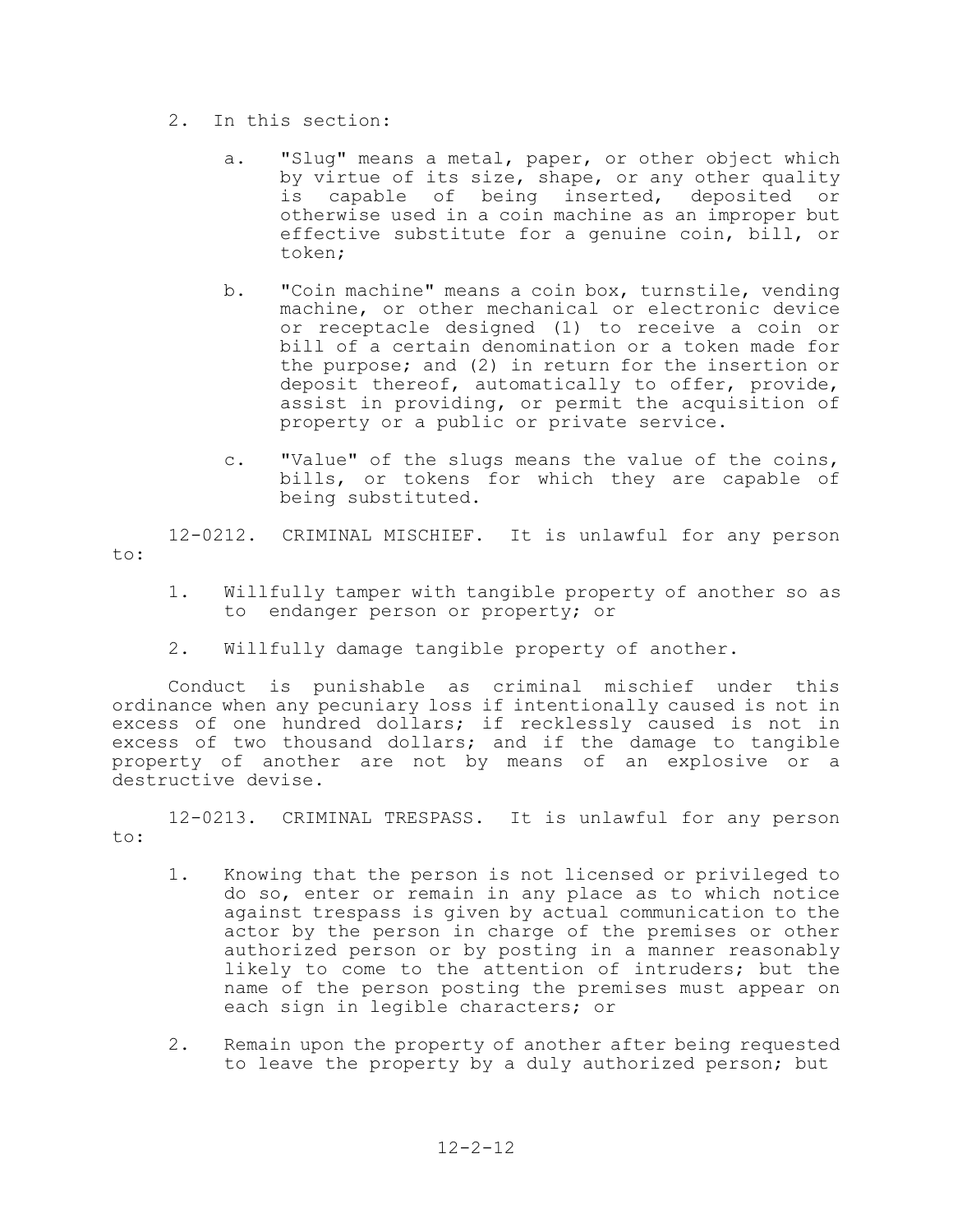if the place entered is a building, occupied structure, storage structure or separately secured or occupied portion thereof or is so enclosed as to manifestly exclude intruders or the person committing this offense has previously been convicted or pled guilty to a criminal trespass within two years from the date of the commission of this offense, then the offense shall be a class A misdemeanor and not within the purview of this ordinance.

12-0214. AIDING AND ABETTING SEXUAL ABUSE - PENALTY. Any individual who is a school district employee, contractor, or agent convicted of aiding and abetting sexual abuse as described in section 15.1-19-26 of the North Dakota Century Code is guilty of a class B misdemeanor.

Source: Ord. 1142, Sec. 18 (2019)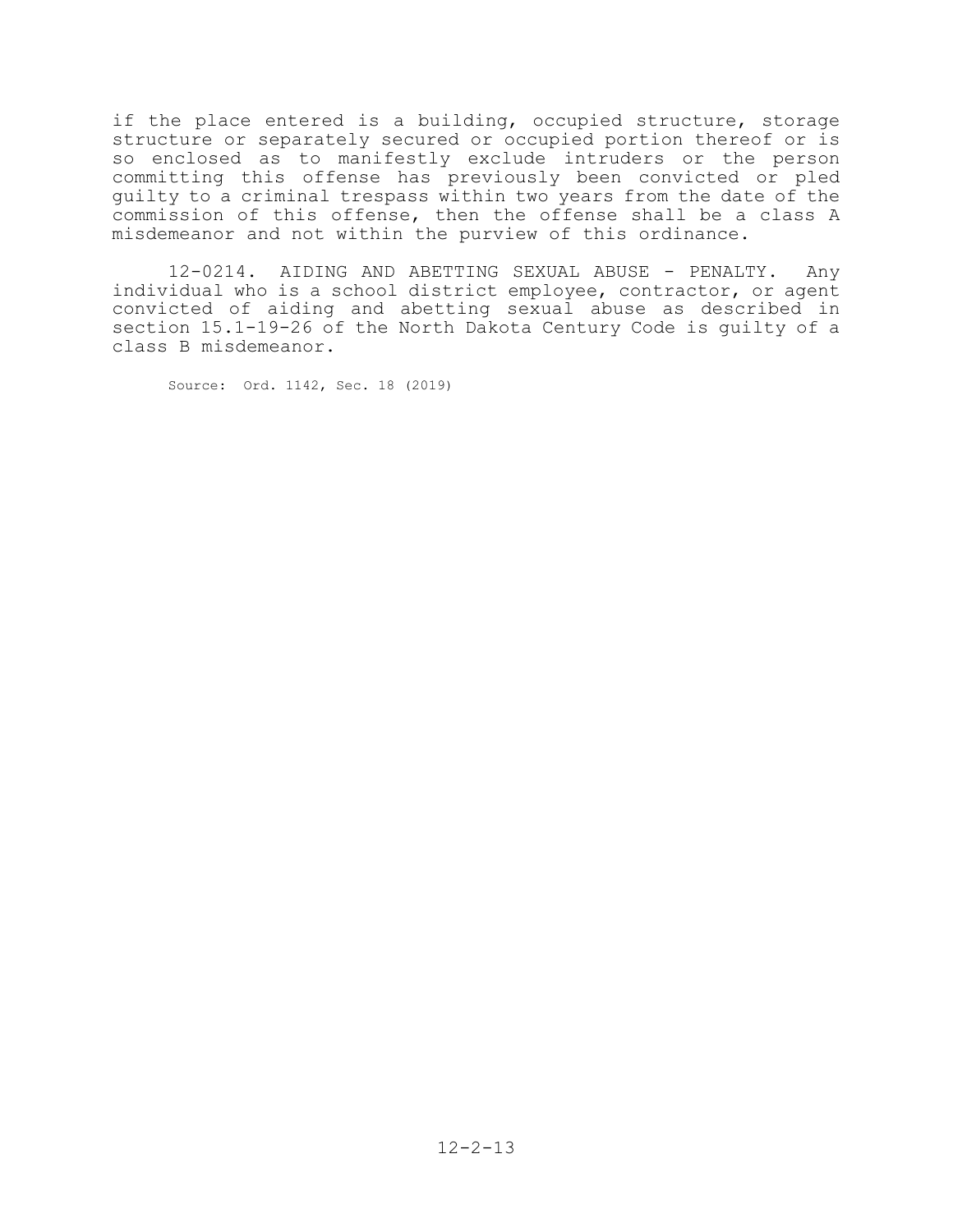#### CHAPTER 12-03

CRIMINAL OFFENSES - OFFENSES AGAINST PUBLIC ORDER, HEALTH AND SAFETY

SECTIONS:

| $12 - 0301$ . | Engaging in a Riot.                                          |
|---------------|--------------------------------------------------------------|
| $12 - 0302$ . | Disobedience of Public Safety Orders Under Riot              |
|               | Conditions.                                                  |
| $12 - 0303$ . | Disorderly Conduct.                                          |
| 12-0304.      | Defense When Conduct Consists of Speech or Other             |
|               | Expression.                                                  |
| $12 - 0305$ . | Prostitution.                                                |
| 12-0306.      | Discharge of Firearms or Dangerous Weapons.                  |
| $12 - 0307$ . | Possession of a Firearm at a Public Gathering.               |
| $12 - 0308$ . | Carrying Loaded Firearms in Vehicle.                         |
| 12-0309.      | Definitions.                                                 |
| 12-0310.      | Producing License Upon Request. (Source: Ord. 1142, Sec. 19, |
|               | 2019                                                         |
| $12 - 0311$ . | Use and Possession of Imitation Controlled                   |
|               | Substance.                                                   |
| 12-0312.      | Volatile Chemicals--Inhalation of<br>Vapors                  |
|               | Prohibited--Definitions--Penalty                             |
| $12 - 0313$ . | REPEALED. (Ord. 1182, Sec. 9 [2021])                         |
| 12-0314.      | Display of Objectionable Materials to Minors.                |
|               | 12-0315. Disturbance of a Public School.                     |
|               | 12-0316. Reserved for Future Use.                            |
|               |                                                              |
|               |                                                              |

12-0301. ENGAGING IN A RIOT.

1. A person is guilty of an offense if that person engages in a riot.

- 2. "Riot" means a public disturbance involving an assemblage of five or more persons which by tumultuous and violent conduct creates grave danger of damage or injury to property or persons or substantially obstructs law enforcement or other government function.
- 3. A person shall be convicted under Section 12-0102 or 12-0103 of attempt or conspiracy to commit an offense under this section only if he engages in the prohibited conduct under circumstances in which there is a substantial likelihood that his conduct will imminently produce a violation of this section. Mere presence at a riot is not an offense under this section.

12-0302. DISOBEDIENCE OF PUBLIC SAFETY ORDERS UNDER RIOT CONDITIONS. A person is guilty of an offense if, during a riot as defined in Section 12-0301.2, or when one is immediately impending, the person disobeys a reasonable public safety order to move, disperse, or refrain from specified activities in the immediate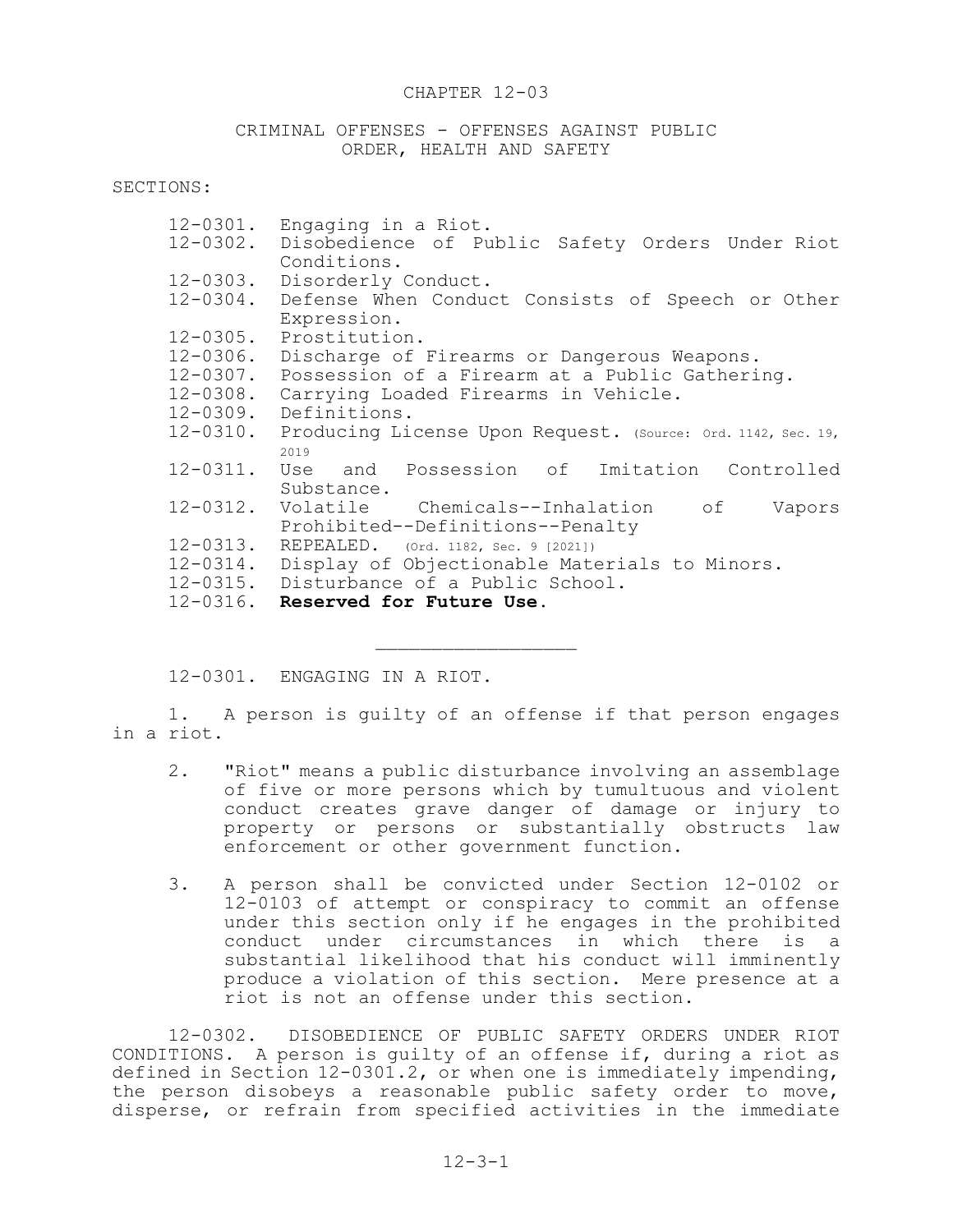vicinity of the riot. A public safety order is an order designed to prevent or control disorder, or promote the safety of persons or property, issued by the senior law enforcement official on the scene.

12-0303. DISORDERLY CONDUCT.

- 1. A person is guilty of a class B misdemeanor if, with intent to harass, annoy, or alarm another person or in reckless disregard of the fact that another is harassed, annoyed or alarmed by his behavior, the person:
	- a. Engages in fighting, or in violent, tumultuous or threatening behavior;
	- b. In a public place, uses abusive or obscene language, knowingly exposes that individual's penis, vulva, or anus, or makes an obscene gesture;
	- c. Makes unreasonable noise;
	- d. Obstructs vehicular or pedestrian traffic, or the use of a public facility;
	- e. Persistently follows a person in or about a public place or places;
	- f. While loitering in a public place for the purpose of soliciting sexual contact, said person solicits such contact;
	- g. Creates a hazardous, physically offensive, or seriously alarming condition by any act which serves no legitimate purpose;
	- h. Uses a fixed optical device that enhances or records a visual occurrence to view through any window of another person's property; or uses a surveillance camera to capture an image from the dwelling or accessory structure of another person; however, an individual using a surveillance camera has seven days from notice by a law enforcement officer to direct or shield the camera so as to not capture an image from another person's dwelling or accessory structure before there is an offence; or
	- i. Engages in harassing conduct by means of intrusive or unwanted acts, words, or gestures that are intended to adversely affect the safety, security, or privacy of another person.
- 2. This section does not apply to constitutionally protected activity. If an individual claims to have been engaged in a constitutionally protected activity, the court shall determine the validity of the claim as a matter of law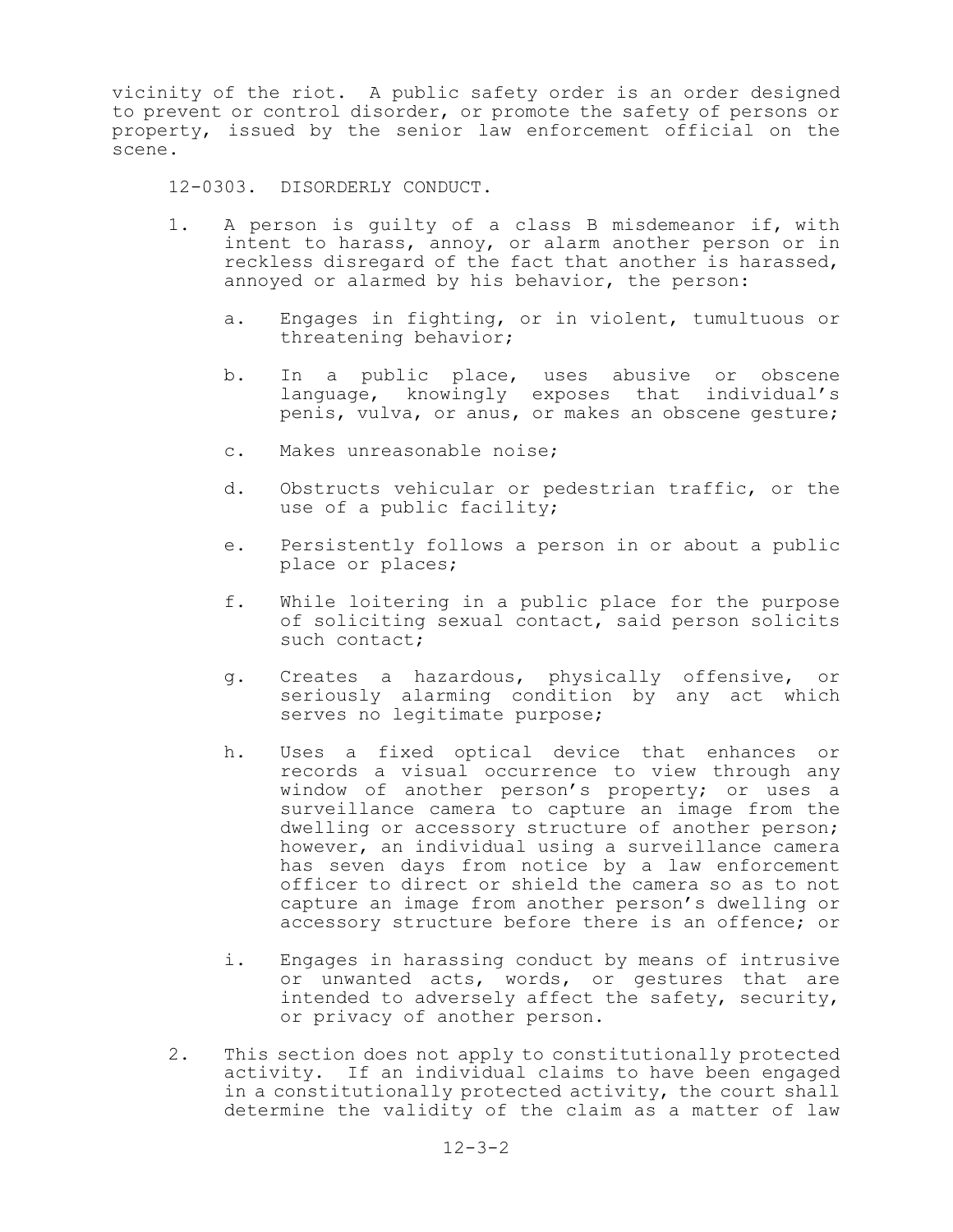and, if found valid, shall exclude evidence of the activity.

(Source North Dakota Century Code Section 12.1-31-01)

Source: Ord. 906, Sec. 3 (2011); Ord. 1182, Sec. 2 (2021)

12-0304. DEFENSE WHEN CONDUCT CONSISTS OF SPEECH OR OTHER EXPRESSION.

- 1. If conduct that would otherwise violate Section 12-0303.3 (unreasonable noise) or Section 12-0303.4 (obstructing traffic or public facility) consists of speech or other communication, of gathering with others to hear or observe such speech or communication, or of gathering with others to picket or otherwise express in an nonviolent manner a position on social, economic, political, or religious questions, the actor must be ordered to move, disperse, or otherwise remedy the violation prior to his arrest if he has not yet intentionally harmed the interests of others which those sections seek to protect.
- 2. The order required by this section may be given by a peace officer, a fireman, a person with authority to control the use of the premises, or any person directly affected by the violation.
- 3. It is a defense to prosecution under Section 12-0303.3 or 4:
	- a. That in circumstances in which this section requires an order no order was given;
	- b. That an order, if given, was manifestly unreasonable in scope; or
	- c. That an order, if given, was promptly obeyed.

12-0305. PROSTITUTION.

1. A person is guilty of the offense of prostitution if that person:

- a. Is an inmate of a house of prostitution or is otherwise engaged in sexual activity as a business; or
- b. Solicits another person with the intention of being hired to engage in sexual activity.
- 2. Testimony of a person against his or her spouse shall be admissible to prove offenses under this section involving that spouse's prostitution.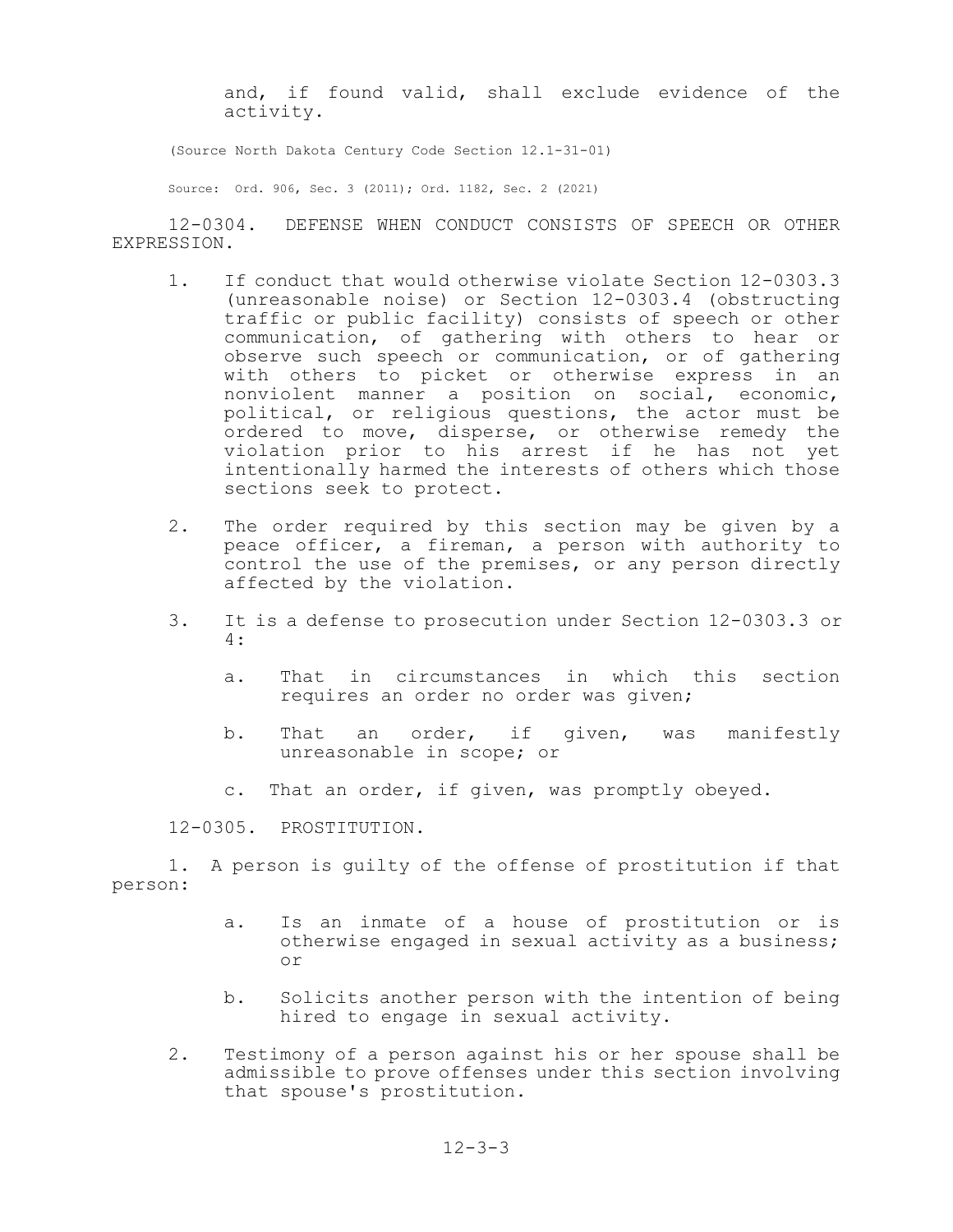- 3. In this section:
	- a. "Sexual activity" means sexual act or sexual contact as those terms are defined in North Dakota Cent. Code Section 12.1-20-02.
	- b. A "house of prostitution" is any place where prostitution is regularly carried on by a person under the control, management, or supervision of another.
	- c. An "inmate" is a prostitute who acts as such in or through the agency of a house of prostitution.

12-0306. DISCHARGE OF FIREARMS OR DANGEROUS WEAPONS.

- 1. Except as provided herein, it is unlawful for any person to discharge a firearm or dangerous weapon within the city limits. Violation of this section is a class B misdemeanor.
- 2. This section does not apply to the lawful discharge of firearms or dangerous weapons by 1) law enforcement officers, 2) persons at an indoor or outdoor target range licensed or permitted by conditional use by the City Commission, 3) indoor target competition, which competition has been approved by the Police Department, or 4) the lawful discharge by persons in defense of a person or property.

Source: Ord. 694, Sec. 1 (2003), Ord. 1142, Sec. 4 (2019)

12-0307. POSSESSION OF A FIREARM AT A PUBLIC GATHERING.

- 1. An individual may not possess a firearm or dangerous weapon at:
	- a. A school or school-sponsored event on school property;
	- b. A church or other place of worship; or
	- c. A publicly owned or operated building.
- 2. This section does not apply to:
	- a. A law enforcement officer;
	- b. A member of the armed forces of the United States or national guard, organized reserves, state defense forces, or state guard organizations, when on duty;
	- c. A competitor participating in an organized sport shooting event;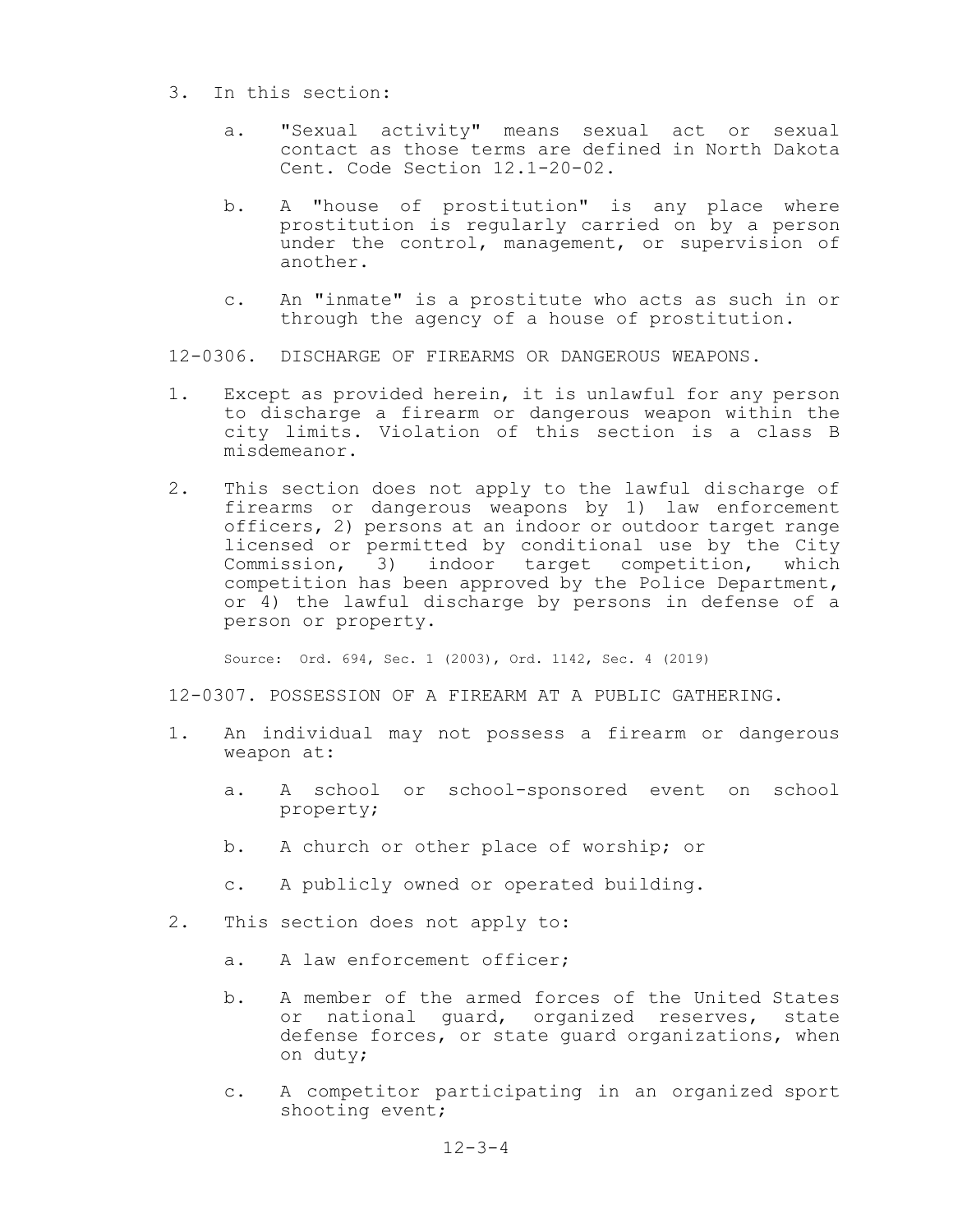- d. A gun or antique show;
- e. A participant using a blank cartridge firearm at a sporting or theatrical event;
- f. A firearm or dangerous weapon carried in a temporary residence or motor vehicle;
- g. A student and an instructor at a hunter safety class;
- h. Private security personnel while on duty;
- i. A state or federal park;
- j. An individual who is authorized under NDCC 62.1-04-02 to carry a firearm or dangerous weapon concealed or who has reciprocity under Section 62.1-04-03.1 of the North Dakota Century Code authorizing the individual to carry a dangerous weapon concealed if the individual is in a church building or other place of worship and primary religious leader or the governing body of the church or other place of worship approves the individual or group of individuals to carry a firearm or dangerous weapon through a policy or any other means. If a church or other place of worship authorizes an individual to carry a concealed weapon, local law enforcement must be informed of the name of the authorized individual;
- k. An instructor, a test administrator, an official, or a participant in educational, training, cultural, or competitive events involving the authorized use of a dangerous weapon if the event occurs with permission of the person or entity with authority over the function or premises in question; and
- l. A municipal court judge, a district court judge, a staff member of the office of attorney general, and a retired North Dakota law enforcement officer, if the individual maintains the same level of firearms proficiency as is required by the peace officer standards and training board for law enforcement officers. A local law enforcement agency shall issue a certificate of compliance under this section to an individual who is proficient.
- m. An individual who knowingly violated this section is guilty of an infraction.

Source: Ord. 970, Sec. 1 (2013); Ord. 1142, Sec. 5 (2019); Ord. 1195, Sec. 6 (2021)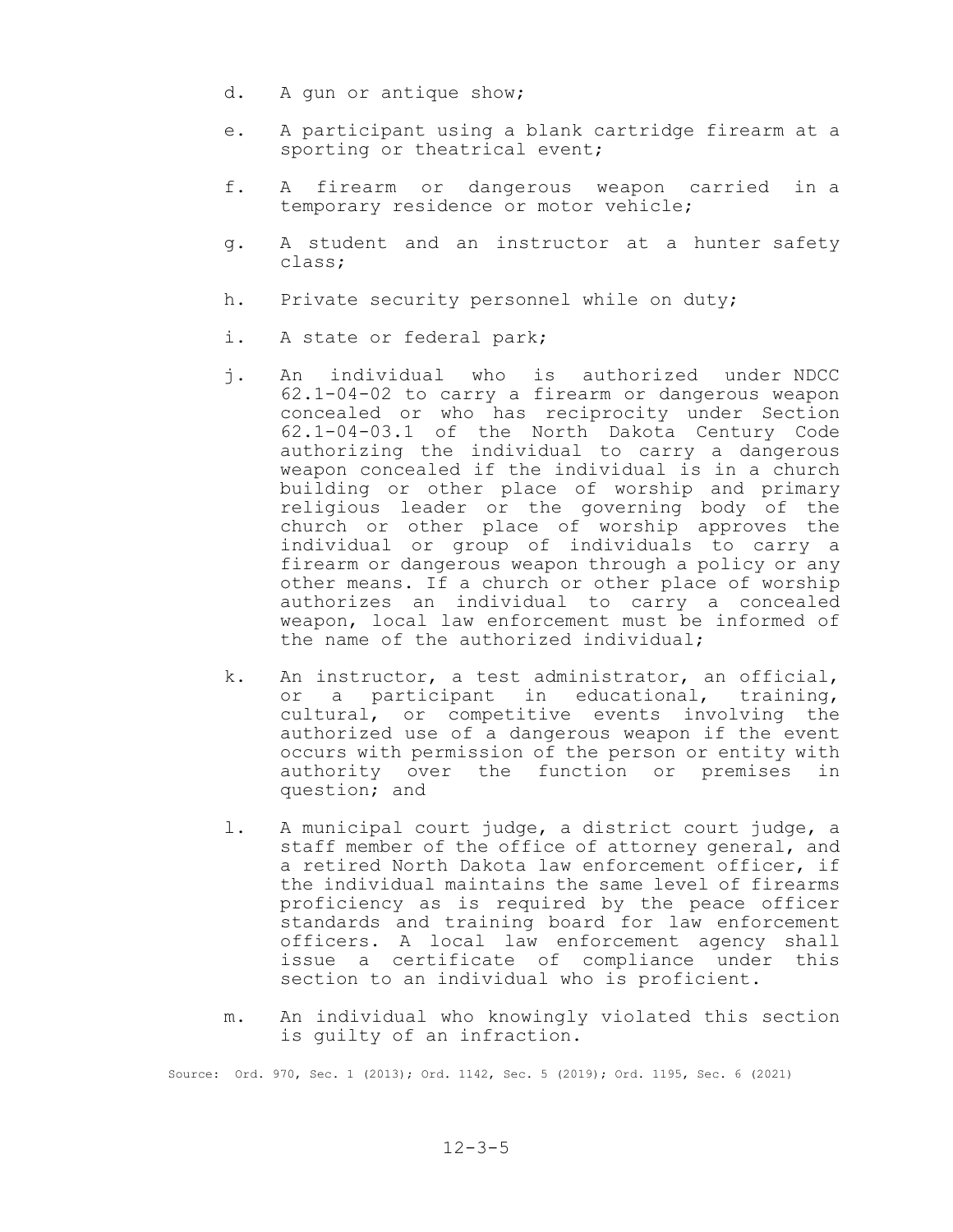#### 12-0308. CARRYING LOADED FIREARMS IN VEHICLE.

- 1. An individual may not keep or carry a loaded firearm in or on any motor vehicle, including an off-highway vehicle or snowmobile. An individual violating this section is guilty of an infraction.
- 2. This prohibition does not apply to:
	- a. A member of the armed forces of the United States or national guard, organized reserves, state defense forces, or state guard organizations while possessing the firearm issued to the member by the organization and while on official duty.
	- b. A law enforcement officer, except while the officer is engaged in hunting or trapping activities with a rifle or shotgun.
	- c. An individual possessing a valid North Dakota concealed weapons license or a valid license issued by another state authorizing the individual to carry a firearm or dangerous weapon concealed if that state permits a holder of a valid North Dakota concealed weapons license to carry a firearm or dangerous weapon concealed in that state without obtaining a similar license from that state, except while that individual is in the field engaged in hunting or trapping activities.
	- d. An individual in the field engaged in lawful hunting or trapping of non-game species or furbearing animals.
	- e. A security guard or private investigator properly licensed to carry firearms.
	- f. An individual possessing a valid special permit issued pursuant to Section 20.1-02-05 of the North Dakota Century Code.

Source: Ord. 970, Sec. 2 (2013); Ord. 1142, Sec. 6, (2019)

12-0309. DEFINITIONS.

1. The definition of "firearms" and "dangerous weapons," for purposes of this Chapter, is as defined in Chapter 62.1-01 of the North Dakota Century Code.

Source: Ord. 970, Sec. 3 (2013); Ord. 1142, Sec. 7 (2019)

12-0310. PRODUCING LICENSE UPON REQUEST. Every individual while carrying a concealed firearm or dangerous weapon, for which a license to carry concealed is required, shall have on one's person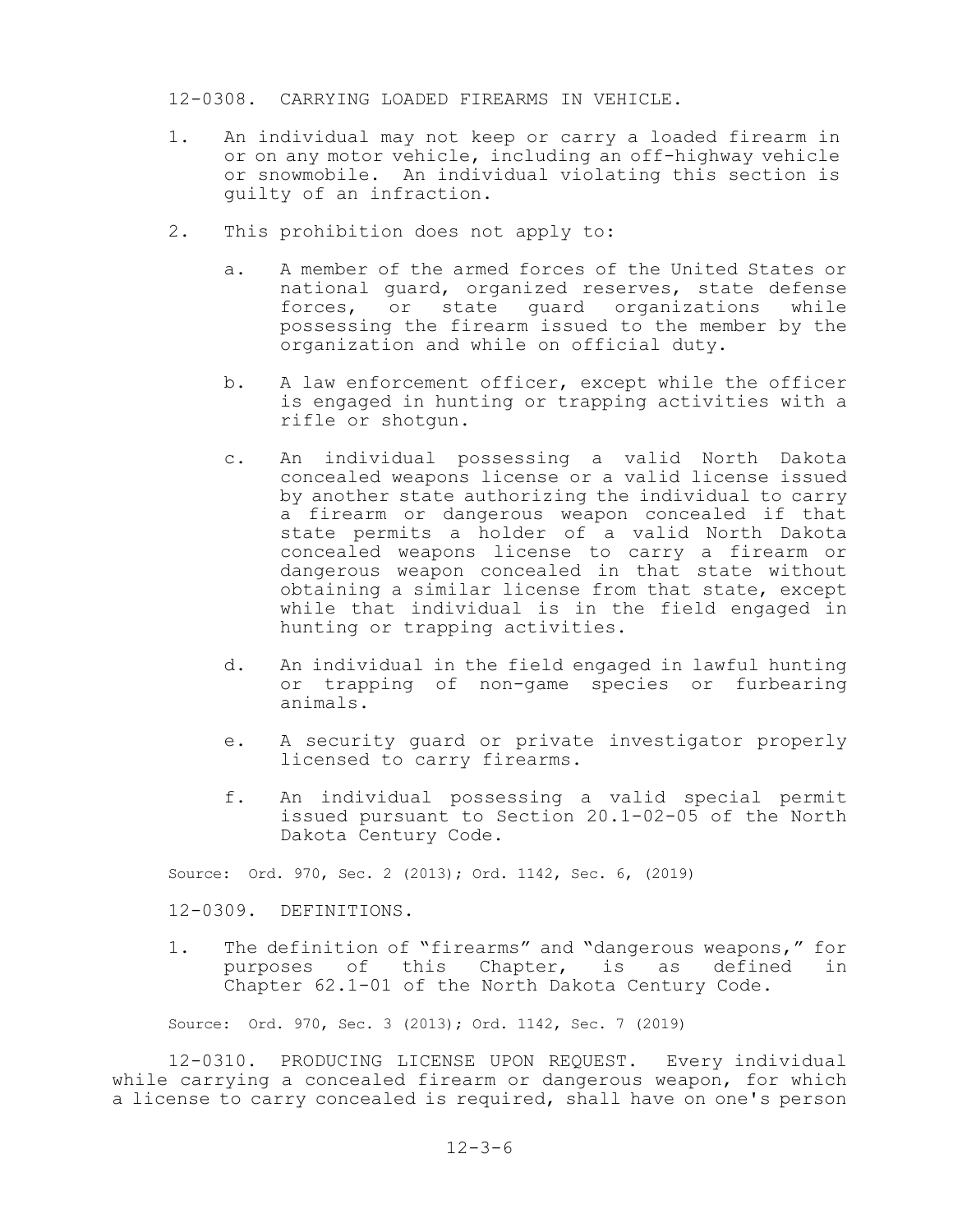the license issued by this or another state or a digital image of one's concealed firearm or dangerous weapon license issued by this state on an electronic device and shall give it to any active law enforcement officer for an inspection upon request by the officer. The failure of any individual to give the license or digital image of the license to the officer is prima facie evidence the individual is illegally carrying a firearm or dangerous weapon concealed.

Source: Ord. 1142, Sec. 19 (2019)

12-0311. USE AND POSSESSION OF IMITATION CONTROLLED SUBSTANCE. A person is guilty of an offense if that person uses, or possesses with intent to use, an imitation controlled substance. It is not a defense that the person believed the substance actually to be a controlled substance.

12-0312. VOLATILE CHEMICALS -- INHALATION OF VAPORS PROHIBITED -- DEFINITIONS -- PENALTY. A person is guilty of a class B misdemeanor if that person intentionally inhales the vapors of a volatile chemical in a manner designed to affect the person's central nervous system; to create or induce a condition of intoxication, hallucination, or elation; or to distort, disturb, or change the person's eyesight, thinking process, balance, or coordination. An individual is guilty of a class A misdemeanor if that individual violates this section for a third or subsequent offense within one year of the first offense. For a third or subsequent offense, the sentence must include an order for an addiction evaluation by, and compliance with recommendations from, an appropriate licensed addiction treatment program. This section does not apply to inhalations specifically prescribed for medical, dental, or optometric treatment purposes or to controlled substances described in chapter 19-03.1, North Dakota Cent. Code. For the purposes of this section, "volatile chemical" includes the following chemicals or their isomers:

- 1. Acetone.
- 2. Aliphatic hydrocarbons.<br>3. Amvl nitrite.
- Amyl nitrite.
- 4. Butane
- 5. Butyl nitrite.
- 
- 6. Carbon tetrachloride.<br>7. Chlorinated hydrocarb Chlorinated hydrocarbons.
- 8. Chlorofluorocarbons.
- 9. Chloroform.
- 10. Cyclohexane.
- 11. Diethyl ether.
- 12. Ethyl acetate.
- 13. Fluorocarbon.
- 14. Glycol ether inter solvent.
- 15. Glycol ether solvent.
- 16. Hexane.
- 17. Ketone solvent.
- 18. Methanol.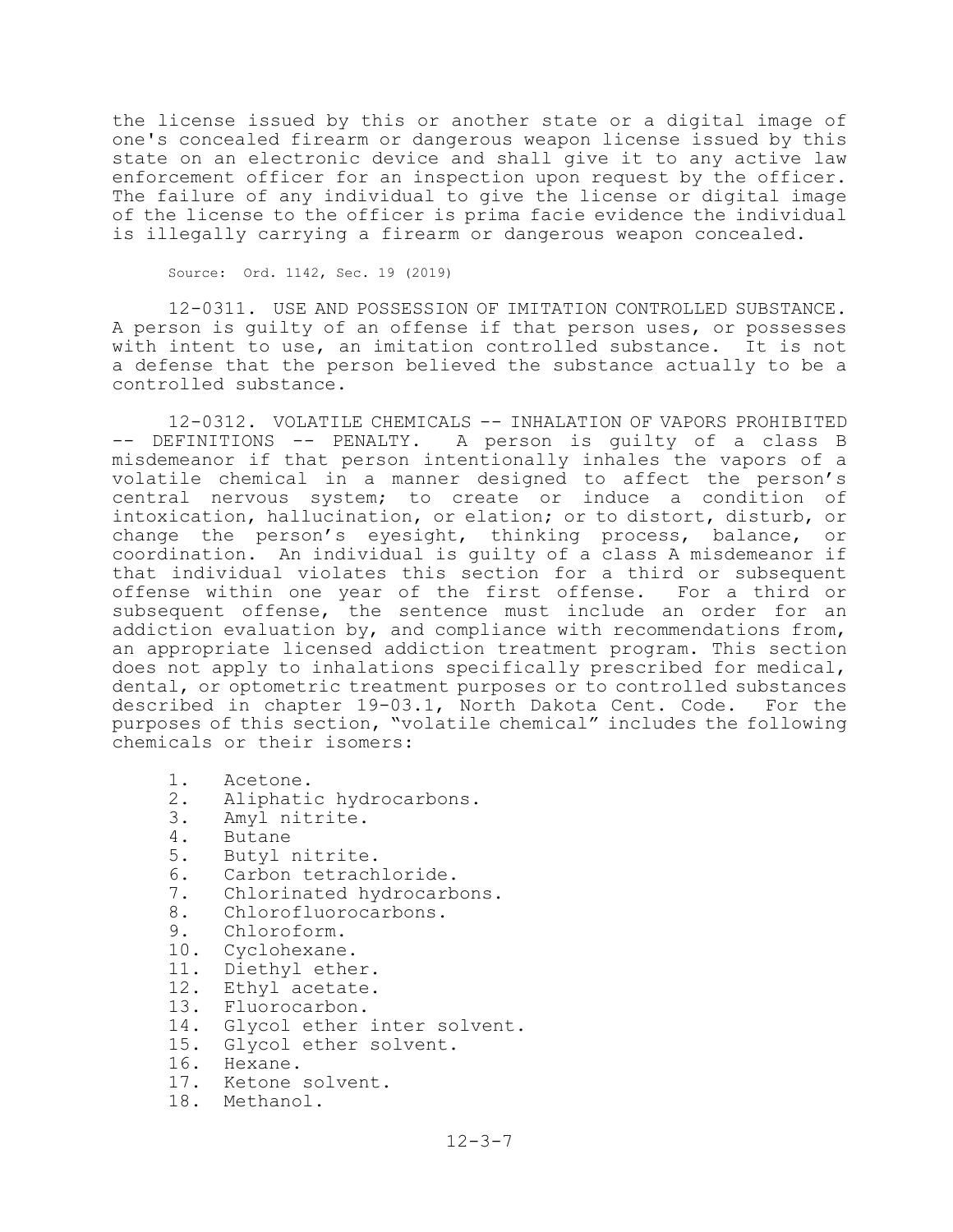- 19. Methyl cellosolve acetate.
- 20. Methyl ethyl ketone.
- 21. Nitrous oxide.
- 22. Petroleum distillate.
- 23. Toluene.<br>24. Trichlor
- Trichloroethane.
- 25. Trichloroethylene.
- 26. Xylol or xylene.

Source: Ord. 1195, Sec. 7 (2021)

12-0313. RESERVED FOR FUTURE USE. (Repealed by Ord. 1182, Sec. 9 [2021])

12-0314. DISPLAY OF OBJECTIONABLE MATERIAL TO MINORS.

- 1. A person is guilty of a class B misdemeanor if that person willfully displays at newsstands or any other business establishment frequented by minors, or where minors are or may be invited as a part of the general public, any photograph, book, paperback book, pamphlet, or magazine, the exposed cover or available content of which exploits, is devoted to, or is principally made up of depictions of nude or partially denuded human figures posed or presented in a manner to exploit sex, lust, or perversion for commercial gain.
- 2. As used in this section:
	- a. "Nude or partially denuded human figures" means less than completely and opaquely covered human genitals, pubic regions, female breasts or a female breast, if the breast or breasts are exposed below a point immediately above the top of the areola, or human buttocks; and includes human male genitals in a discernibly turgid state even if completely and opaquely covered.
	- a. "Where minors are or may be invited as a part of the general public" includes any public roadway or walkway.
	- a. The above shall not be construed to include a bona fide school, college, university, museum, public library, or art gallery.

12-0315. DISTURBANCE OF A PUBLIC SCHOOL. It is a class B misdemeanor for any person to:

- 3. Willfully disturb a public school that is in session;
- 2. Willfully interfere with or interrupt the proper order or management of a public school by an act of violence, boisterous conduct, or threatening language; or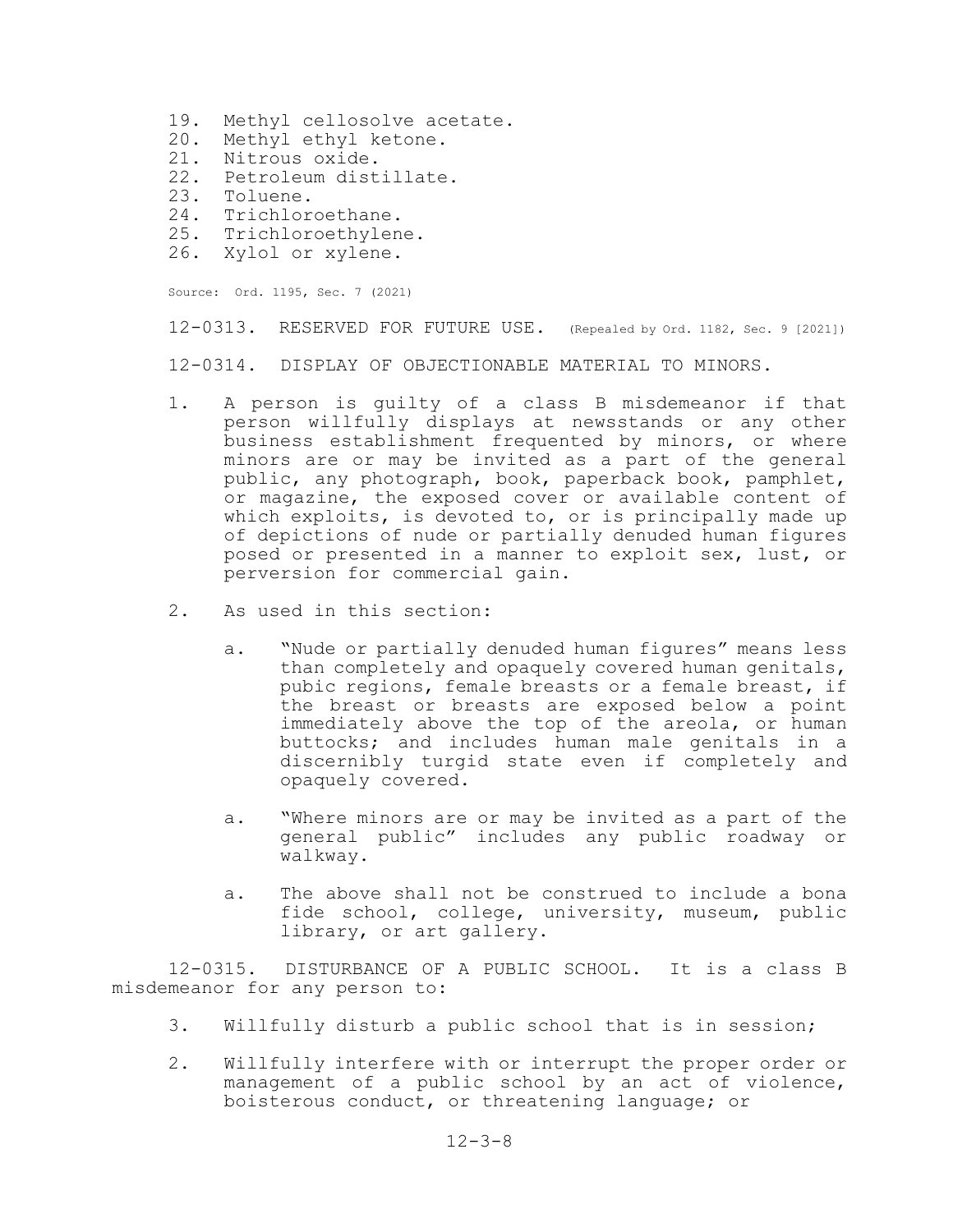3. Rebuke, insult, or threaten a teacher in the presence of a student.

(NDCC 15.1-06-16)

Source: Ord. 1195, Sec. 8 (2021)

12-0316. **RESERVED FOR FUTURE USE.** (Source: Ord. 1203, Sec. 4, 2022)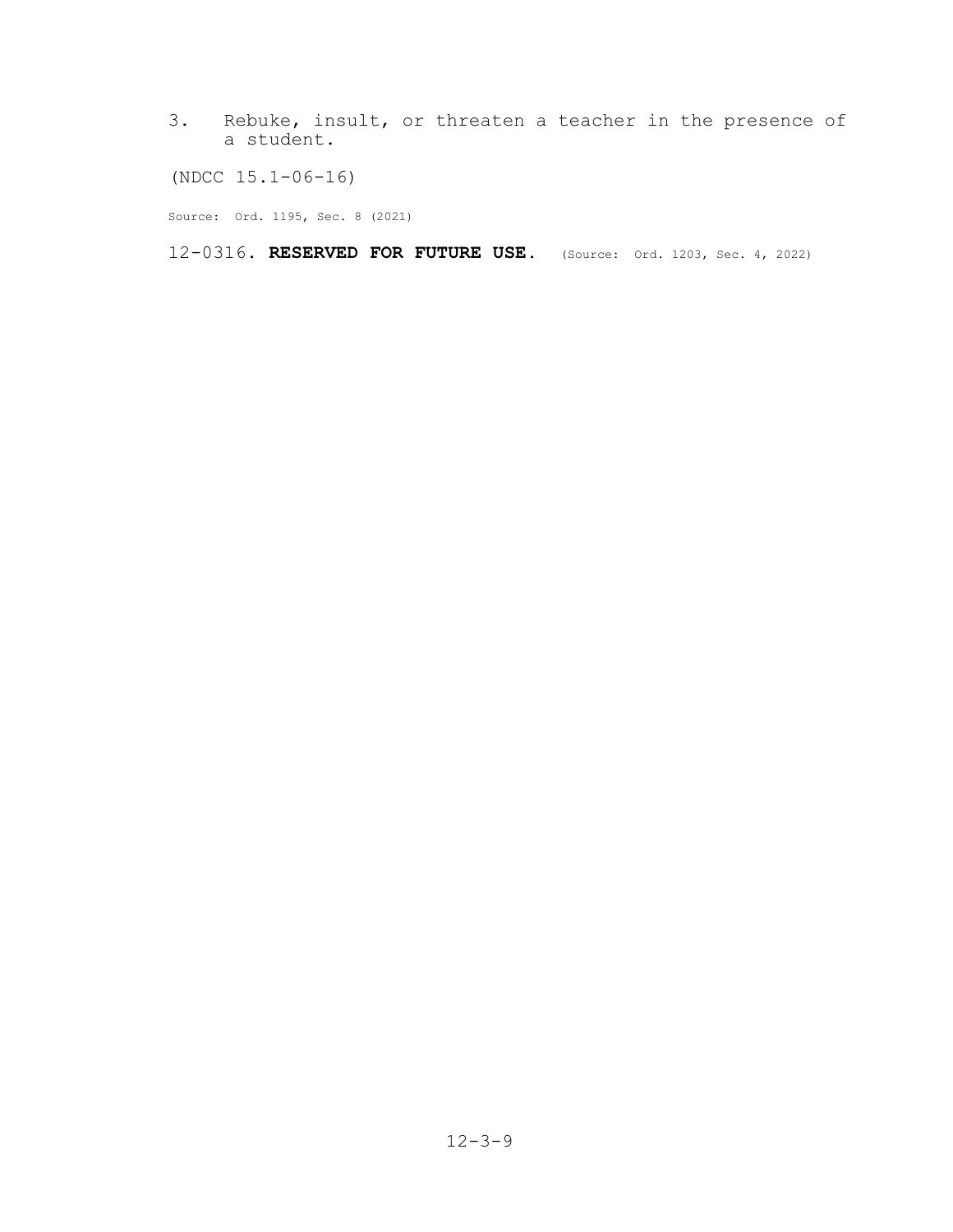#### CRIMINAL OFFENSES - POSSESSION OF MARIJUANA

SECTIONS:

|               | 12-0401. Definitions.                                           |
|---------------|-----------------------------------------------------------------|
|               | 12-0402. Possession of Marijuana and Drug Paraphernalia.        |
| $12 - 0403$ . | Jurisdiction.                                                   |
|               | 12-0404. Burden of Proof.                                       |
|               | 12-0405. Possession of Tetrahydrocannabinol. source: ord. 1203, |
|               | Sec. 3 (2022)                                                   |
| $12 - 0406$ . | Procedure to Expunge Record of Conviction.                      |
|               | 12-0407. Ingesting a Controlled Substance - Venue<br>for        |
|               | Violation - Penalty                                             |
|               |                                                                 |

12-0401. DEFINITIONS. Source: Ord. 1102, Sec. 4 (2017)

- 1. "Cannabinoid" means a chemical compound that is one (1) of the active constituents of marijuana.
- 2. "Marijuana" means all parts of the plant cannabis whether growing or not; the seeds thereof; the resinous product of the combustion of the plant cannabis; and every compound, manufacture, salt, derivative, mixture, or preparation of the plant or its seeds. It does not include the mature stalks of the plant, fiber produced from the stalks, oil or cake made from the seeds of the plant, any other compound, manufacture, salt, derivative, mixture, or preparation of mature stalks, fiber, oil, or cake, or the sterilized seed of the plant which is incapable of germination.
- 3. "Medical marijuana" means a cannabinoid concentrate or a medical cannabinoid product.
- 4. "Medical use of marijuana" means the acquisition, use, and possession of usable marijuana to treat or alleviate a qualifying patient's debilitating medical condition.
- 5. "Qualifying patient" means an individual who has been diagnosed by a health care provider as having a debilitating medical condition.
- 6. "Usable marijuana" means a medical marijuana product or the dried leaves or flowers of the plant of the genus cannabis in a combustible delivery form. However, the term does not include the dried leaves or flowers unless authorized through a written certification and does not include a cannabinoid edible product. In the case of a registered qualifying patient who is a minor, "usable marijuana" is limited to pediatric medical marijuana.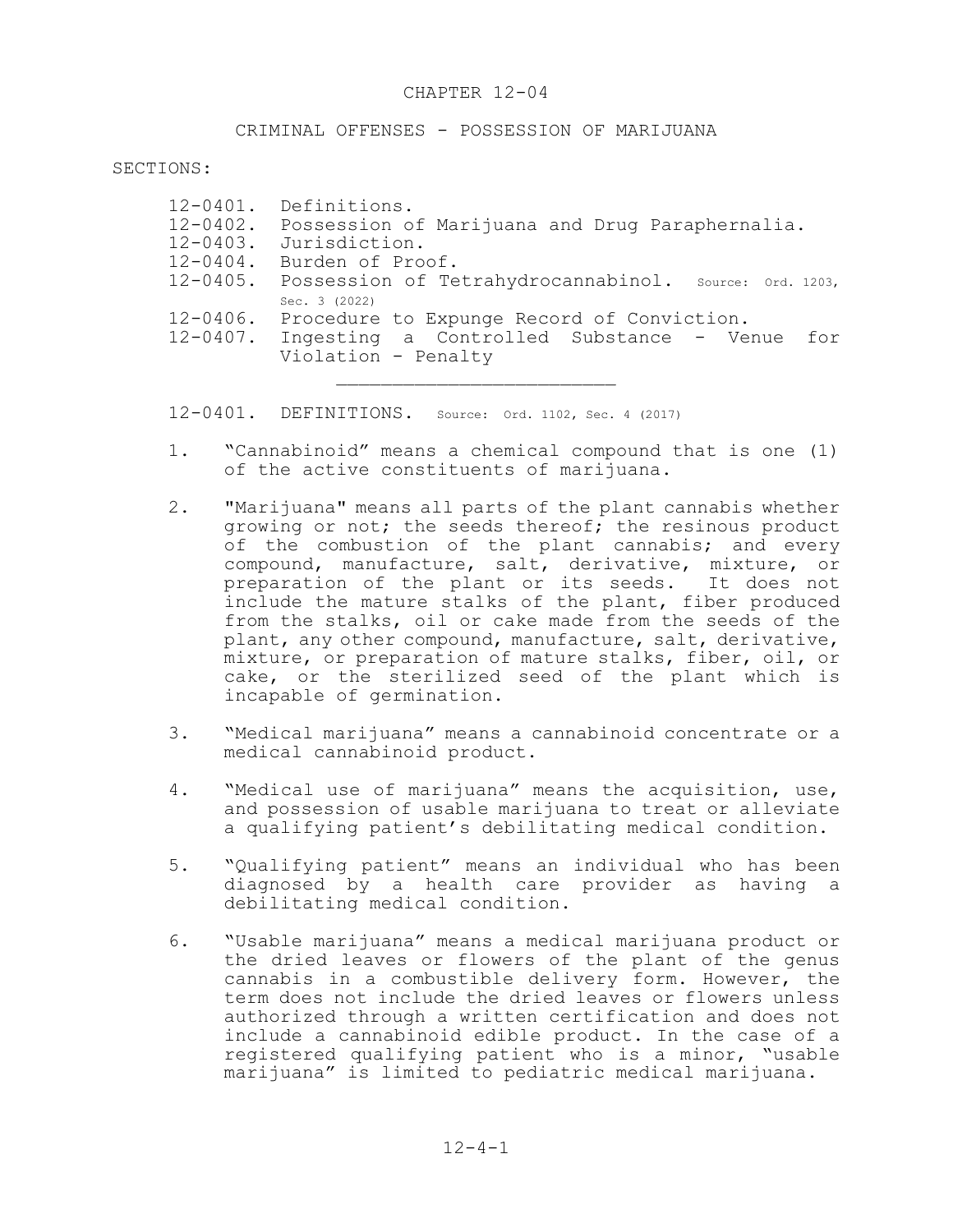#### 12-0402. POSSESSION OF MARIJUANA AND DRUG PARAPHERNALIA.

- 1. It shall be unlawful to possess marijuana within the jurisdiction of the City of West Fargo, North Dakota, unless permitted under Chapter 19-24.1 of the N.D.C.C. For purposes of this section, possession includes actual or constructive possession. Constructive possession shall mean the power and capability to exercise dominion and control over the marijuana.
	- A. A person in possession of less than one-half ounce [14.175 grams] of marijuana is guilty of an infraction.
	- B. A person in possession of at least one-half ounce [14.175 grams] but not more than 500 grams of marijuana is guilty of a class B misdemeanor.
- 2. It shall be unlawful to use or possess with the intent to use drug paraphernalia to ingest, inhale, or otherwise introduce marijuana into the human body or possess with the intent to use drug paraphernalia to store or contain marijuana, unless permitted under Chapter 19-24.1 of the N.D.C.C. Any person violating this section shall be guilty of an infraction.
- 3. If an individual under the age of twenty-one pleads guilty or is found guilty of a first offense regarding possession of one-half ounce [14.175 grams] or less of marijuana, the court also may sentence the individual to an evidence-based alcohol and drug education program operated under rules adopted by the department of human services under section 50-06-44 of the North Dakota Century Code. For a second or subsequent offense regarding possession of one-half ounce [14.175 grams] or less of marijuana, the court also shall sentence the individual to an evidence-based alcohol and drug education program operated under the rules adopted by the department of human services under section 50-06-44 of the North Dakota Century Code.

(NDCC 19-03.1-23)

Source: Ord. 1041, Sec. 2 (2015); Ord. 1102, Sec. 5 (2017); Ord. 1142, Sec. 8 (2019); Ord. 1155, Sec. 2 (2020); Ord. 1195, Sec. 9 (2021)

12-0403. JURISDICTION. The Municipal Court of the City of West Fargo shall have jurisdiction over persons possessing not more than 500 grams of marijuana, as defined in this chapter.

Source: Ord. 1041, Sec. 3 (2015); Ord. 1056, Sec. 1 (2016); Ord. 1142, Sec. 9 (2019)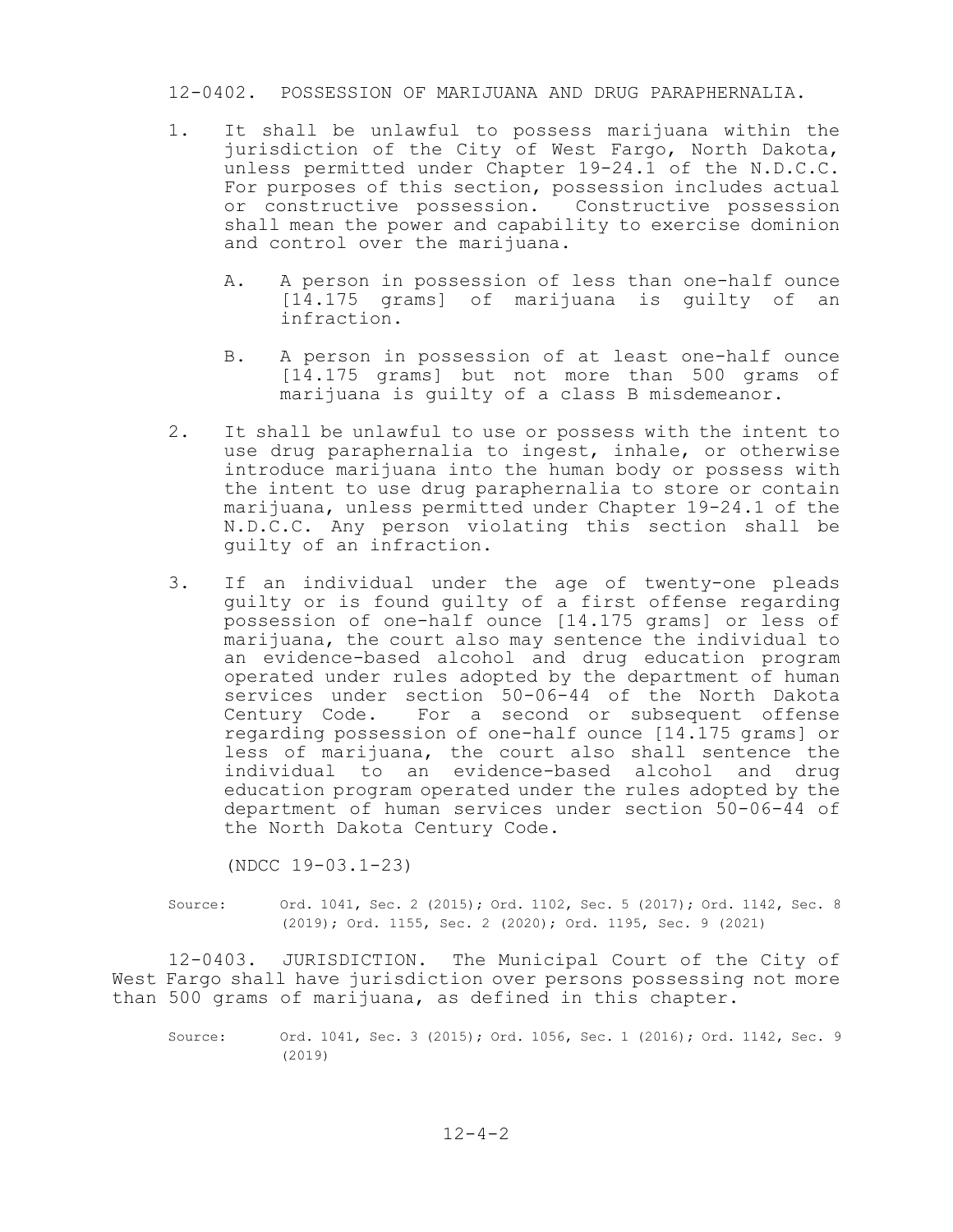12-0404. BURDEN OF PROOF. In all prosecutions under this chapter involving the analysis of a substance or sample thereof, a certified copy of the analytical report signed by the state toxicologist or the state laboratories director shall be accepted as prima facie evidence of the results of the analytical findings.

12-0405.POSSESSION OF TETRAHYDROCANNABINOL.

- 1. It shall be unlawful to possess tetrahydrocannabinol. A person in possession of tetrahydrocannabinol:
	- a. In an amount less than two grams is guilty of an infraction.
	- b. At least two grams but not more than six grams of tetrahydrocannabinol is guilty of a class B misdemeanor.
- 2. Tetrahydrocannabinols, meaning tetrahydrocannabinols naturally contained in a plant of the genus Cannabis (cannabis plant), as well as synthetic equivalents of the substances contained in the cannabis plant, or in the resinous extractives of such plant, including synthetic substances, derivatives, and their isomers with similar chemical structure and pharmacological activity to those substances contained in the plant; such as the following:
	- a. Delta-1 cis or trans tetrahydrocannabinol, and their optical isomers. Other names: Delta-9 tetrahydrocannabinol.
	- b. Delta-6 cis or trans tetrahydrocannabinol, and their optical isomers. Other names: Delta-8 tetrahydrocannabinol.
	- c. Delta-3,4 cis or trans tetrahydrocannabinol, and its optical isomers. (Since nomenclature of these substances is not internationally standardized, compounds of these structures, regardless of numerical designation of atomic positions covered.)
- 3. Tetrahydrocannabinols do not include:
	- a. The allowable amount of total tetrahydrocannabinol found in hemp as defined in NDCC chapter 4.1-18.1; or
	- b. A prescription drug approved by the United States food and drug administration under section 505 of the Federal Food, Drug, and Cosmetic Act [21 U.S.C. 355].

(NDCC 19-03.1-23(7); NDCC 19-03.1-05)

SOURCE: Ord. 1203, Sec. 3 (2033)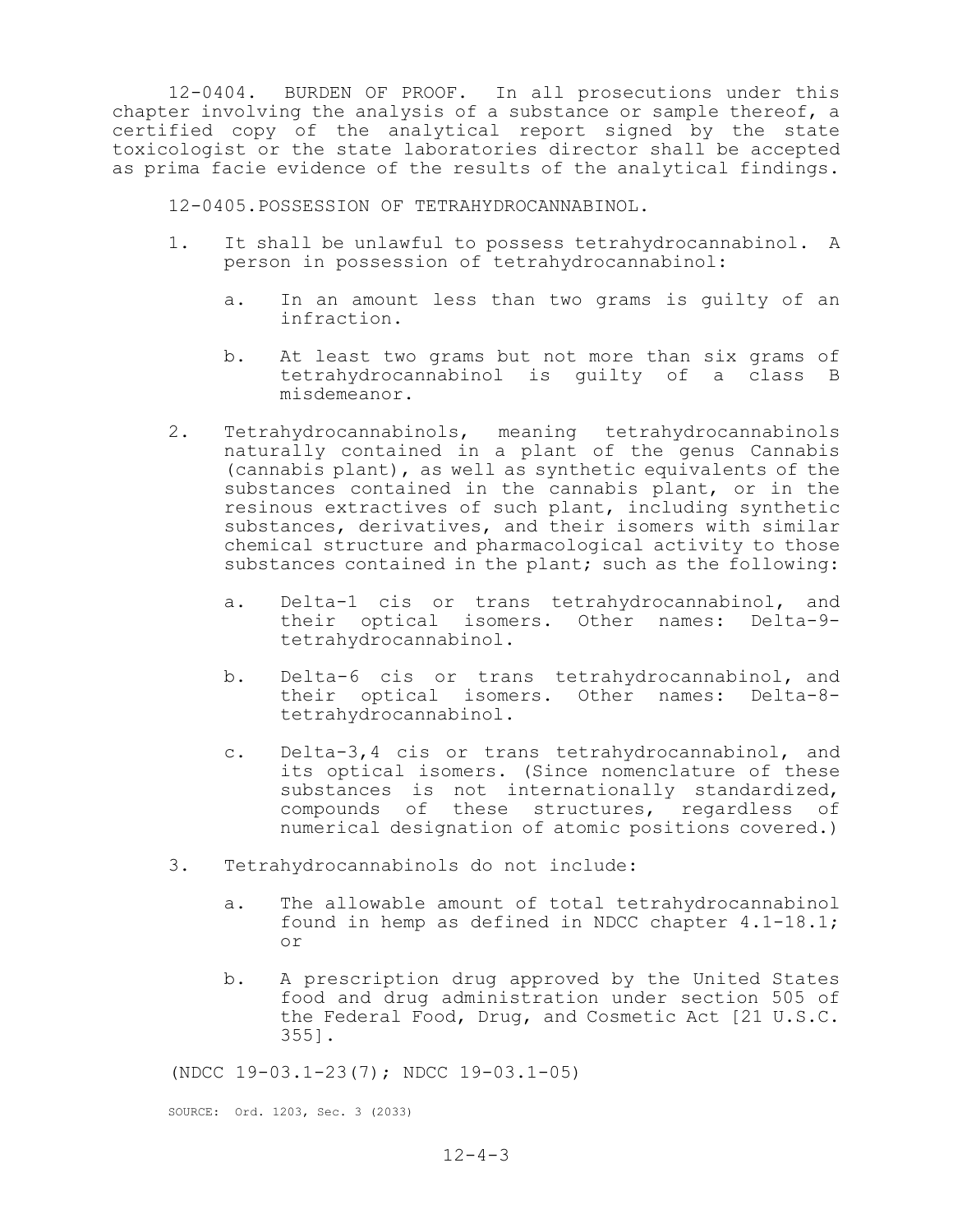12-0406. PROCEDURE TO EXPUNGE RECORD OF CONVICTION. Whenever a person pleads guilty or is found guilty of a first offense regarding the violation of this chapter, the court, upon motion, shall expunge that conviction from the record if that person is not subsequently convicted within two (2) years of the further violation of this chapter and has not been convicted of any other criminal offense.

12-0407. INGESTING A CONTROLLED SUBSTANCE – VENUE FOR VIOLATION – PENALTY. A person who is under twenty-one years of age and intentionally ingests, inhales, injects, or otherwise takes into the body a controlled substance that is marijuana, unless the substance was medical marijuana obtained in accordance with the law, is guilty of a class B misdemeanor. The venue for a violation of this section exists in either the jurisdiction in which the controlled substance was ingested, inhaled, injected, or otherwise taken into the body or the jurisdiction in which the controlled substance was detected in the body of the accused.

Source: Ord. 1114, Sec. 1 (2018); Ord. 1142, Sec. 10 (2019)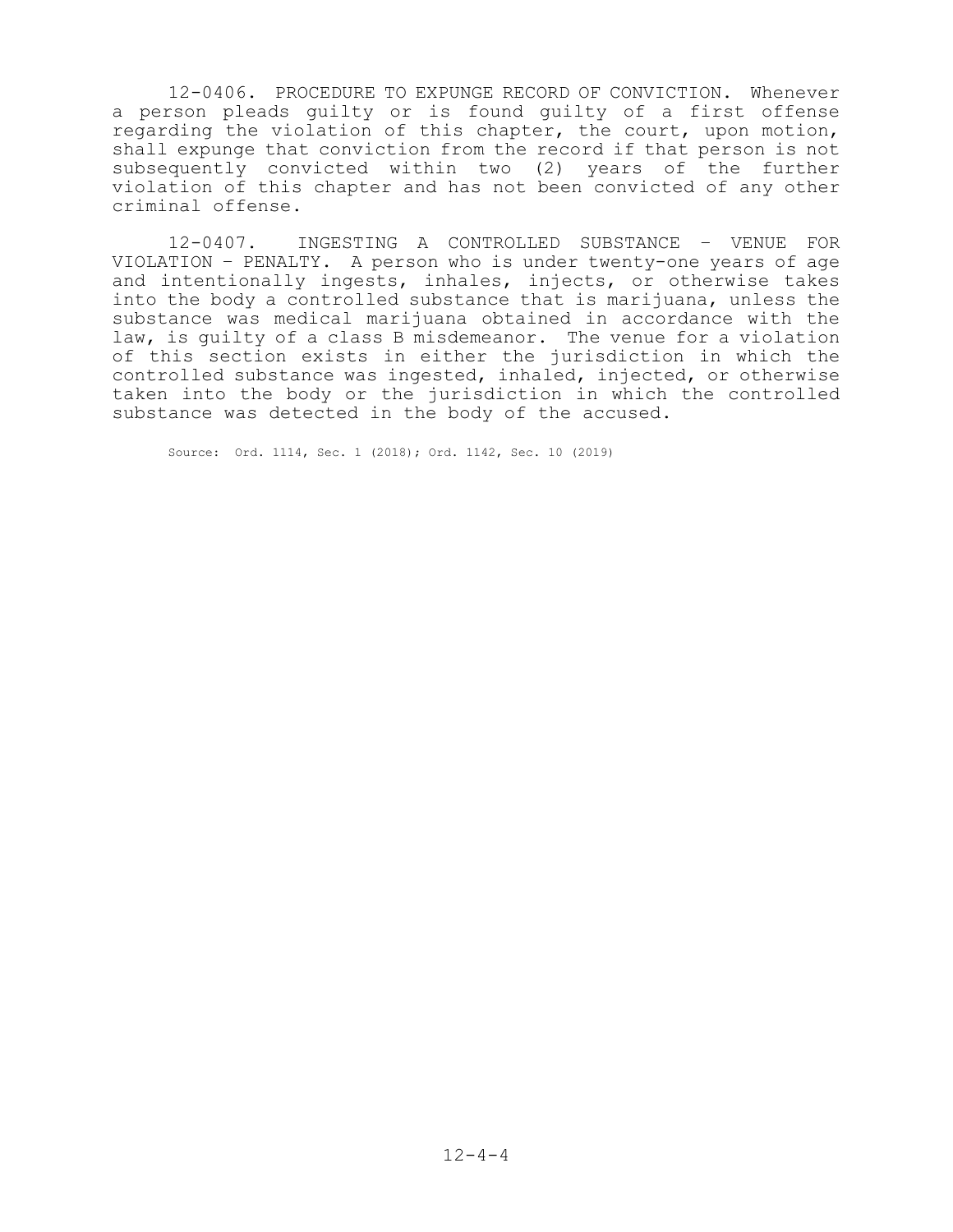#### CHAPTER 12-05

CRIMINAL OFFENSES - PURCHASE OF ALCOHOLIC BEVERAGES BY PERSON UNDER 21 YEARS OF AGE

SECTIONS:

|               | 12-0501. Individuals Under Twenty-One Years of Age          |
|---------------|-------------------------------------------------------------|
|               | Prohibited from Using Alcoholic Beverages or                |
|               | Entering Licensed Premises - Penalty.                       |
|               | 12-0502. Purchasing or Procuring for Persons Under 21 Years |
|               | of Age Prohibited.                                          |
|               | 12-0503. Furnishing Money by Persons Under 21 Years of Age  |
|               | for Alcoholic Beverages Prohibited.                         |
| $12 - 0504$ . | Misrepresentation of Age to Gain Admission or to            |
|               | Purchase Alcoholic Beverages Prohibited.                    |
|               | 12-0505. RESERVED FOR FUTURE USE.                           |
|               |                                                             |

12-0501. INDIVIDUALS UNDER TWENTY-ONE YEARS OF AGE PROHIBITED FROM USING ALCOHOLIC BEVERAGES OR ENTERING LICENSED PREMISES – PENALTY.

 $\mathcal{L}_\text{max}$ 

- 1. Except as permitted in this section and section 10-0116, an individual under twenty-one years of age may not manufacture or attempt to manufacture, purchase or attempt to purchase, consume or have recently consumed other than during a religious service, be under the influence of, be in possession of, or furnish money to any individual for the purchase of an alcoholic beverage.
- 2. An individual under twenty-one years of age may not enter any licensed premises where alcoholic beverages are being sold or displayed, except:
	- a. A restaurant if accompanied by a parent or legal guardian;
	- b. In accordance with section 10-0116;
	- c. If the individual is an independent contractor or the independent contractor's employee engaged in contract work and is not engaged in selling, dispensing, delivering, or consuming alcoholic beverages;
	- d. If the individual is a law enforcement officer or other public official who enters the premises in the performance of official duty; or
	- e. If the individual enters the premises for training, education, or research purposes under the supervision of an individual twenty-one or more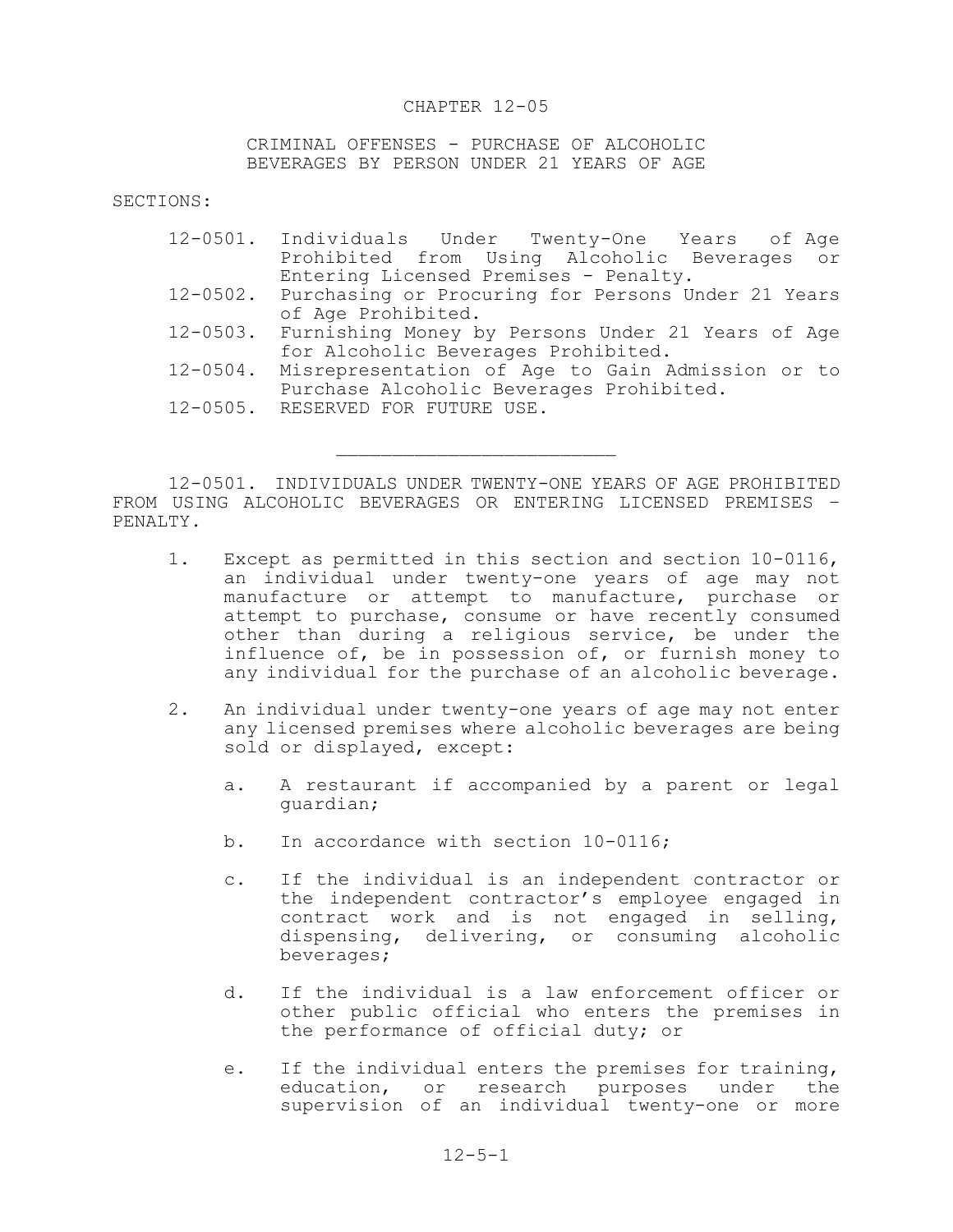years of age with prior notification of the local licensing authority.

3. An individual who violates this section is guilty of an infraction. For a violation of subsection 1 or 2, the court also may sentence a violator to an evidence-based alcohol and drug education program under the rules adopted by the department of human services under section 50-06-44 of the North Dakota Century Code. For a second or subsequent violation of subsection 1 or 2, the court also shall sentence a violator to an evidence-based alcohol and drug education program operated under rules adopted by the department of human services under section 50-06-44 of the North Dakota Century Code.

(NDCC 5-01-08)

- 4. The court, under this section, may refer the individual to an outpatient addiction facility licensed by the department of human services for evaluation and appropriate counseling or treatment.
- 5. The offense of consumption occurs in the county of consumption or the county where the offender is arrested.
- 6. An individual under twenty-one years of age is immune from criminal prosecution under this section if that individual contacted law enforcement or emergency medical services and reported that another individual under twenty-one years of age was in need of medical assistance due to alcohol consumption, provided assistance to the individual in need of medical assistance until assistance arrived and remained on the scene, or was the individual in need of medical assistance and cooperated with medical assistance and law enforcement personnel on the scene. The maximum number of individuals who may be immune for any one occurrence is five individuals.

Source: Ord. 1025, Sec. 1 (2015); Ord. 1195, Sec. 10 (2021)

12-0502. PURCHASING OR PROCURING FOR A PERSON UNDER 21 YEARS OF AGE PROHIBITED. It shall be unlawful for any person to purchase or procure for any person under the age of twenty-one (21) years any alcoholic beverages as defined in Section 10-0101 of the revised ordinances or to furnish or to deliver such alcoholic beverages as defined in Section 10-0101 of the revised ordinances to any person.

12-0503. FURNISHING MONEY BY PERSONS UNDER 21 YEARS OF AGE FOR ALCOHOLIC BEVERAGES PROHIBITED. It shall be unlawful for any person under the age of twenty-one (21) years to furnish money to any other person for the purpose of purchasing alcoholic beverages as defined in Section 10-0101 of the revised ordinances.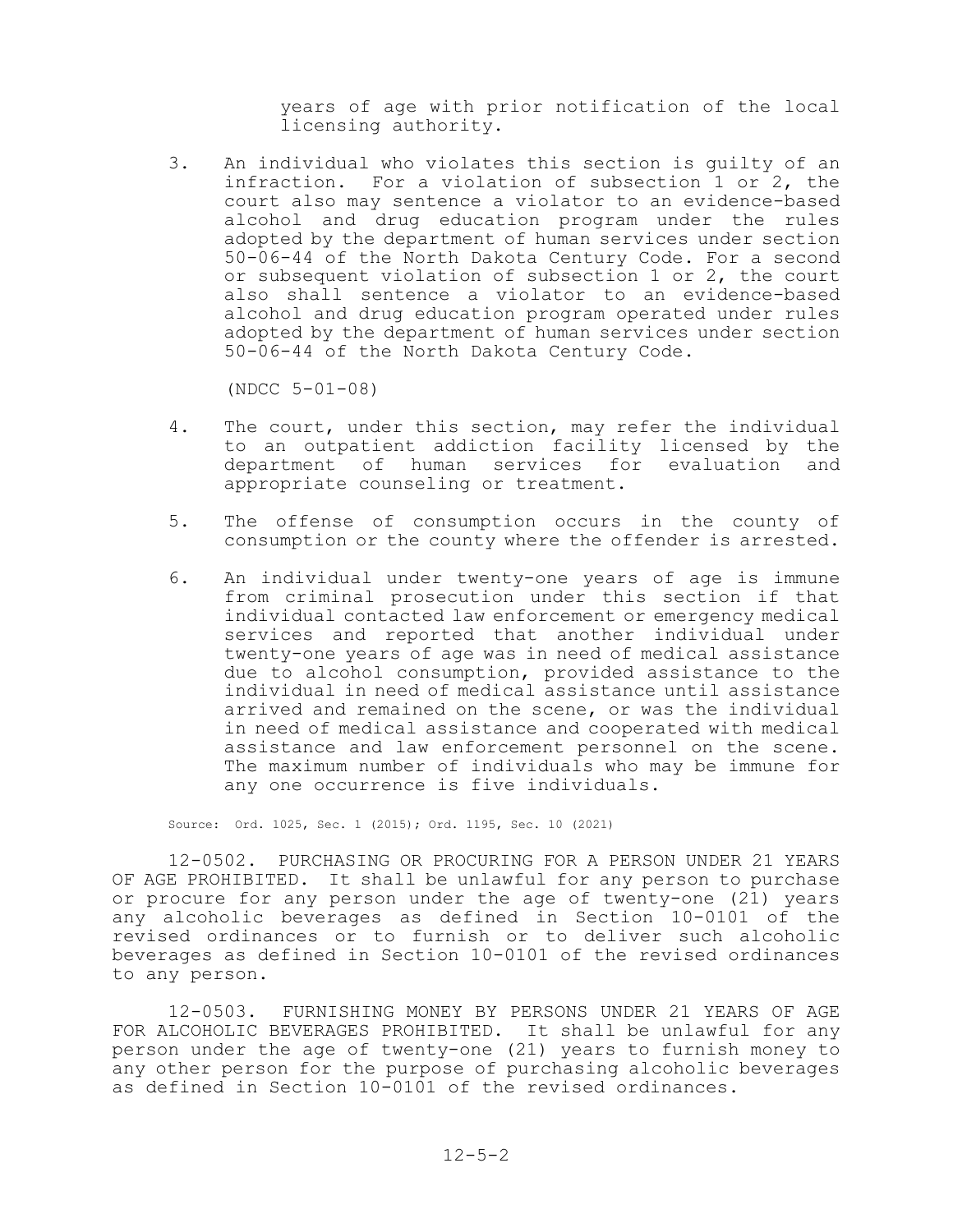12-0504. MISREPRESENTATION OF AGE TO GAIN ADMISSION OR TO PURCHASE ALCOHOLIC BEVERAGES PROHIBITED. It shall be unlawful for any person under the age of twenty-one (21) years to make any false statement or to furnish, present, or exhibit any false or fictitious registration card or other document or evidence for the purpose of gaining admission to any place where his or her presence is prohibited or for the purpose of procuring the sale to him or her of any alcoholic beverages as defined in Section 10-0101 of the revised ordinances.

 12-0505. RESERVED FOR FUTURE USE. (Repealed by Ordinance No. 961, Sec. 14 (2013))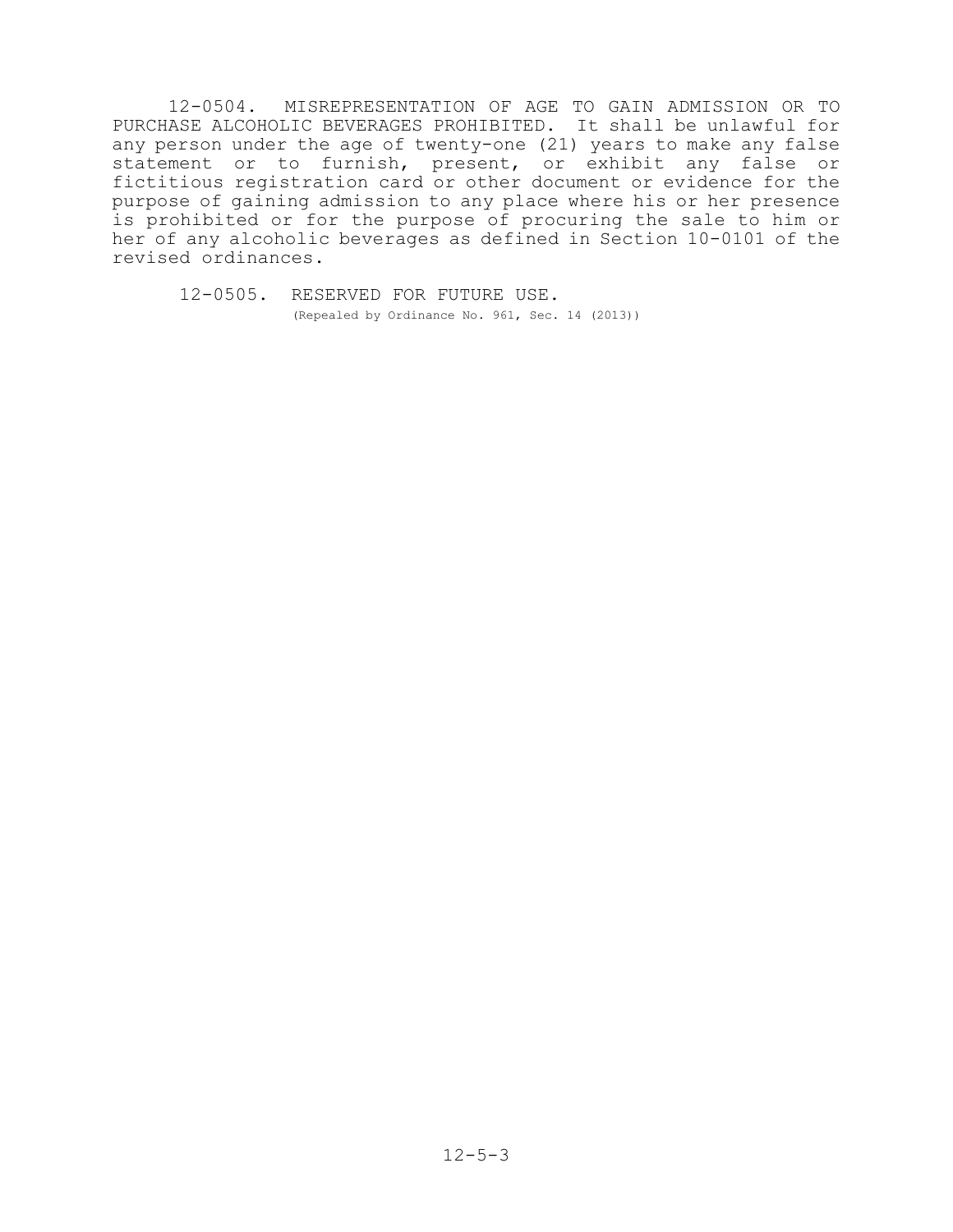#### CHAPTER 12-06

*(Source: Ord 634, Sec. 1 [2002]; Ord. 997, Sec. 2 [2014]; Ord. 1155, Sec. 3 [2020])*

SALE OF TOBACCO PRODUCTS AND USE BY PERSONS UNDER THE AGE OF TWENTY-ONE PROHIBITED

SECTIONS:

|               | 12-0601. Procuring Tobacco Product for Person Under       |  |  |  |  |
|---------------|-----------------------------------------------------------|--|--|--|--|
|               | Twenty-One Years of Age - Penalty.                        |  |  |  |  |
|               | 12-0602. Persons Under Twenty-One Years of Age Possessing |  |  |  |  |
|               | Tobacco Products.                                         |  |  |  |  |
| $12 - 0603$ . | Fee.                                                      |  |  |  |  |
|               | 12-0604. Payment Procedure.                               |  |  |  |  |
| 12-0605.      | Burden of Proof.                                          |  |  |  |  |
| 12-0606.      | Notice to Parent or Legal Guardian.                       |  |  |  |  |
|               | 12-0607. Penalty for Contempt.                            |  |  |  |  |

12-0601. PROCURING TOBACCO PRODUCT FOR PERSON UNDER TWENTY-ONE YEARS OF AGE - PENALTY. For the purpose of this section, the definitions in Section 10-0601 shall apply. It is an infraction for any person to sell or furnish to a person under twenty-one (21) years of age, or procure for a person under twenty-one (21) years of age, cigarettes, cigarette papers, cigars, e-cigarettes, electronic cigarettes, electronic smoking devices, snuff, or tobacco products in any other form in which it may be utilized for smoking or chewing. As used in this section, "sell" includes dispensing from a vending machine under the control of the actor. This section does not apply to a vending machine or other coin-operated machine that is permitted under section 10-0603.

Source: Ord. 1203, Sec. 1 (2022)

12-0602. PERSON UNDER TWENTY-ONE YEARS OF AGE POSSESSING TOBACCO PRODUCTS.

- 1. It is a noncriminal offense for a person under twenty-one (21) years of age to purchase, possess, smoke, or use cigarettes, cigars, cigarette papers, e-cigarettes, electronic cigarettes, electronic smoking devices, snuff, or tobacco products in any form in which it may be utilized for smoking or chewing.
- 2. Subsection 1 shall not apply to an individual under twenty-one (21) years of age who may purchase and possess tobacco products as part of a compliance survey program when acting with the permission of the individual's parent or guardian and while acting under the supervision of any law enforcement authority. A state agency, city, county, board of health, tobacco product retailer, or association of tobacco product retailers may also conduct compliance surveys, after coordination with the appropriate law enforcement authority.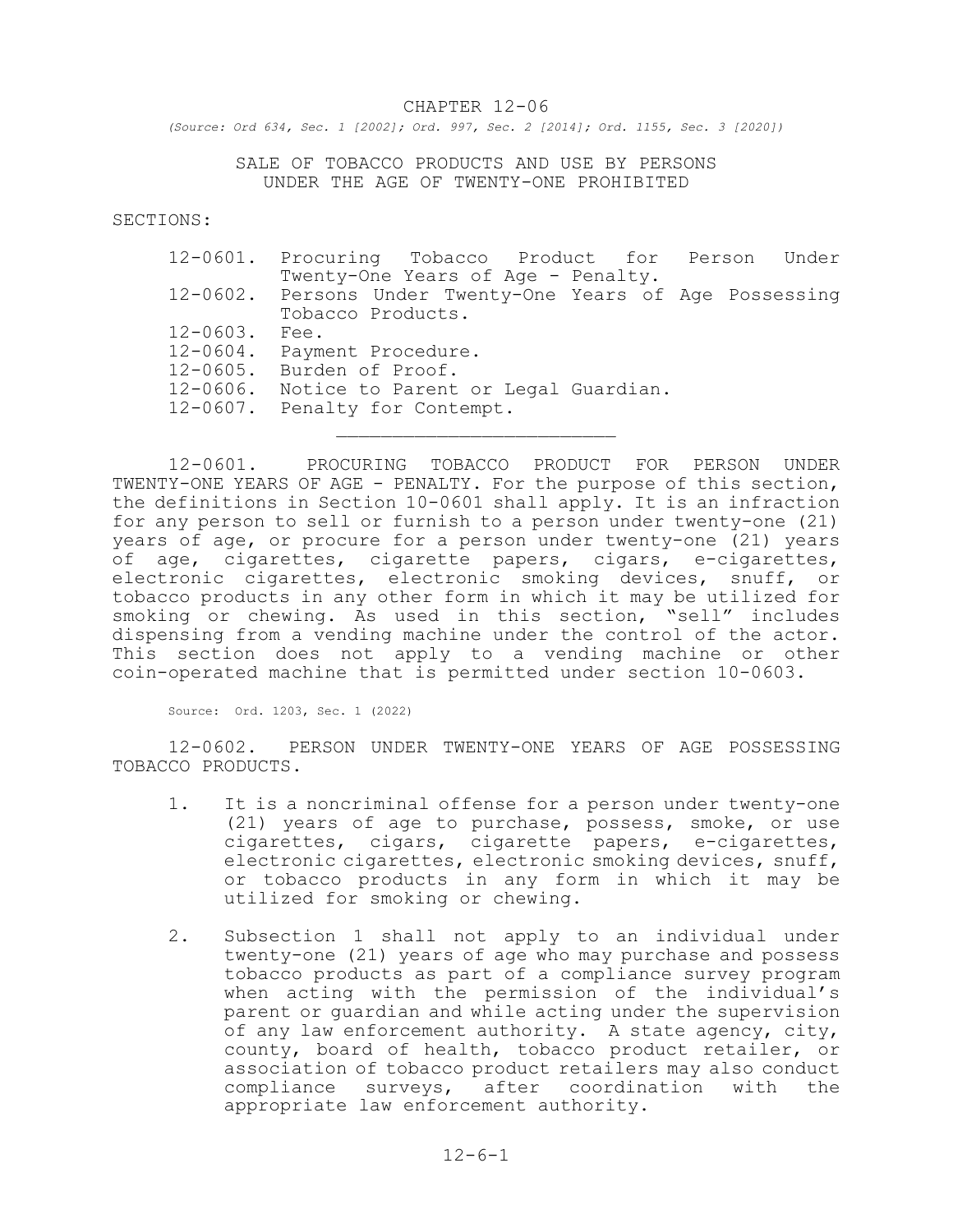- 3. Subsection 1 shall not apply to an employee less than twenty-one (21) years of age employed by a licensed tobacco product dealer or distributor where said employee under the age of twenty-one (21) years handles tobacco products listed in this section as part of that employee's employment.
- 4. Subsection 1 shall not apply if the possession or use of tobacco products relates to a cultural or religious practice; including, without limitation, the use or possession of tobacco products during any religious or cultural ceremony.

12-0603. FEE. A fee of \$25 will be assessed for a person fourteen (14) years of age or older who has been charged with an offense under Section 12-0602 for the first offense. For a second offense within a year, a fee of \$50 and attendance at a tobacco cessation program approved by the West Fargo Municipal Court will be required. For third and subsequent offenses within a year the Municipal Court may impose a fee of up to \$250 and attendance at a tobacco cessation program. The failure to post a required bond or pay an assessed fee by an individual found to have violated the ordinance is punishable as a contempt of court, except a minor may not be imprisoned for contempt.

12-0604. PAYMENT PROCEDURE. A person fourteen (14) years of age or older found to have violated Section 12-0602 must pay a fee in the amount set out in Section 12-0603.

- 1. Any individual who has been cited for a violation of Section 12-0602 may appear before the West Fargo Municipal Court and pay the fee by the time scheduled for a hearing, or if bond has been posted, may forfeit the bond by not appearing at the scheduled time. An individual appearing at the time scheduled in the citation may make a statement in explanation of that individual's action and the judge may waive, reduce, or suspend the fee or bond, or both. If the individual cited fails to follow the procedures of this section, that individual has admitted the violation and has waived the right to a hearing on the issue of commission of the violation. The bond required to secure appearance before the court is the same as the fee schedule set out in Section 12-0603. For a third or subsequent violation, the individual must appear before the Judge of the Municipal Court.
- 2. An individual may request a hearing on the issue of the commission of the violation cited. The hearing must be held at the time scheduled in the citation or at some future time, not to exceed 90 days later, set at that first appearance. At the time of a request for a hearing on the issue on commission of the violation, the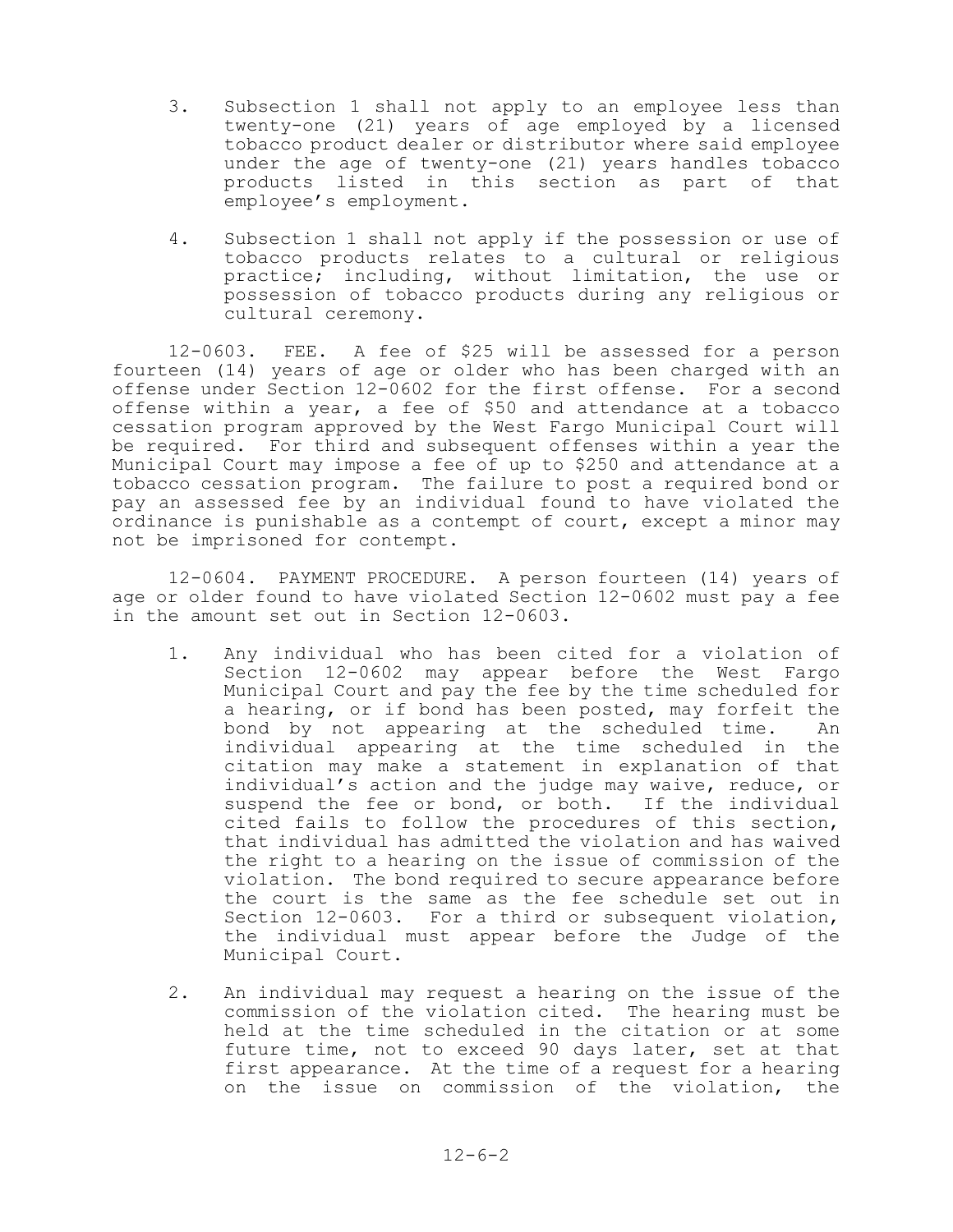individual cited shall deposit with the court an appearance bond equal to the fee for the violation cited.

3. The failure to post bond or to pay an assessed fee, or attend a tobacco cessation class when required to do so is punishable as a contempt of court, except a minor may not be imprisoned for the contempt.

12-0605. BURDEN OF PROOF. The prosecution must prove the commission of a cited violation under Section 12-0602 by a preponderance of the evidence.

12-0606. NOTICE TO PARENT OR LEGAL GUARDIAN. A law enforcement officer that cites a person under the age of eighteen (18) for violation of this section shall mail a notice of the violation to the parent or legal guardian of the minor within ten days of the citation.

12-0607. PENALTY FOR CONTEMPT. A person adjudged guilty of contempt for failure to pay a fee or fine or to attend a tobacco cessation class when required to do so may be sentenced by the court to a sanction or order designed to ensure compliance with the payment of the fee or fine or attendance at a tobacco cessation class to an alternative sentence or sanction including community service.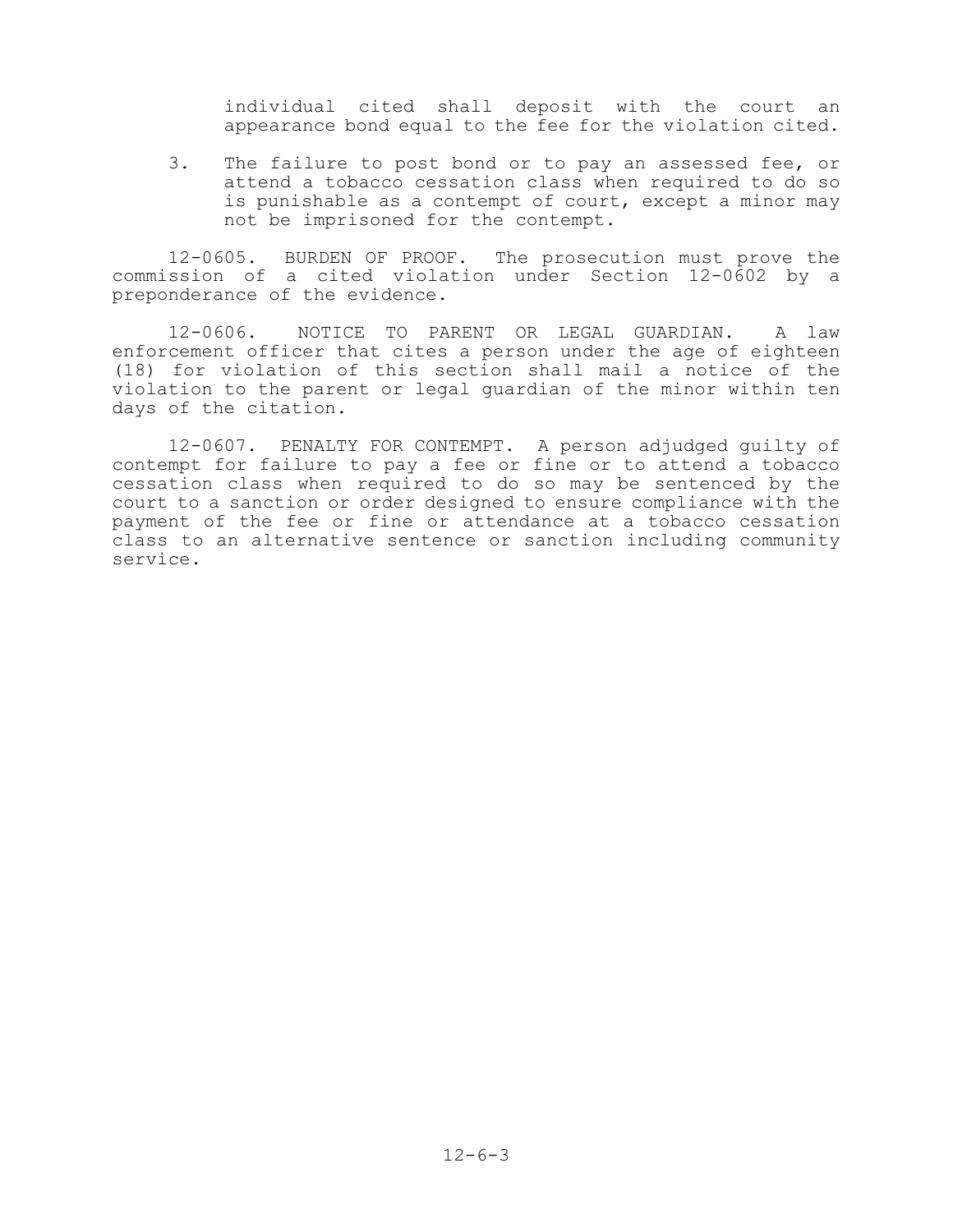#### CHAPTER 12-07

NON-CRIMINAL OFFENSES - BREACH OF PEACE, ORDER AND PUBLIC SAFETY

SECTIONS:

| $12 - 0701$ . | Repealed by Ordinance No. 1046, Sec. 1 (2015)                  |
|---------------|----------------------------------------------------------------|
| $12 - 0702$ . | Repealed by Ordinance No. 1046, Sec. 2 (2015)                  |
| $12 - 0703$ . | Tampering with or Damaging Property of Public                  |
|               | Service.                                                       |
| $12 - 0704$ . | Defense of Consent - Property of Another.                      |
| 12-0705.      | Trespassing in Public Schools.                                 |
| 12-0706.      | Refrigerators Abandoned or Unattended Out of Doors.            |
| $12 - 0707$ . | Urinating in Public.                                           |
| 12-0708.      | Littering and Open Burning Prohibited.                         |
| 12-0709.      | Public Intoxication - Assistance.                              |
| $12 - 0710$ . | No Prosecution for Intoxication.                               |
| 12-0711.      | Fireworks. Source: Ord. 991, Sec. 2 (2014)                     |
| 12-0712.      | Noisy Parties and Gatherings. Source: Ord. 1054, Sec. 1 (2017) |
| $12 - 0713$ . | Aggressive Panhandling.                                        |

12-0701. RESERVED FOR FUTURE USE.

12-0702. RESERVED FOR FUTURE USE.

12-0703. TAMPERING WITH OR DAMAGING PROPERTY OF PUBLIC SERVICE. It is unlawful to negligently cause a substantial interruption or impairment of a public communication, transportation, supply of water, gas, power, or other public service by:

- 1. Tampering with or damaging the tangible property of another;
- 2. Incapacitating an operator of such service; or
- 3. Negligently damaging the tangible property of another by fire, explosive, or other dangerous means.

12-0704. DEFENSE OF CONSENT - PROPERTY OF ANOTHER. For prosecutions of criminal mischief under Section 12-0211 or tampering with or damaging a public service under Section 12-0703:

- 1. Whenever it is an element of the offense that the property is of another, it is a defense to a prosecution under those sections that the other has consented to the actor's conduct with respect to the property.
- 2. Property is that "of another" if anyone other than the actor has a possessory or proprietary interest therein.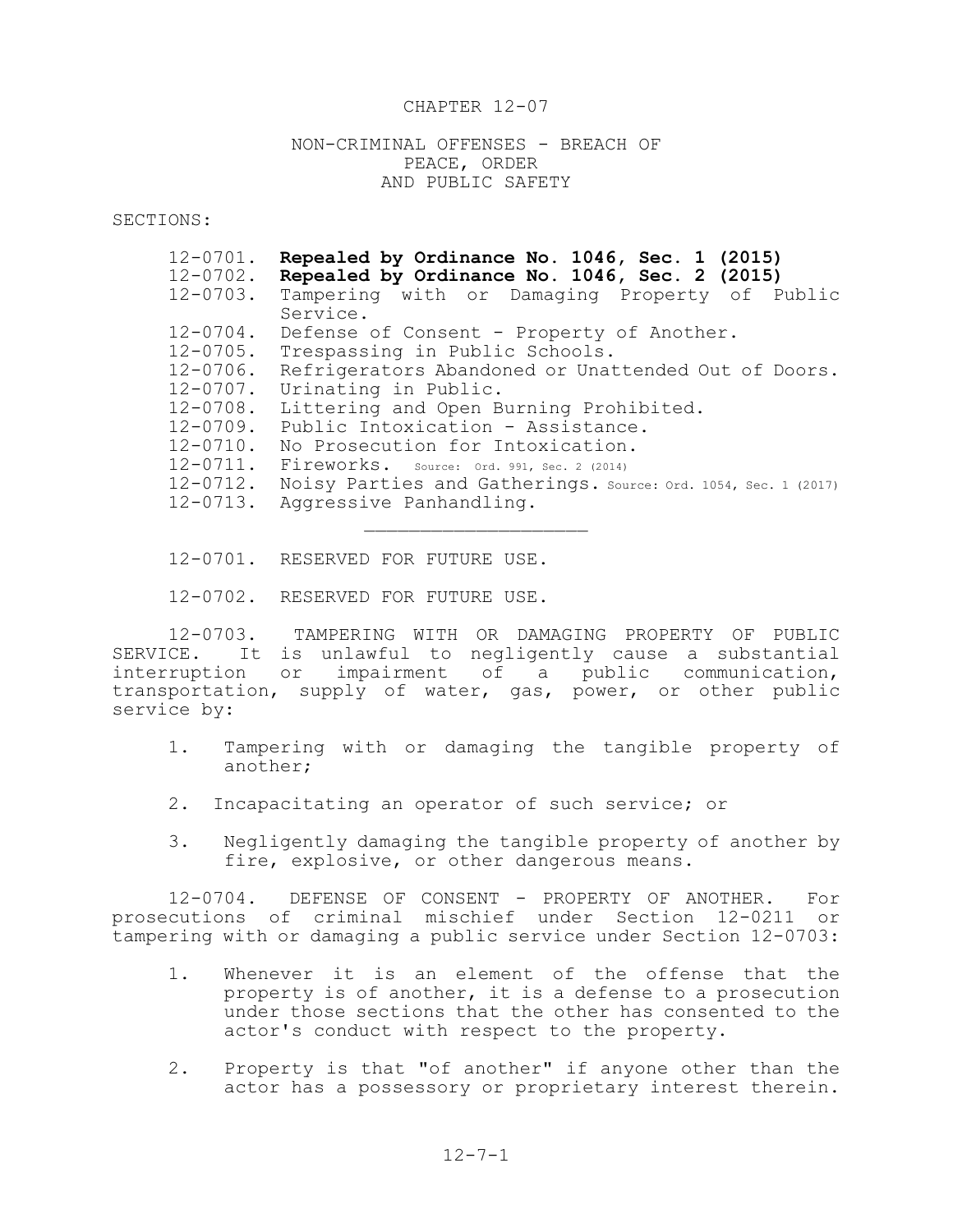#### 12-0705. TRESPASSING IN SCHOOLS.

- 1. It is a misdemeanor for a person to enter or be found in a public or nonpublic elementary, middle, or secondary school building unless the person:
	- a. Is an enrolled student in that particular school, or an employee of the school or school district;
	- b. Has permission or an invitation from a school official to be in the building;
	- c. Is attending a school event, class, or meeting to which the person, the public, or a student's family is invited; or
	- d. Has reported the person's presence in the school building in the manner required for visitors to the school.
- 2. Reasonable notification of the requirements of this section shall be conspicuously posted at the entrance to every public or nonpublic elementary, middle, or secondary school building within the City of West Fargo, and no complaint for a violation of this section shall issue unless such notice is given.
- 3. A school principal or a school employee designated by the school principal to maintain order on school property, who has reasonable cause to believe that a person is violating this section may detain the person in a reasonable manner for a reasonable period of time pending the arrival of a peace officer. A school principal or designated school employee is not civilly or criminally liable for any action authorized under this paragraph if the person's action is based on reasonable cause.
- 4. A peace officer may arrest a person without a warrant if the officer has probable cause to believe the person violated this section within the preceding four hours. The arrest may be made even though the violation did not occur in the peace officer's presence.

Source: Ord. 990, Sec. 1 (2014)

12-0706. REFRIGERATORS ABANDONED OR UNATTENDED OUT OF DOORS.

1. The provisions of this ordinance shall apply to any ice box, refrigerator, freezer or ice chest, having a capacity of one and one half cubic feet or more, and any other airtight container in which a child could become entrapped and suffocate (hereinafter referred to in this ordinance as a dangerous container). No person, firm, corporation or organization shall abandon any such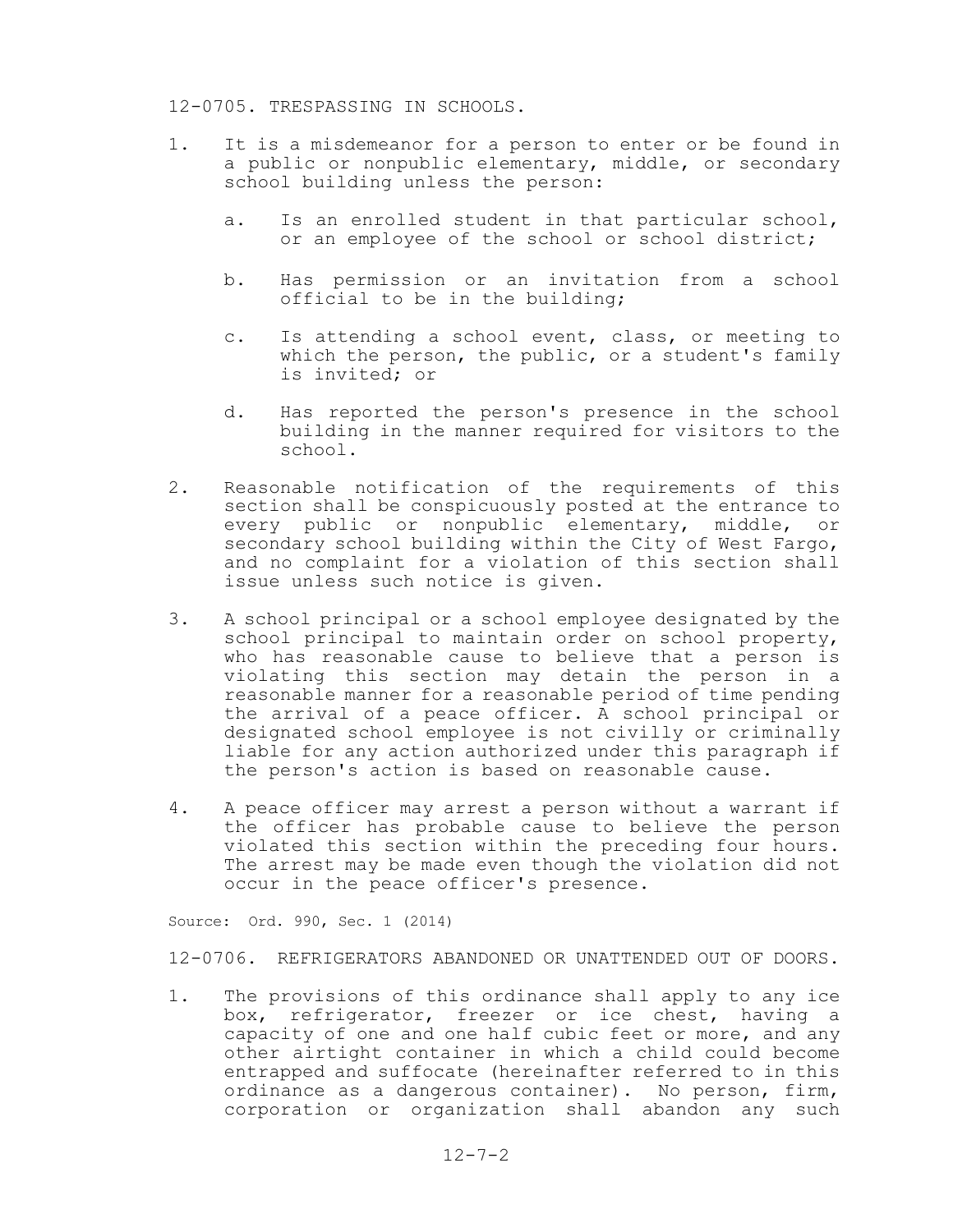refrigerator, freezer, ice box, ice chest or dangerous container any place in the city. No person shall leave any such refrigerator, freezer, ice box, ice chest or dangerous container unattended out of doors without first having removed the door or cover. The purpose of this ordinance is to prevent children from dying for lack of air as a result of being locked in such a refrigerator, ice chest, ice box, or dangerous container.

- 2. No refrigerator, freezer, ice chest or ice box with a capacity of one and one half cubic feet or more shall be left out of doors for the purpose of selling ice cubes, unless such device is designed so that there is no door large enough for a baby or child to enter or to be placed in the device, provided that the device may have one larger door that is locked and can be unlocked and opened only by an attendant, not by any customer.
- 3. In addition to the other penalties and remedies provided in this ordinance, any city officer or employee finding any freezer, refrigerator, ice box, ice chest or dangerous container covered by this ordinance unattended in any place out of doors or cover, in violation of this ordinance, shall immediately take steps to avoid the danger of a child being trapped inside. These steps shall include:
	- a. The door will be opened to see if any baby or child is inside.
	- b. If there is an owner, attendant or other person in charge at the premises, such person shall be notified that the device must be moved at once or the door or cover removed at once by removal of the hinges, latches or other such device.
	- c. If there is no owner, attendant or other person in charge at the premises, the front door or cover shall be removed by removing the hinges, latch, lock or similar devices holding the door in place. Provided, that a refrigerator held shut only by magnetism not jammed or stuck may have the hinges or latch left on temporarily if, in the opinion of the city employee or officer taking action under this ordinance, such temporary leaving of the condition creates no immediate danger to life.
	- d. If circumstances indicate that the device is abandoned, the city shall arrange to remove the same to a licensed landfill for disposal.
	- e. If there is no owner, attendant or other person in charge on the premises where any action is taken under this section, the city officer or employee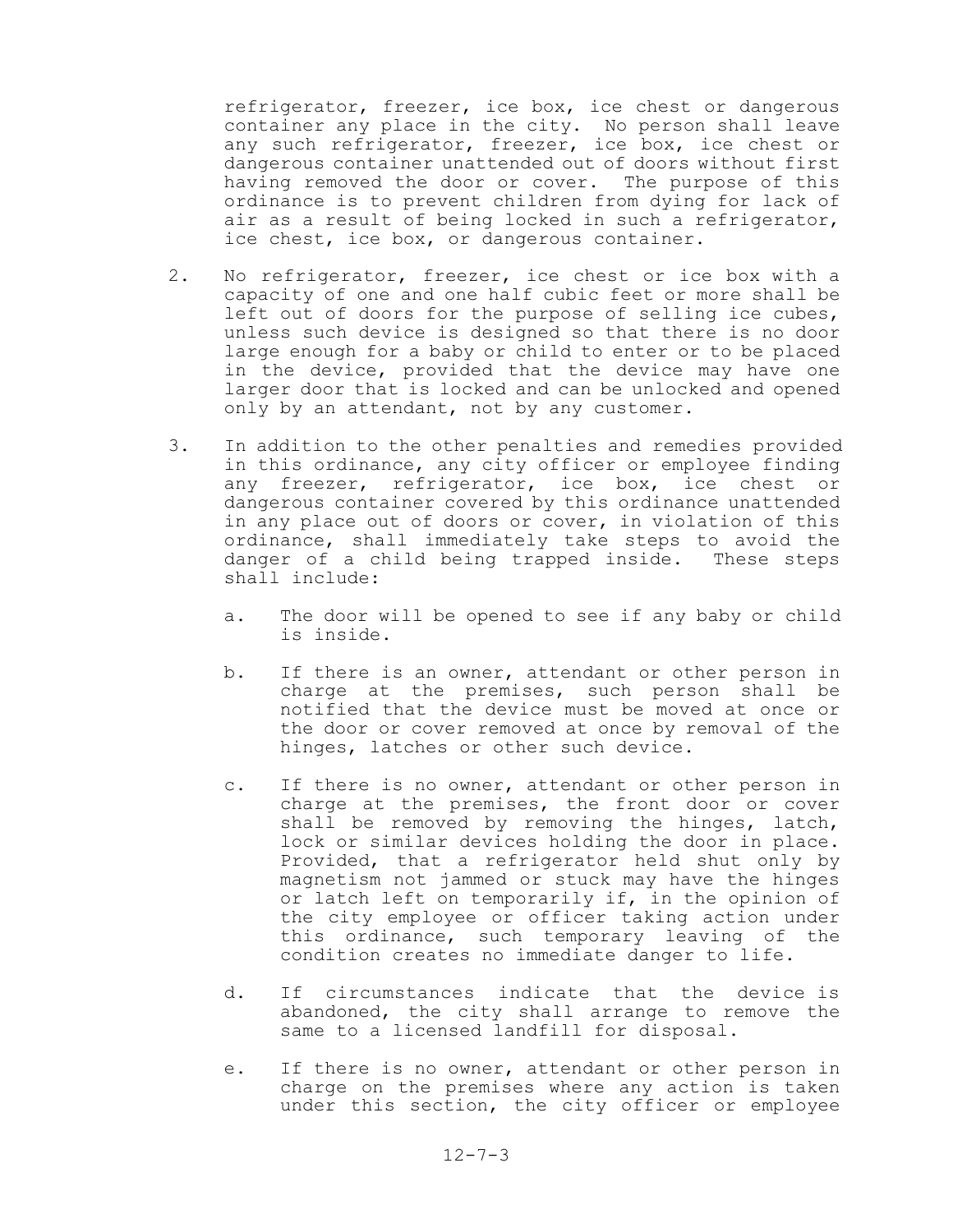who took action under this section shall notify the owner, attendant or person in charge in writing as soon as possible. If the owner or attendant is unknown, or if no address is known for any owner, attendant or other person in charge, written notice shall be left on the premises where the refrigerator or other device is found to be in violation of the provisions of this ordinance.

12-0707. URINATING IN PUBLIC. It shall be unlawful to urinate or defecate on any public street, or upon any public sidewalk or in any other public place; in or on any vehicle in public or in any store, assembly hall, corridor, entryway or other place open to and used by the public, except in a restroom, and then only in a toilet or urinal or other fixture normally used for that purpose.

12-0708. LITTERING AND OPEN BURNING PROHIBITED.

- 1. A person may not discard and abandon any litter, furniture, or major appliances upon public property or upon private property not owned by that person, unless the property is designated for the disposal of litter, furniture, or major appliances and that person is authorized to use the property for that purpose.
- 2. A person may not engage in the open burning of solid waste, unless the burning is conducted in accordance with rules adopted by the department.
- 3. A person violating this section is guilty of an infraction for which a minimum fine of one hundred dollars (\$100) must be imposed, except if the litter discarded and abandoned amounted to more than one (1) cubic foot [0.0283 cubic meters] in volume or if the litter consisted of furniture or a major appliance, the offense is a class B misdemeanor.

Source: Ord. 906, Sec. 4 (2011)

12-0709. PUBLIC INTOXICATION - ASSISTANCE. As used in this section "intoxicated" means a state in which an individual is under the influence of alcoholic beverages, drugs, or controlled substances, or a combination of alcoholic beverages, drugs, and controlled substances. A peace officer has authority to take any apparently intoxicated person to the person's home, to a local hospital, to a detoxification center, or, whenever that person constitutes a danger to that person or others, to a jail for purposes of detoxification. A duly licensed physician of a local hospital or a licensed addiction counselor of a detoxification center has authority to hold that person for treatment up to seventy-two (72) hours. That intoxicated person may not be held in jail because of intoxication more than twenty-four (24) hours. An intoxicated person may not be placed in a jail unless a jailer is constantly present within hearing distance and medical services are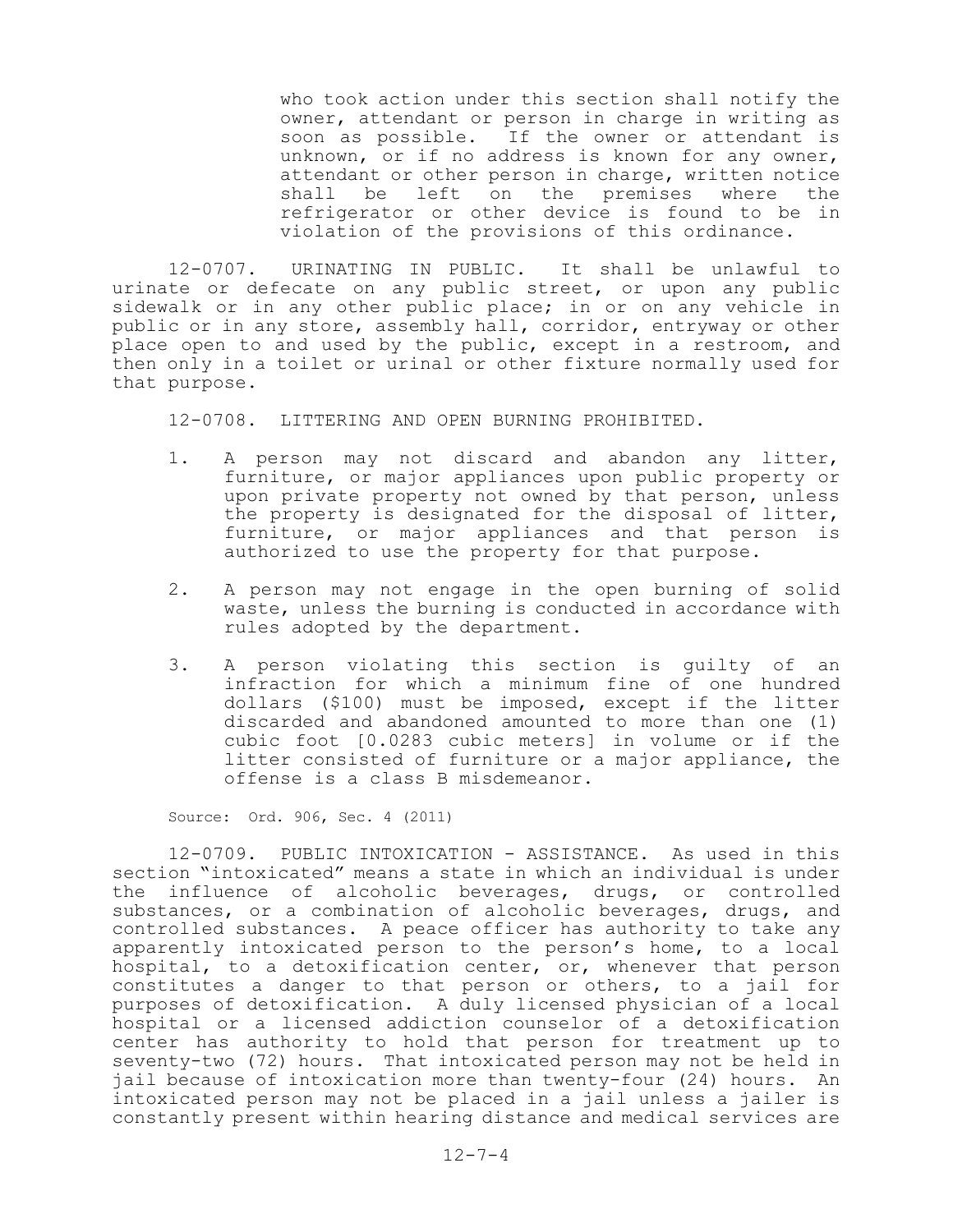provided when the need is indicated. Upon placing that person in a hospital, detoxification center, or jail, the peace officer shall make a reasonable effort to notify the intoxicated person's family as soon as possible. Any additional costs incurred by the City or county on account of an intoxicated person shall be recoverable from that person.

Source: Ord. 1142, Sec. 12 (2019)

12-0710. NO PROSECUTION FOR INTOXICATION. No person may be prosecuted in any court solely for public intoxication. Law enforcement officers may utilize standard identification procedures on all persons given assistance because of apparent intoxification.

12-0711. FIREWORKS. Source: Ord. 991, Sec. <sup>2</sup> (2014)

- 1. The Definition of "fireworks" for the purposes of this chapter means any substance or combination of substances or articles prepared for the purpose of producing a visible or an audible effect by explosion or detonation as defined by the North Dakota State Fire Marshall as 1.4G fireworks, including but not limited to: Star Light, helicopter flyers, cylindrical fountains, cone fountains, wheels, torches, colored fire, sparkler, dipped sticks, comets, shells, soft shell firecrackers not to exceed 1 ½" in length and ½" in diameter total pyrotechnic composition not to exceed 50 mg. each.
- 2. Except as otherwise provided in herein, it shall be unlawful for any person to offer for sale, expose for sale, sell at retail or wholesale, use, explode or possess any fireworks within the limits of the City of West Fargo. The Chief of the West Fargo Fire Department may grant permits for the sale of fireworks outside of the limits of the City of West Fargo, but within the City of West Fargo's extra-territorial zoning authority.
- 3. This section shall not prohibit supervised public displays of fireworks by any person, organization or association within the City for which a permit shall have been first obtained from the City Commission. The application for such permit, in such form as may be required by the City Commission, shall be filed with the City Administrator and referred to the Chief of the Fire Department for investigation to determine whether the operator of the display is competent and whether the display is of such character and is to be so located, discharged, or fired that it will not be hazardous to property or endanger any person. The Chief of the Fire Department shall report the results of his investigation to the City Commission who shall determine whether such permit shall be issued or the application rejected. Nothing in this ordinance shall be construed to prohibit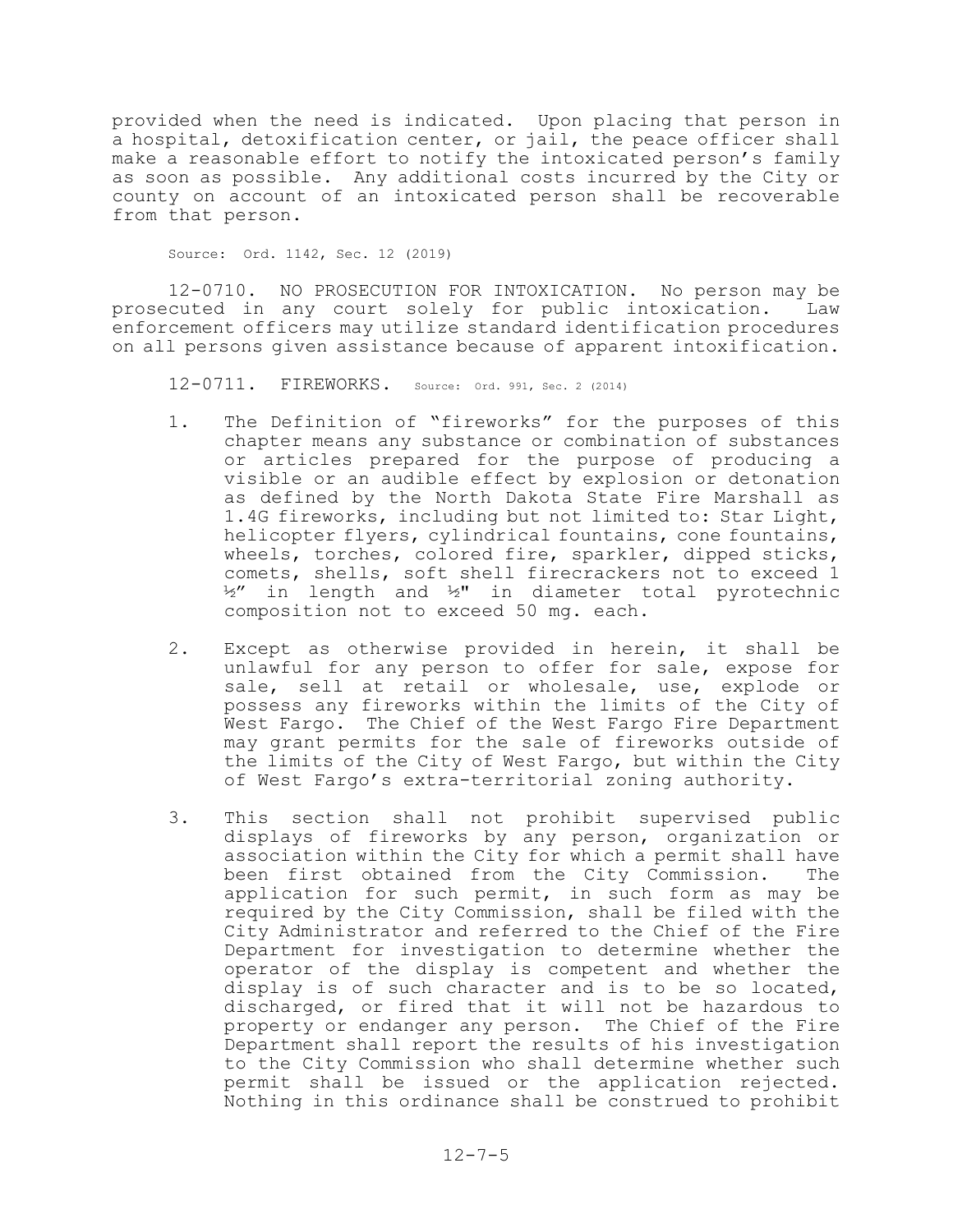the use of fireworks by airplanes and railroads or other transportation agencies for signal purposes or illumination or the sale or use of blank cartridges or pyrotechnic special effects for a motion picture, television, show or theater, or sale or possession of powder for reloading cartridges or firearms used for hunting or trap shooting, or for signal or ceremonial purposes in athletics or sports, or for use by military organizations.

- 4. Any individual who is at least 12 years of age may use, explode or possess any retail fireworks within the limits of the City of West Fargo, commencing July 4 at 8:00 a.m. CST, and ending on July 4 at 11:59 p.m. CST, and commencing on December 31 at 8:00 p.m. CST, and ending on January 1 at 1:00 a.m. CST. The individual use, explosion, or possession of fireworks at any other time during the year is prohibited.
- 5. No person shall ignite, discharge or use fireworks on publicly owned or controlled property, including but not limited to, park property, city or county property, school property or federally owned property without prior written authorization from the governing board or authorized representative of the public entity, which owns or controls the property.
- 6. No person shall ignite, discharge or use fireworks on any property owned or controlled by another person or entity without the express permission of the owner or person or entity in control of the property.
- 7. The exception set forth in subsection 4 of this section, providing for use and possession of fireworks during specified dates and times may be suspended by the Chief of the West Fargo Fire Department when a burning ban has been issued for either the State of North Dakota, Cass County or the City of West Fargo. In the event, the Chief of West Fargo Fire Department suspends the use of fireworks, he shall notify the West Fargo Police Department and the Public. The purpose of this subsection is to protect the property and provide for the safety and well-being of the residents of West Fargo.
- 8. In addition to the penalty provided by section 01-0211, any violation of this section may result in the seizure or removal by the state fire marshal, sheriff, police officer, or local fire marshal, at the expense of the owner, of all fireworks or combustibles offered or exposed for sale, stored, or held.

12-0712. NOISY PARTIES AND GATHERINGS. Source: Ord. 1054, Sec. <sup>1</sup> (2017)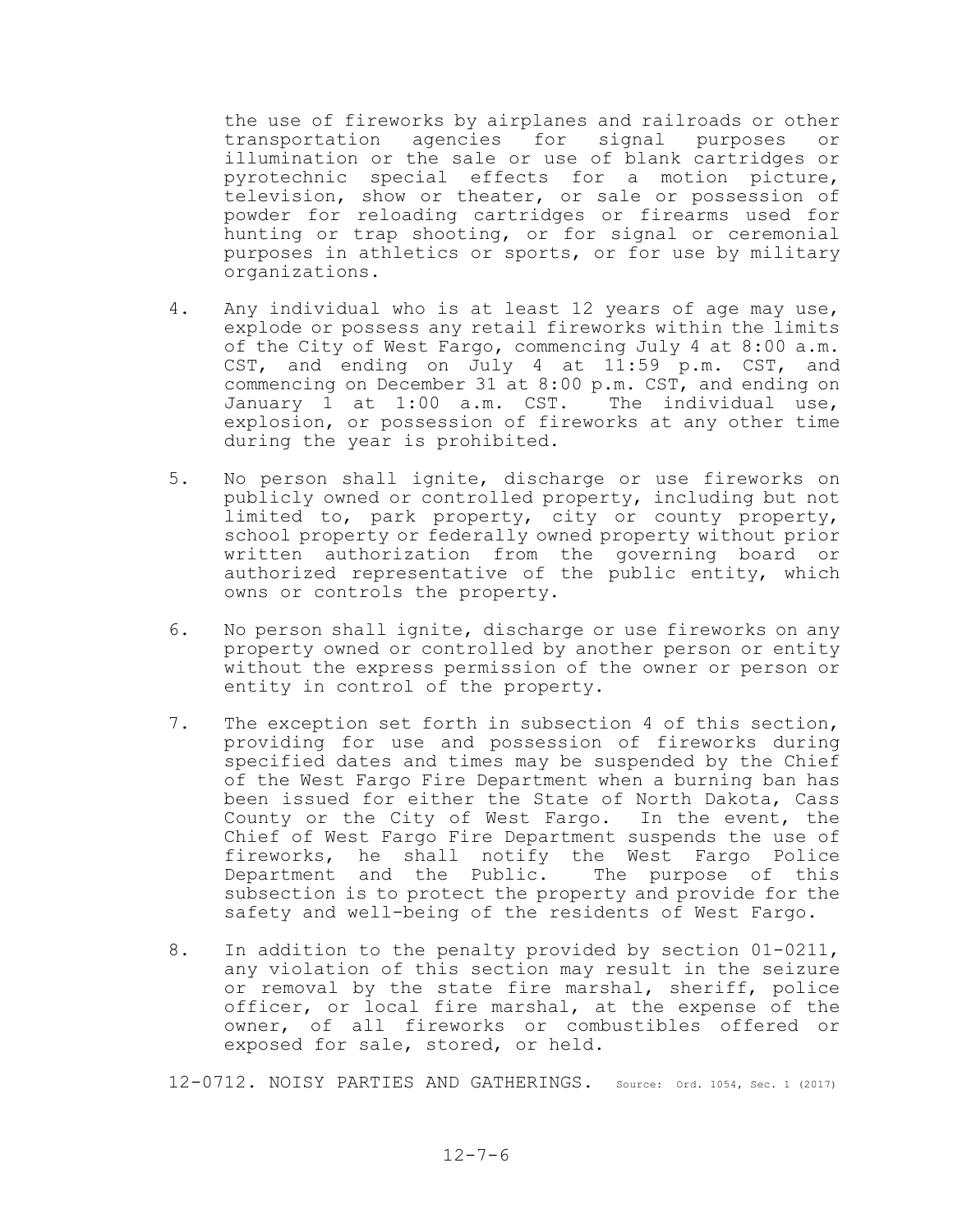- 1. Prohibition. No person shall, between the hours of 10:00 p.m. and 8:00 a.m., subject to the exceptions set forth in subsection 4 below, congregate at, or participate in, any party or gathering of two (2) or more people from which noise emanates of a sufficient volume so as to disturb the peace, quiet, or repose of another person. No person shall knowingly remain at such a noisy party or gathering.
- 2. Duty to Disperse. When a police officer determines that a party or gathering is in violation of this section the officer may order all persons present at the premises where the violation is occurring, other than the owner or tenants of the premises, to disperse immediately. If an officer determines that a party or gathering is disruptive to the public, regardless of the time of day, the officer shall have discretion to order the party or gathering to disperse. No person shall knowingly remain at such a party or gathering.
- 3. Cooperation of Owner or Tenant. Every owner of such premises, or tenant in charge of such premises, who has knowledge of the disturbance, shall cooperate with such police officer or officers and shall make reasonable efforts to stop the disturbance and disperse the gathering.
- 4. Exceptions. The following are exempt from violation of this Section:
	- a. Activities which are duly authorized, sponsored or licensed by the City, so long as the activity is conducted pursuant to the conditions of the license, permit or contract authorizing such activity.
	- b. Church bells, chimes, or carillons.
	- c. Persons who have gone to a party for the sole purpose of abating the violation.
	- d. Sporting events held at athletic facilities owned by the City, the West Fargo Public School District, or any parochial schools in the City.
- 5. Prima Facie Evidence of Violation by Owner or Tenant of this Section:
	- a. As to tenants, and owner if owner resides on the premises, if twice or more on the same day, or if on successive days, the West Fargo Police Department is called upon to enforce the terms of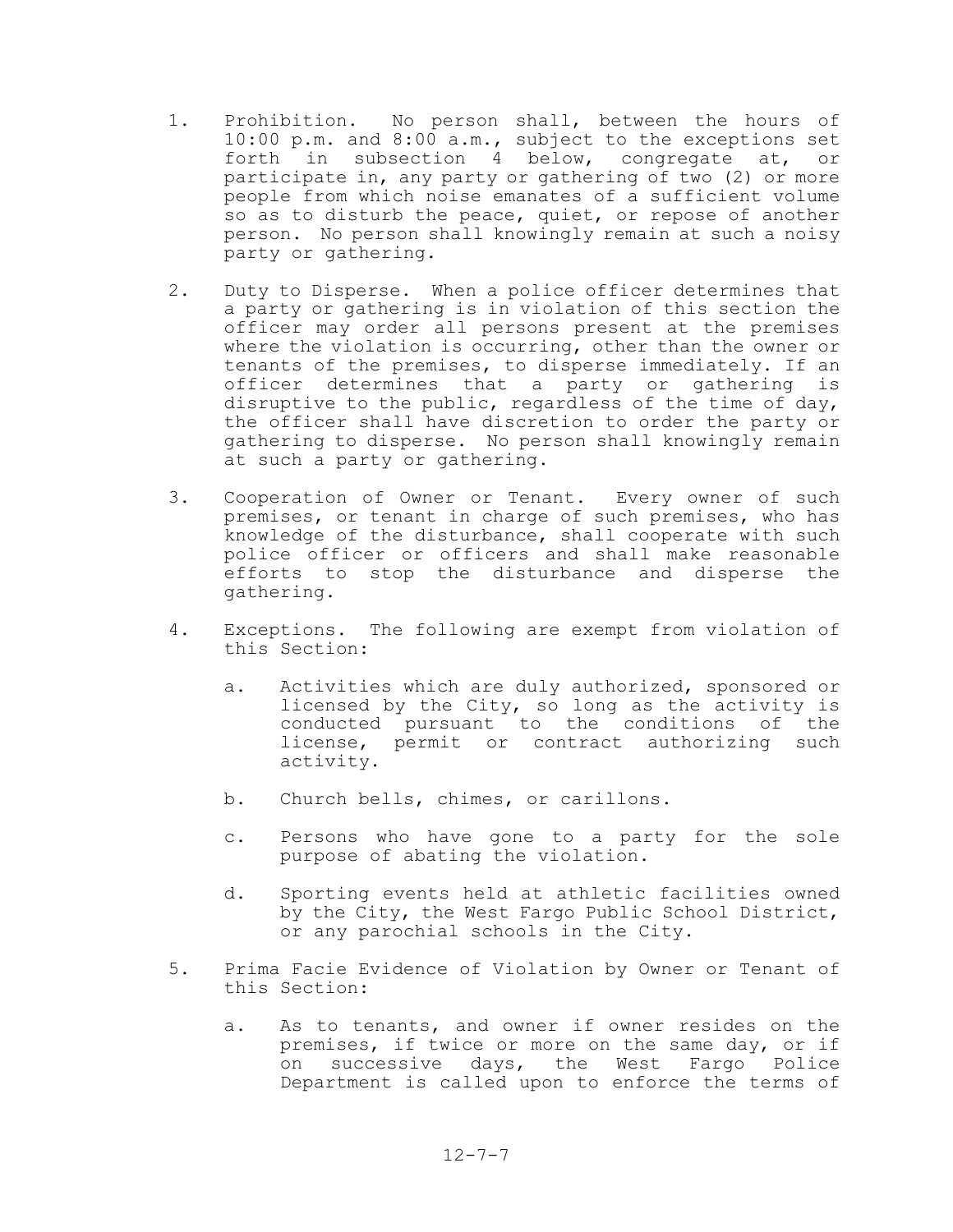this Section either by citizen complaint or by personal investigation by a peace officer.

- b. As to the owner, if the owner does not reside at the premises, if after owner receives written notice of three (3) violations of this Section by his/her/its tenants at any premises owned by owner in the City within a six (6) month period, and after receipt of such written notice, the West Fargo Police Department is called upon to enforce this Section either by citizen complaint or by personal investigation of a peace officer.
- c. Noise of such volume as to be clearly audible at a distance of fifty feet (50') from the structure or building in which the party or gathering is occurring, or in the case of apartment buildings, in the adjacent hallway or apartment, shall be prima facie evidence of a violation of this Section.
- 6. A person violating this Section is guilty of an infraction for which a maximum fine of one thousand dollars (\$1,000) may be imposed.
- 12-0713. AGGRESSIVE PANHANDLING.
- 1. The purpose of this Section is to regulate certain acts done with the act of panhandling, rather than the status of the person.

Exclusion: The activities of panhandling do not include a person who passively stands or sits with a sign or other indication that one is seeking donations, without addressing any solicitation to any specific person other than in response to an inquiry by that person.

- 2. Definitions. For the purposes of this Section, certain terms shall have the meanings ascribed to them in this paragraph, unless the context clearly indicates that a different meaning is intended:
	- a. "Assault" means assaultive offenses as set out in statutes of the State of North Dakota, found in Chapter 12.1-17 of the North Dakota Century Code.
	- b. "Aggressively beg" means to beg with the intent to intimidate another person into giving money or goods.
	- c. "Beg" means to ask for money or goods as a charity or gift, whether by words, bodily gesture, signs, or other means.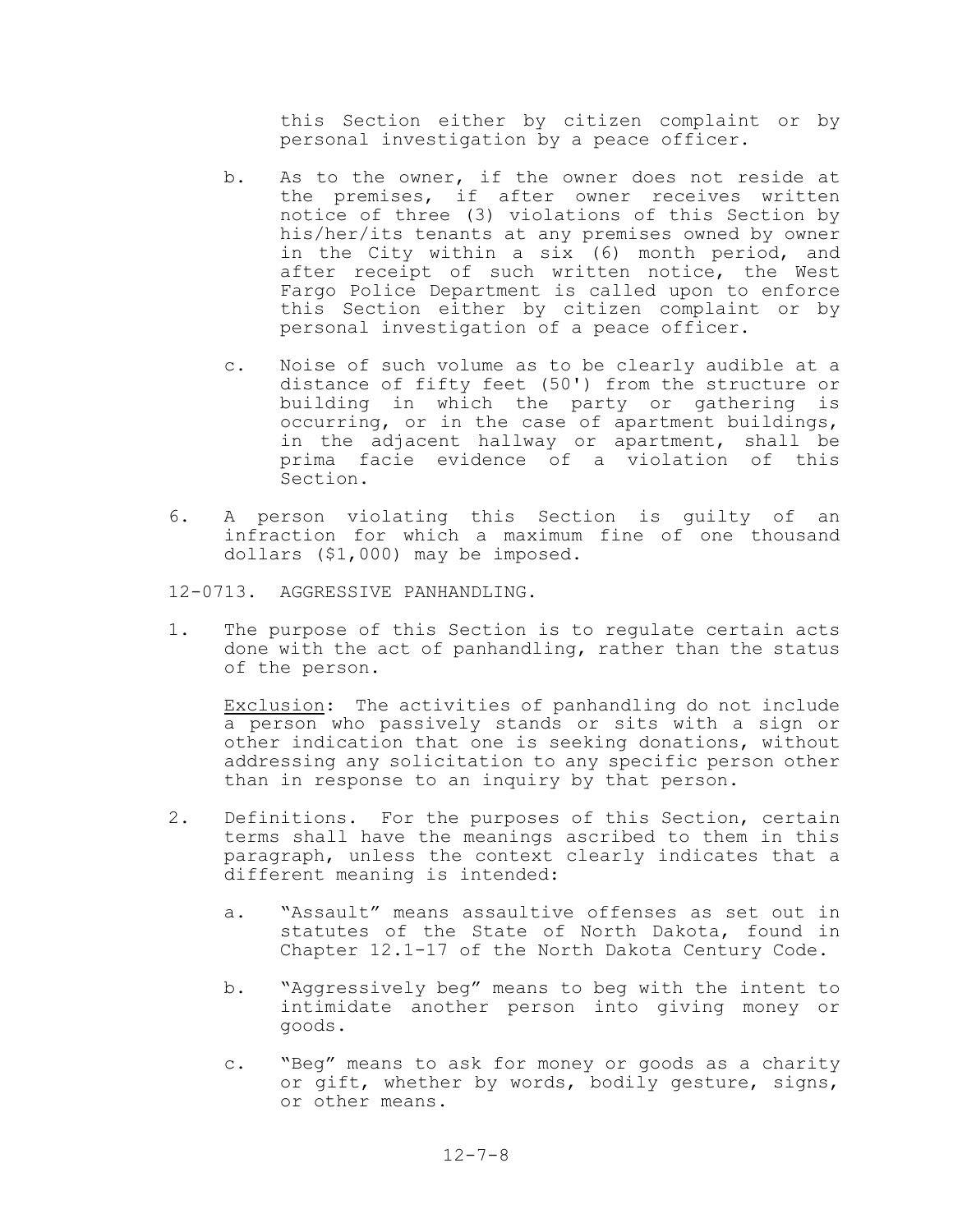- d. "Donation" means any item of value, monetary or otherwise.
- e. "Exempt organizations" means any nonprofit, religious, civic or benevolent organization described in Section 501(c) of the Internal Revenue Code of the United States.
- f. "Intimidate" means to engage intentionally in conduct which would make a reasonable person fearful or feel compelled.
- g. "Obstruct pedestrian" or "vehicular traffic" means when a person without legal privilege intentionally, knowingly or recklessly walks, stands, sits, lies, or places an object in such manner as another person or a driver of a vehicle has to take evasive action to avoid physical contact.

Acts authorized as an exercise of one's constitutional right to picket, or to legally protest, and acts authorized by a permit issued pursuant to this Section shall not constitute obstruction of pedestrian or vehicular traffic.

- h. "Panhandler" is any person, other than an exempt organization, acting on his or her own behalf, requesting an immediate donation of money or exchange of any services; or any person, acting on his or her own behalf, attempting to sell an item for an amount far exceeding its value, or where said item is already offered free-of-charge to the general public, and a reasonable person would understand that the purchase is in substance a donation.
- i. "Pedestrian interference" means the obstruction of pedestrian or vehicular traffic by aggressively begging which impedes the lawful passage of a pedestrian or of a vehicle.
- j. "Permit" means the permit required under this Section.
- k. "Public place" means an area generally visible to public view and includes alleys, bridges, buildings, driveways, parking lots, parks, plazas, sidewalks and streets open to the general public, and the doorways and entrances to buildings or dwellings and the grounds enclosing them.
- 3. Permit Required.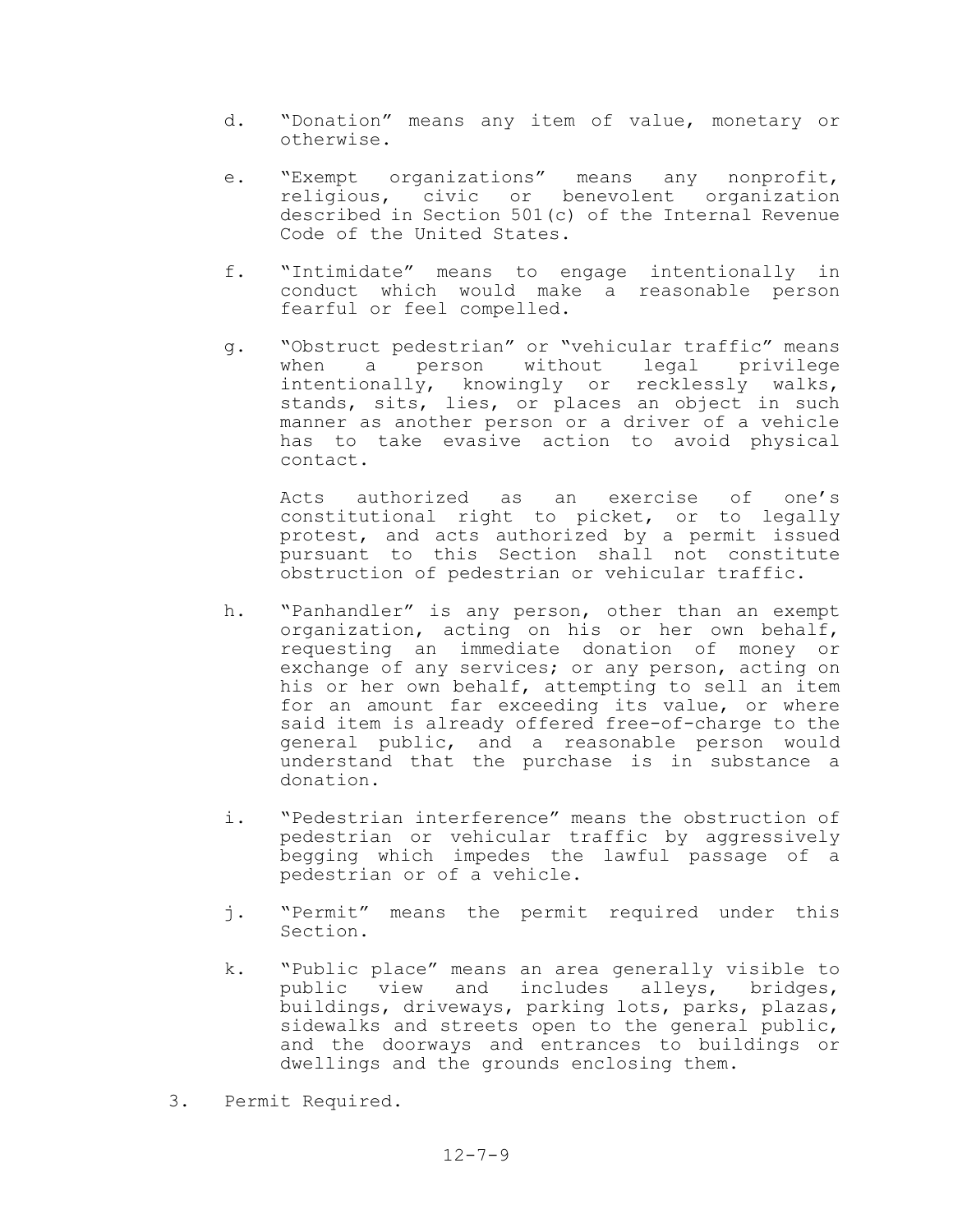- a. Any person panhandling within the below described geographical or restricted areas shall be required to have a permit, as issued by the permit office of the City, in his or her possession at all times, subject to exhibition demand to any city officer or employee, and shall be subject to conditions as set out in the following paragraphs 4, 5, 6, and 7.
- b. Restricted geographical areas. Without a permit, persons shall be restricted from panhandling in the following geographical areas:
	- i. All public streets.
	- ii. Public parks, golf course, schools and playgrounds.
	- iii. Municipal or governmentally owned offices.
	- iv. Municipally owned recreational and exhibition buildings.
	- v. Public library facilities.
	- vi. Private properties or shopping malls, unless the owner, lessee, or person in charge has granted permission.
- 4. Time of Panhandling. No panhandling is allowed after sunset or before sunrise.
- 5. Place of Panhandling. No panhandling is allowed in any of the following places:
	- a. At any bus stop;
	- b. In any public transportation vehicle or facility, including loading and unloading areas;
	- c. In any vehicle on the street;
	- d. On private property, unless the panhandler has permission from the owner, occupant or person in charge of the private property.
- 6. Manner of Panhandling. No panhandling is allowed in any of the following ways or manner:
	- a. By using profane or abusive language, either during the solicitation or following a refusal;
	- b. By panhandling in a group of two or more persons;

#### $12 - 7 - 10$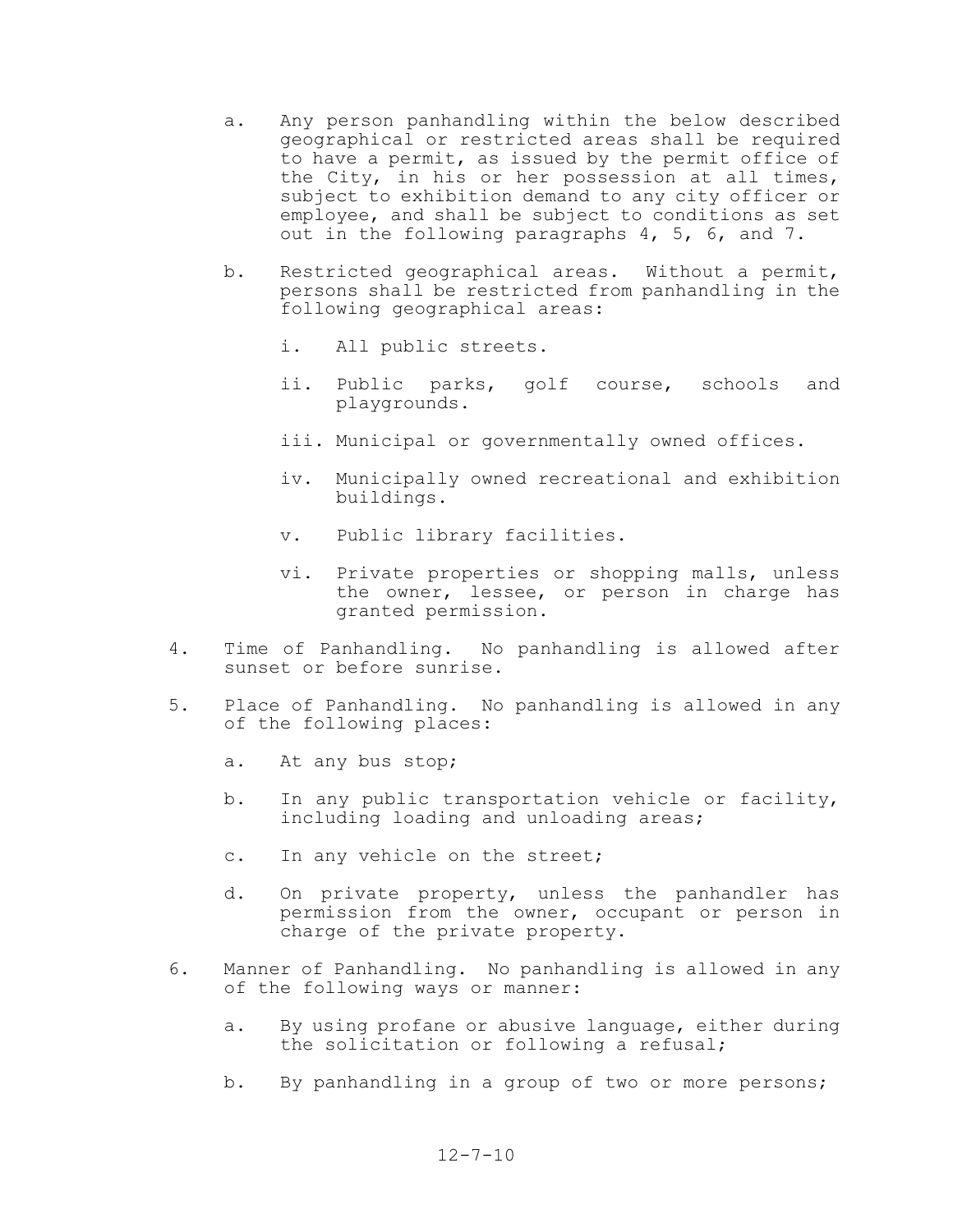- c. By any statement, gesture, or other communication that a reasonable person in the situation of the person solicited would perceive to be a threat;
- d. By intimidating;
- e. By obstructing pedestrian or vehicular traffic;
- f. By assaulting or aggressively begging.
- 7. It shall be unlawful for any person to:
	- a. Assault, aggressively beg, intimidate or accost other persons in any public place or in any place open to the public, for the purpose of panhandling or soliciting a donation for immediate payment.
	- b. Obstruct a pedestrian or a vehicle.
- 8. Penalty. Every person violating any of the provisions of this Section shall be guilty of a class B misdemeanor and subject to the imposition of penalties under Section 1-0211 of the Revised Ordinances of 1990 of the City of West Fargo; and the court to have power to suspend said sentence and to revoke the suspension thereof.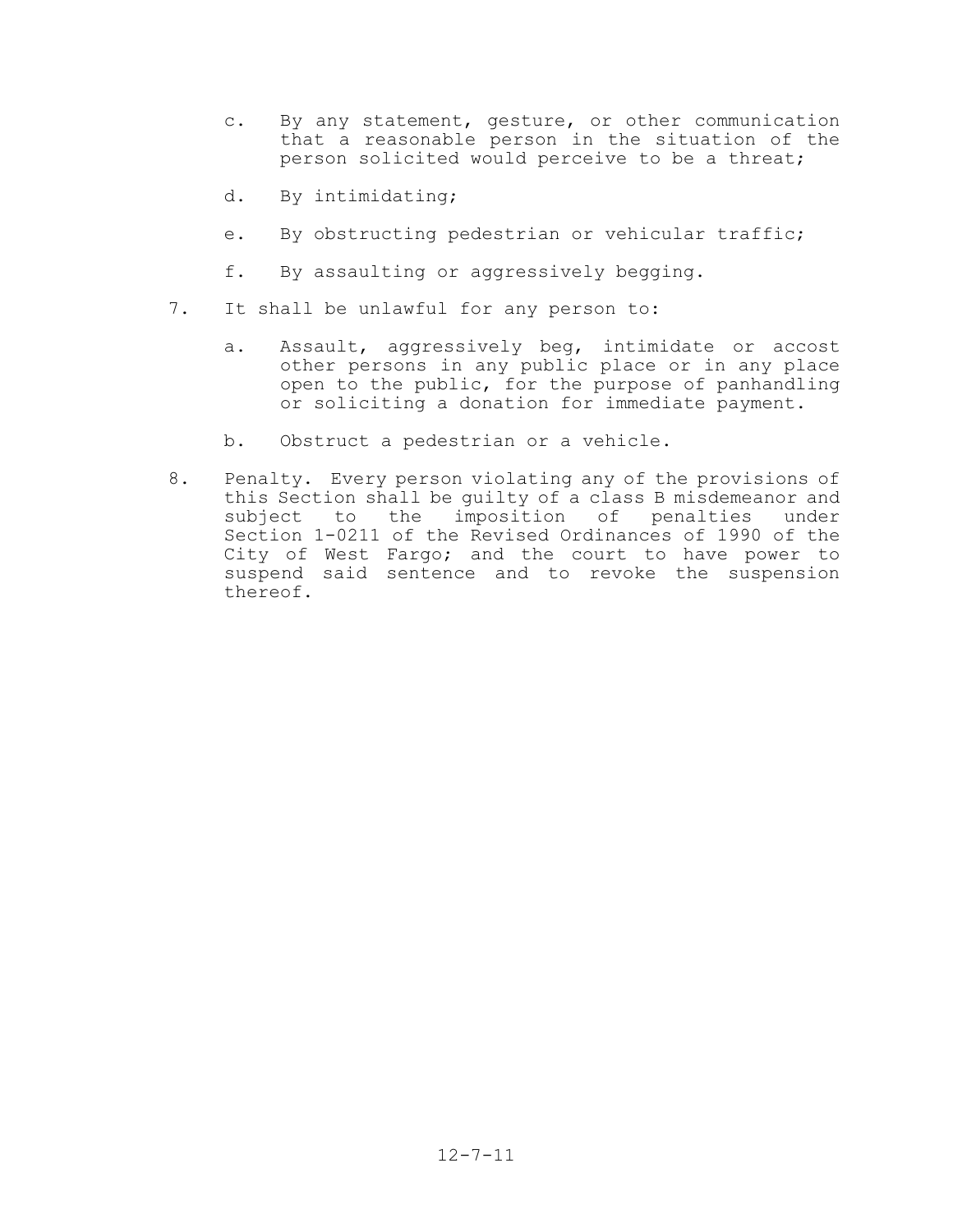# CHAPTER 12-08

# **Replealed by Ordinance No. 1054, Sec. 2 (2017)**

# **RESERVED FOR FUTURE USE**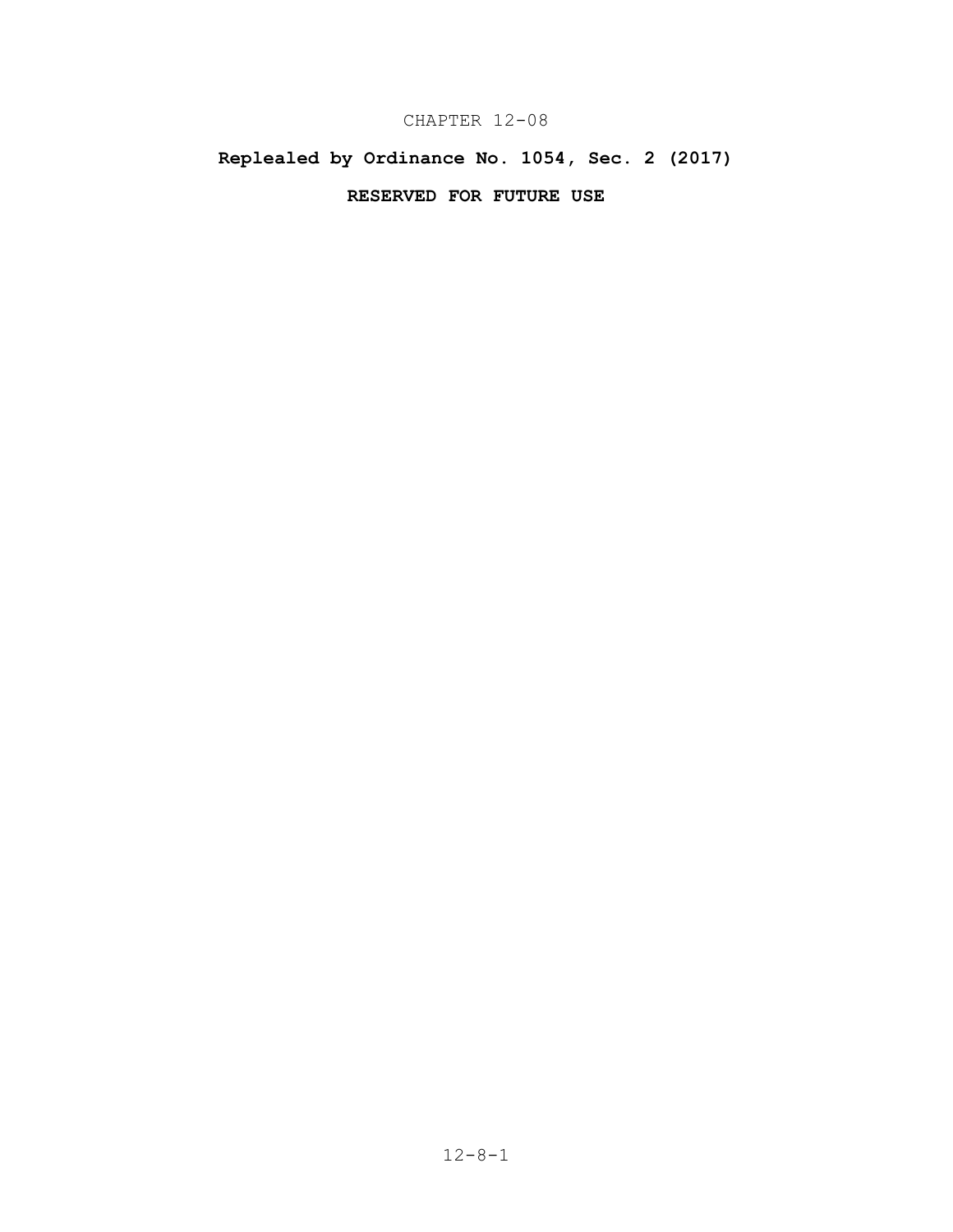#### CHAPTER 12-09

#### NON-CRIMINAL OFFENSES - CURFEW FOR MINORS

 $\mathcal{L}_\text{max}$ 

#### SECTIONS:

12-0901. Definitions 12-0902. Restrictions 12-0903. Exceptions. 12-0904. Enforcement. 12-0905. RESERVED FOR FUTURE USE. 12-0906. Severability.

12-0901. DEFINITIONS. In this section:

1. CURFEW HOURS means:

(a) 11:00 p.m. until 6:00 a.m. every day of the week.

- 2. EMERGENCY means an unforeseen combination of circumstances or the resulting state that calls for immediate action. The term includes, but is not limited to, a fire, a natural disaster, an automobile accident, or any situation requiring immediate action to prevent serious bodily injury or loss of life.
- 3. ESTABLISHMENT means any privately owned place of business operated for a profit to which the public is invited, including but not limited to any place of amusement or entertainment.
- 4. GUARDIAN means:
	- (a) a person who, under court order, is the guardian of the person of a minor; or
	- (b) a public or private agency with whom a minor has been placed by a court.
- 5. MINOR means any person under 16 years of age.
- 6. OPERATOR means any individual, firm, association, partnership, or corporation operating, managing, or conducting any establishment. The term includes the members or partners of an association or partnership and the officers of a corporation.
- 7. PARENT means a person who is:
	- (a) a natural parent, adoptive parent, or step-parent of another person; or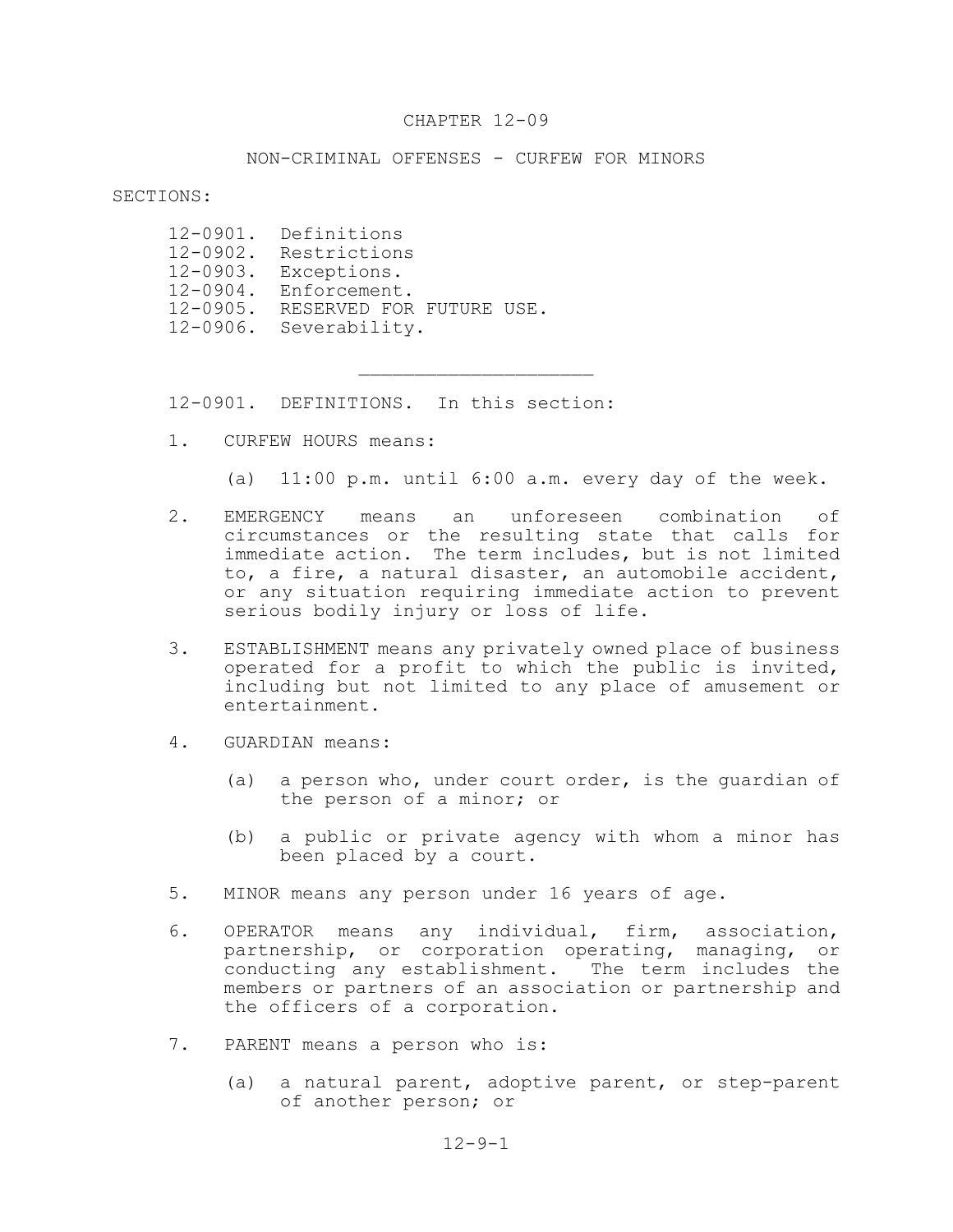- (b) at least 18 years of age and authorized by a parent or guardian to have the care and custody of a minor.
- 8. PUBLIC PLACE means any place to which the public or a substantial group of the public has access and includes, but is not limited to, streets, highways, and the common areas of schools, hospitals, apartment houses, office buildings, transport facilities, and shops.
- 9. REMAIN means to:
	- (a) linger or stay; or
	- (b) fail to leave premises when requested to do so by a police officer or the owner, operator, or other person in control of the premises.
- 10. SERIOUS BODILY INJURY means bodily injury that creates a substantial risk of death or that causes death, serious permanent disfigurement, or protracted loss or impairment of the function of any bodily member or organ.

12-0902. RESTRICTIONS.

- 1. It shall be unlawful for any minor to remain in any public place or on the premises of any establishment within the city during curfew hours.
- 2. It shall be unlawful for any parent or guardian of a minor to knowingly permit, or by insufficient control allow, the minor to remain in any public place or on the premises of any establishment within the city during curfew hours. The term "knowingly" includes knowledge which a parent or quardian should reasonably be expected to have concerning the whereabouts of a minor in the legal custody of that parent or guardian.
- 3. It shall be unlawful for any owner, operator, or any employee of an establishment to knowingly allow a minor to remain upon the premises of the establishment during curfew hours.

12-0903. EXCEPTIONS.

- 1. The following shall constitute valid exceptions to the operation of the curfew. That the minor was:
	- (a) accompanied by the minor's parent or guardian;
	- (b) on an errand at the direction of the minor's parent or guardian, without any detour or stop;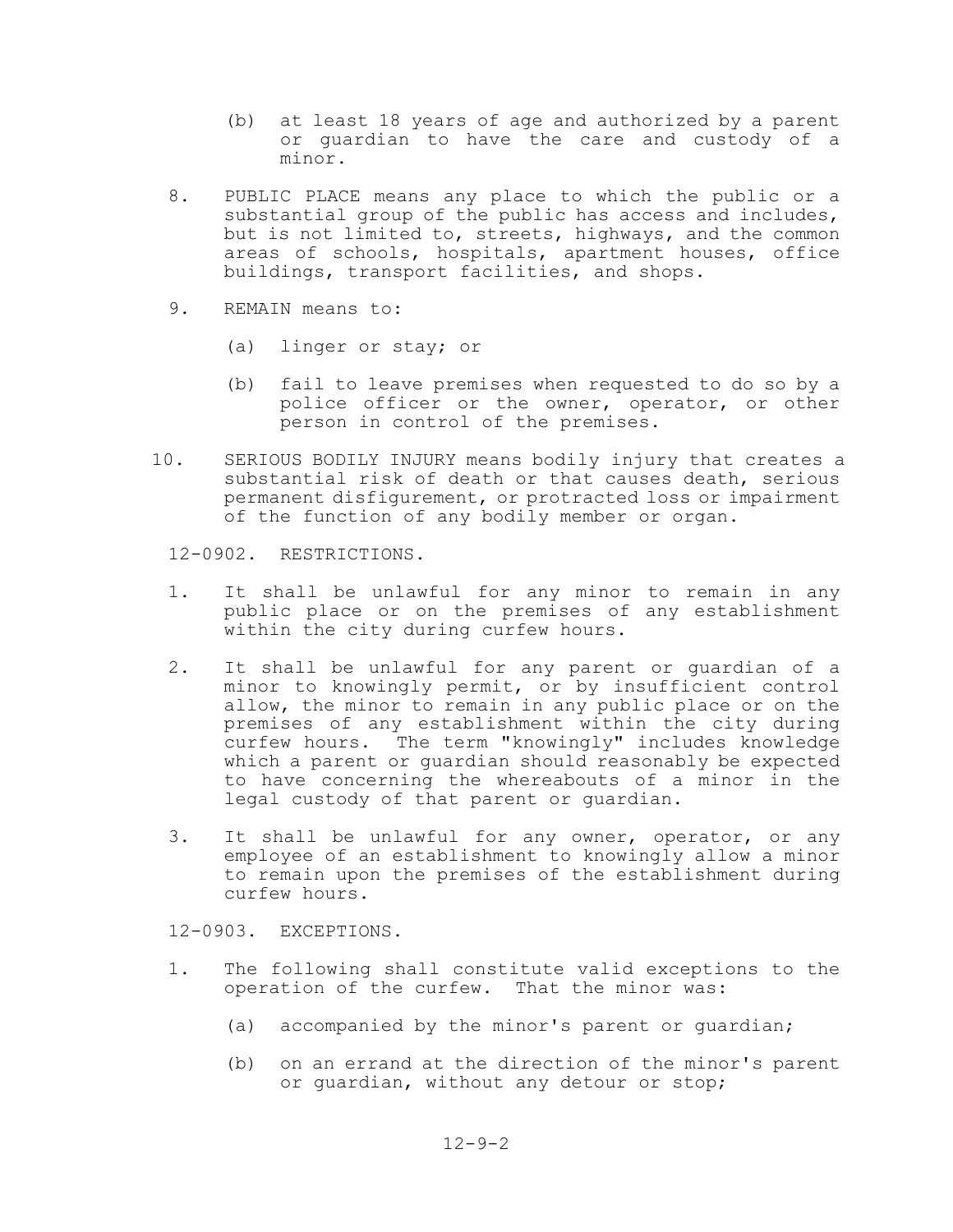- (c) in a motor vehicle involved in interstate travel;
- (d) engaged in an employment activity, or going or returning home from an employment activity, without any detour or stop;
- (e) involved in an emergency;
- (f) on the sidewalk abutting the minor's residence or abutting the residence of a next-door neighbor if the neighbor did not complain to the police department about the minor's presence;
- (g) attending an official school, religious, or other recreational activity supervised by adults and sponsored by the City of West Fargo, a civic organization, or another similar entity that takes responsibility for the minor, or going to or returning home from, without any detour or stop, an official school, religious, or other recreational activity supervised by adults and sponsored by the City of West Fargo, a civic organization, or another similar entity that takes responsibility for the minor;
- (h) exercising First Amendment rights protected by the United States Constitution, such as the free exercise of religion, freedom of speech, and the right of assembly; or
- (i) married or had been married.
- 2. It is a defense to prosecution under Section 12-0902 that the owner, operator or employee of an establishment promptly notified the police department that a minor was present on the premises of the establishment during curfew hours and refused to leave.

12-0904. ENFORCEMENT. Before taking any enforcement action under this section, a police officer shall ask the apparent offender's age and reason for being in the public place. The officer shall not issue a citation or make an arrest under this section unless the officer has probable cause to believe that an offense has occurred and that, based on any response and other circumstances, no defense in Section 12-0903 is present.

12-0905. RESERVED FOR FUTURE USE. (Repealed by Ord. 961, Sec. 15 (2013))

12-0906. SEVERABILITY. If any provision of this ordinance is, for any reason, held to be invalid, such decision shall not affect the validity of the remaining portions of this ordinance.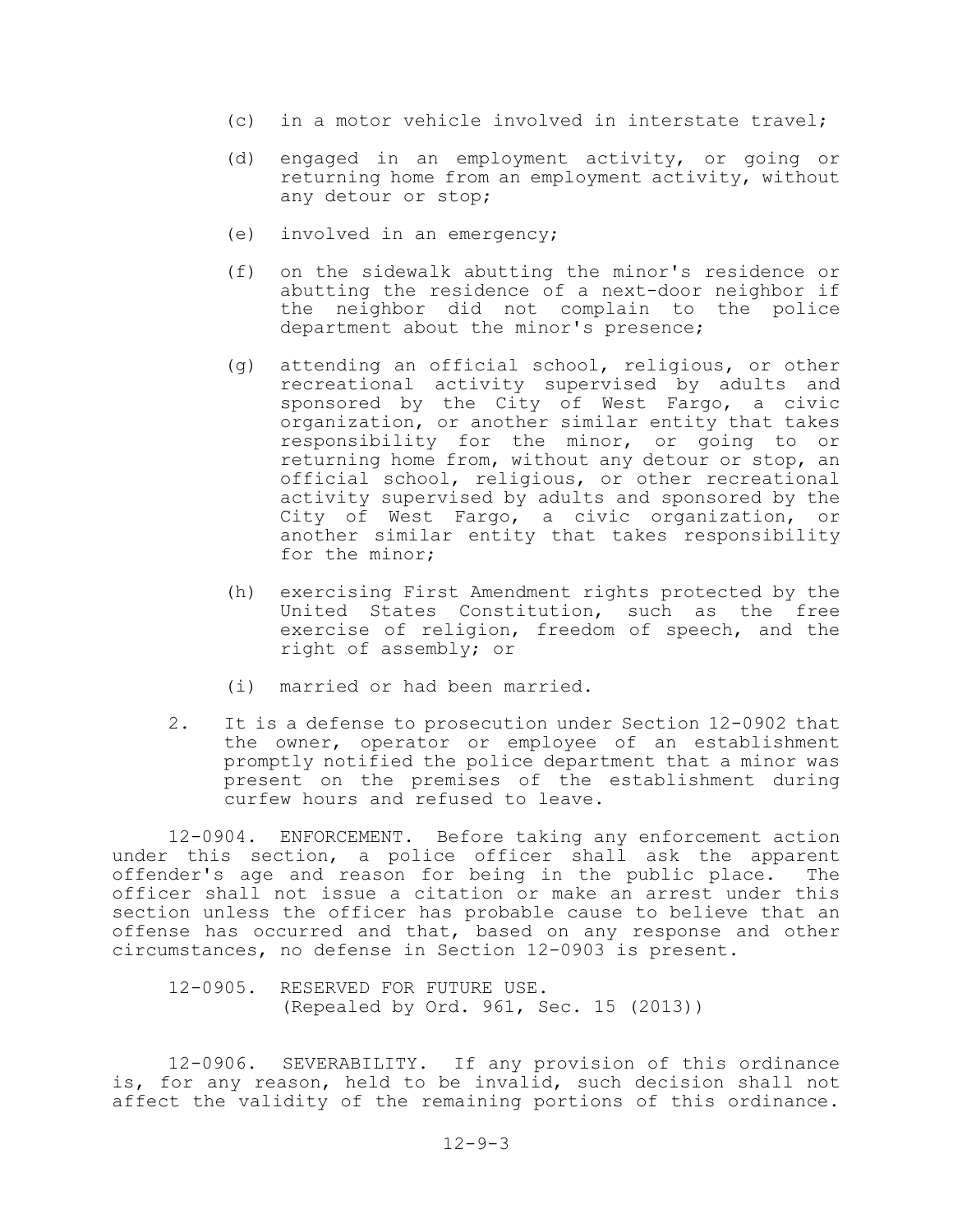It is intended that the curfew ordinance be held inapplicable in such cases, if any, where its application would be unconstitutional.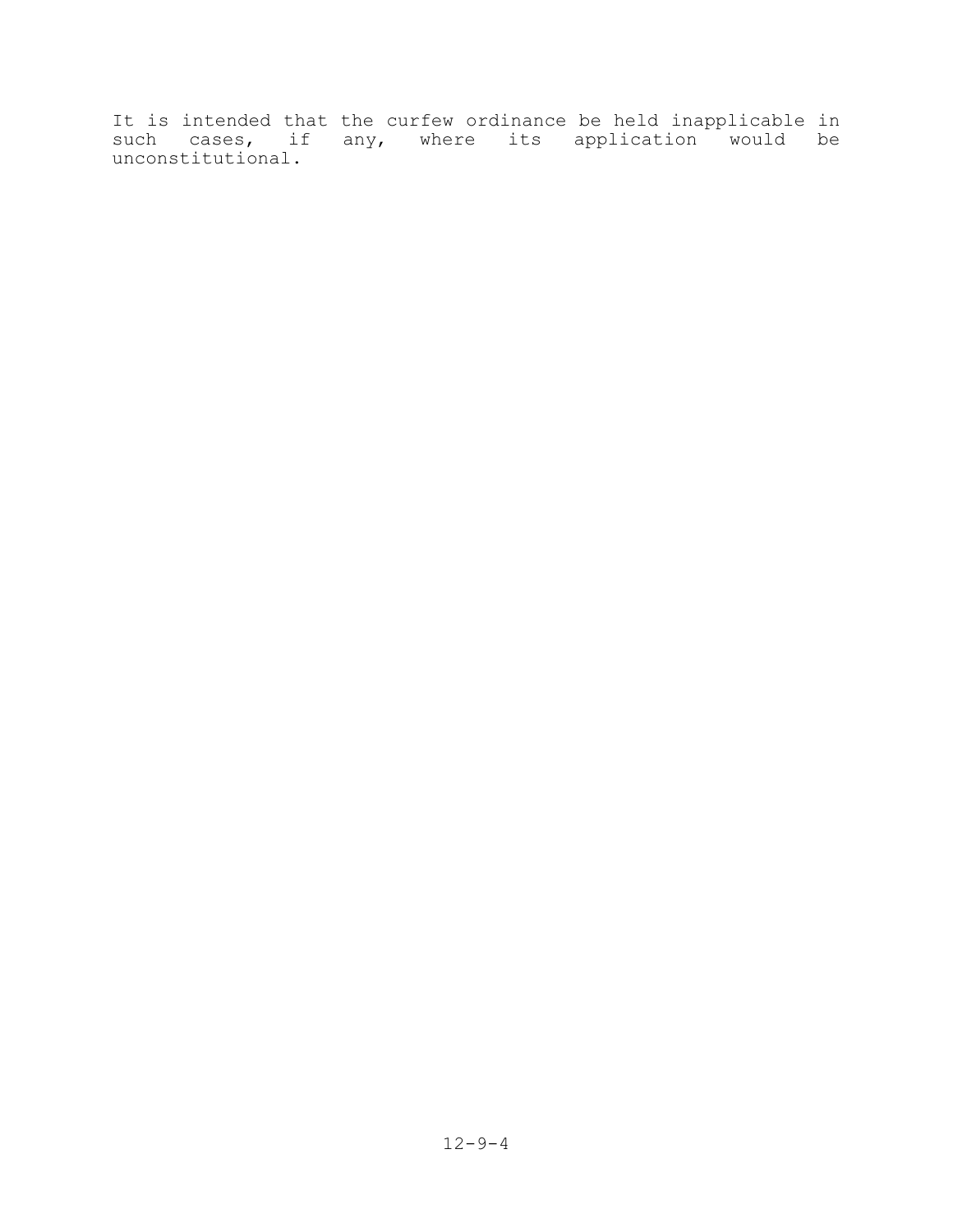# CHAPTER 12-10

RESERVED FOR FUTURE USE (Repealed by Ord. 961, Sec. 16 (2013))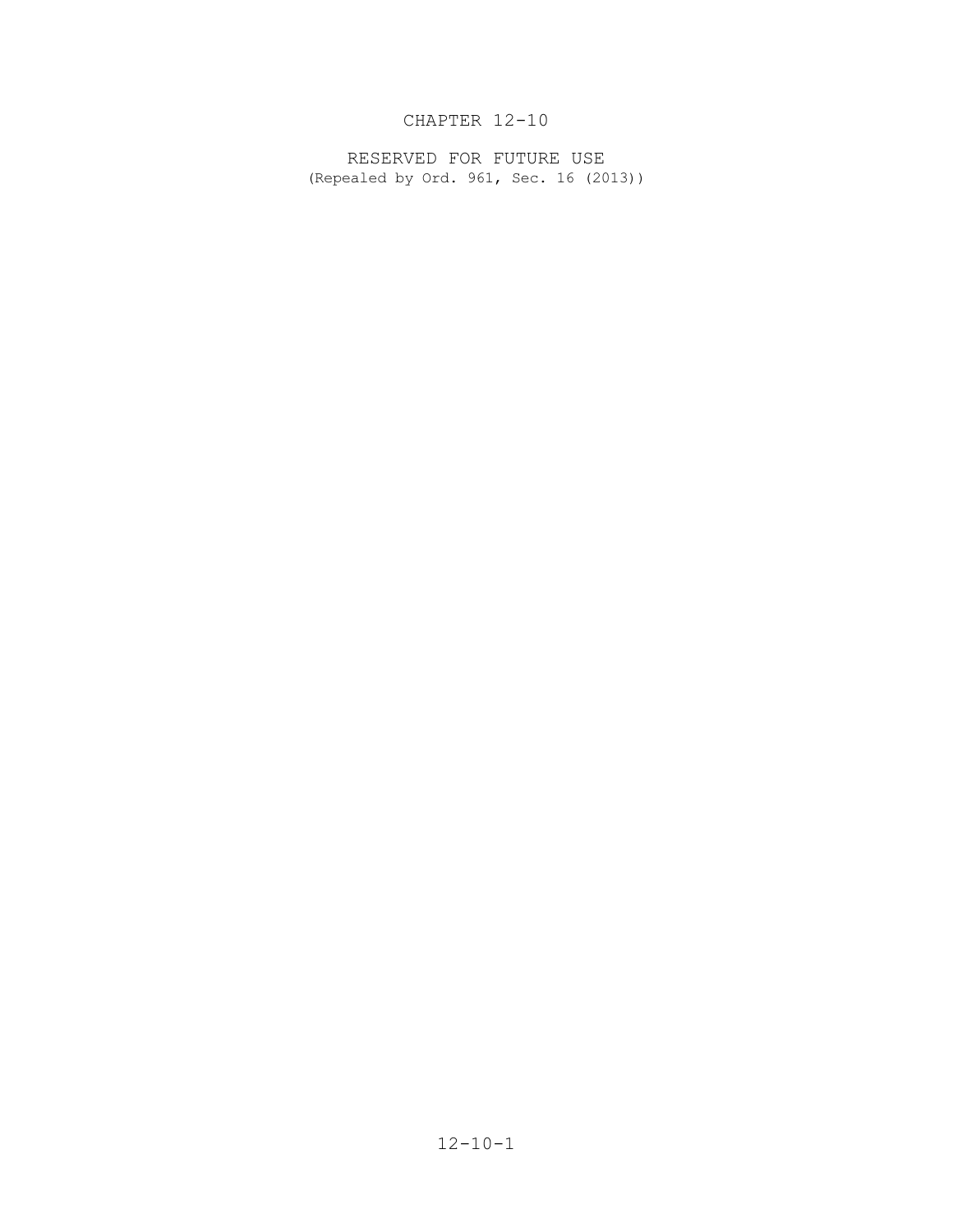#### CHAPTER 12-11

#### LITTERING OF PUBLIC PLACES BY CONTRACTORS Source: Ord. 613, Sec. 1 (2001)

SECTIONS:

| 12-1101. Unlawful Dumping and Littering by Contractors.      |
|--------------------------------------------------------------|
| 12-1102. Vehicles to be Clean Before Entering Public Street. |
| 12-1103. Streets to be Maintained in a Litter-Free           |
| Condition.                                                   |
| 12-1104. Liability of Contractor                             |
| 12-1105. Cleaning Up Littered Streets.                       |
| 12-1106. Exceptions.                                         |
| 12-1107. Penalty for Violation.                              |
|                                                              |

12-1101. UNLAWFUL DUMPING AND LITTERING BY CONTRACTORS. No contractor shall allow any vehicle to operate out of any construction site, regardless of whether the same shall be operated by the contractor, his agents, employees, or subcontractors, in such a manner as to dump, scatter, or deposit any rubbish, stones, wire, earth, ashes, cinders, sawdust, hay, glass, manure, filth, paper, snow, ice, dirt, grass, leaves, twigs, shrubs, construction waste, garbage, or other offensive or nauseous material on any street, alley, or public place. The Public Works Director shall be and hereby is empowered to order any contractor to take such precautions as he deems necessary to prevent any such foreign materials from being deposited on the street, alley, or public place and to remove all foreign material on the street, alley, or public place. If and in the event any contractor shall fail to comply with the order of the Public Works Director, said Director, or the Chief of Police, may order all construction stopped.

12-1102. VEHICLES TO BE CLEAN BEFORE ENTERING PUBLIC STREET. No contractor or other person shall permit a vehicle to enter upon a public street, alley, sidewalk, or other public place without first (a) having its tires and wheels cleaned so as not to litter or soil any street, alley, sidewalk, or other public place, and (b) having any material removed from the interior or exterior of vehicle body which might fall or be deposited upon any street, alley, sidewalk, or public place by normal movement of vehicle in traveling over such places.

12-1103. STREETS TO BE MAINTAINED IN A LITTER-FREE CONDITION. All streets, alleys, sidewalks, or public places adjacent to any building or construction site shall be maintained in a litter-free condition at all times. This shall include such soiling or littering caused by erosion, landslides, or general construction activities at any such site.